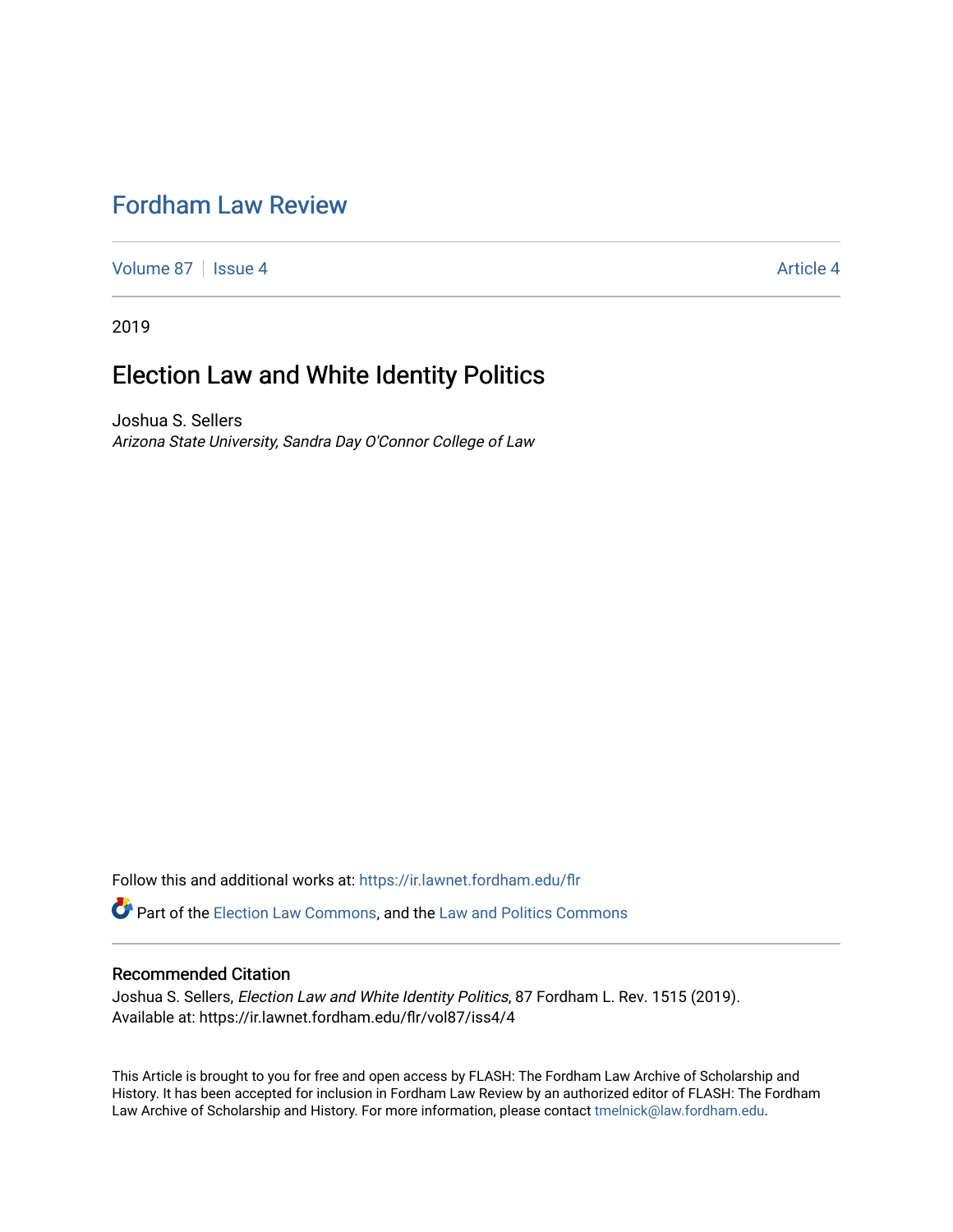## **ELECTION LAW AND WHITE IDENTITY POLITICS**

#### *Joshua S. Sellers\**

*The role of race in American politics looms large in several election law doctrines. Regrettably, though, these doctrines' analyses of race, racial identity, and the relationships between race and politics often lack sophistication, historical context, or foresight. The political status quo is treated as race-neutral, when in fact it is anything but. Specifically, the doctrines rely upon sanguine theories of democracy uncorrupted by white identity–based political calculations, while in fact such calculations, made on the part of both voters and political parties, are pervasive.* 

*In this Article, I appraise the doctrine pertaining to majority-minority voting districts, racial gerrymandering doctrine, the doctrine governing ballot access disputes, and campaign finance doctrine through the lens of white identity politics. Drawing from research in political science, sociology, and history, I argue that these doctrines are blighted by what I identify as "racial blind spots" that are inconsonant with political reality. Given the role that courts play in enunciating these doctrines, their failure to meaningfully engage with the significance of white identity politics renders their governing frameworks and remedial prescriptions inapt. The Article concludes by offering a number of suggestions, both doctrinal and legislative, for how to mitigate white identity politics.* 

|  | I. WHITE IDENTITY IN AMERICAN POLITICS  1524     |  |
|--|--------------------------------------------------|--|
|  | A. White Identity and Political Realignment 1524 |  |
|  |                                                  |  |

<sup>\*</sup> Associate Professor of Law, Arizona State University, Sandra Day O'Connor College of Law. For incredibly helpful comments and suggestions, my thanks go to Emilie Aguirre, John Dobard, Joshua Douglas, Chris Elmendorf, Seth Endo, Zack Gubler, Pamela Karlan, Rhett Larson, Kaipo Matsumura, Roger Michalski, Melissa Mortazavi, Trevor Reed, Bijal Shah, Nicholas Stephanopoulos, Aaron Tang, Joseph Thai, Justin Weinstein-Tull, Ilan Wurman, and participants at the 2018 Duke University School of Law/Stanford Law School Culp Colloquium. Thanks are also due to the staff of the *Fordham Law Review* for excellent editing assistance.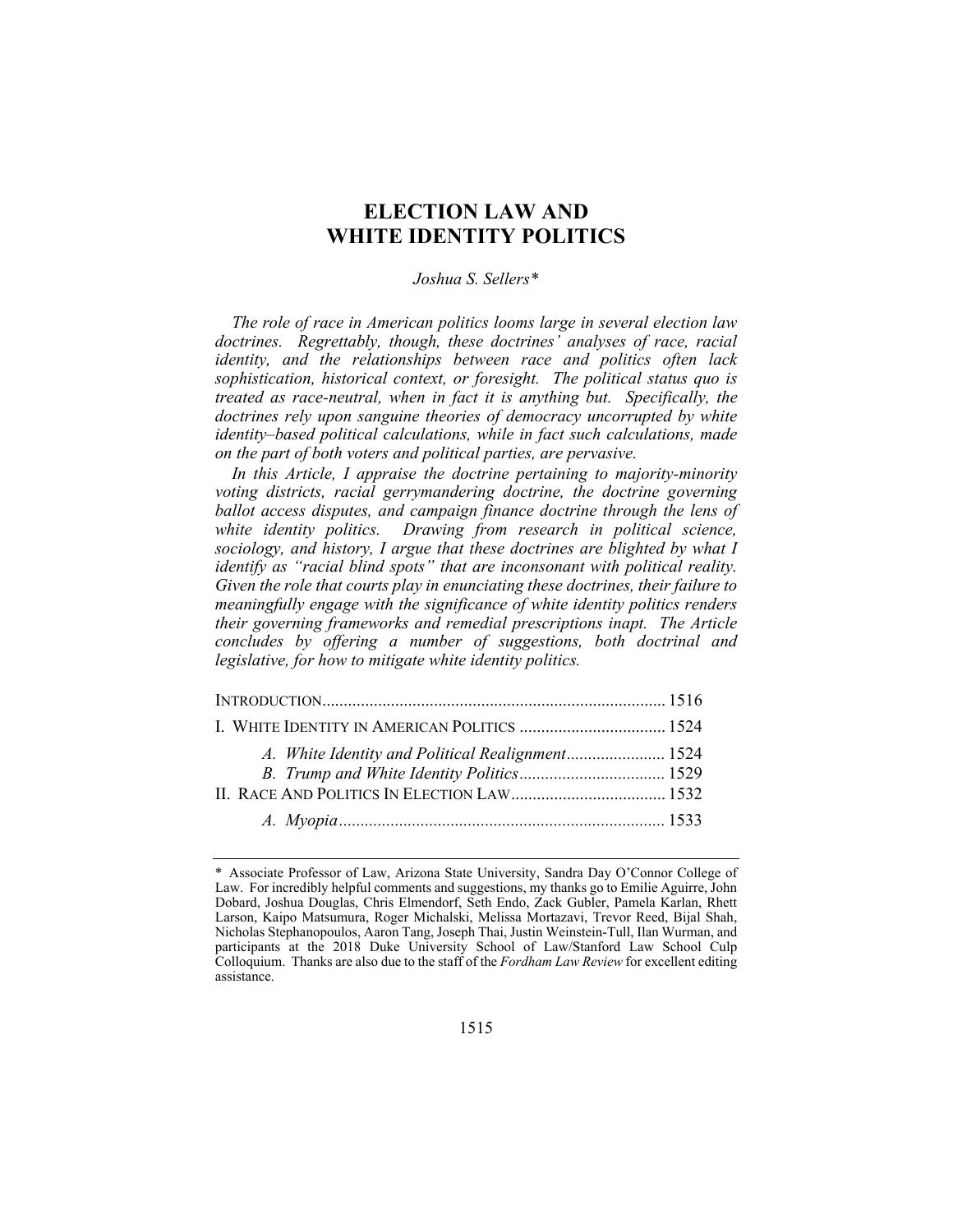| 1. The Voting Rights Act and Majority-Minority              |  |
|-------------------------------------------------------------|--|
|                                                             |  |
| 2. Racial Gerrymandering Doctrine 1541                      |  |
|                                                             |  |
|                                                             |  |
|                                                             |  |
|                                                             |  |
| 2. Political Restructuring Doctrine 1556                    |  |
| III. WHITE IDENTITY POLITICS, DOCTRINAL DISREGARD,          |  |
| AND THE THREAT OF INTENSIFICATION  1560                     |  |
|                                                             |  |
|                                                             |  |
| C. External Political Actors as Race Neutral  1568          |  |
|                                                             |  |
|                                                             |  |
| B. Permitting Minority Aggregation Claims 1572              |  |
| C. Encouraging the Construction of Crossover Districts 1573 |  |
| D. Continuing the Development of the VRA Vote Denial        |  |
| Doctrine                                                    |  |
|                                                             |  |
|                                                             |  |
|                                                             |  |

### **INTRODUCTION**

The role of race in American politics looms large in several election law doctrines. In the racial gerrymandering doctrine, for example, a state acting "without sufficient justification"<sup>1</sup> may not use race as the "predominant factor" when designing voting districts.<sup>2</sup> The doctrine interpreting section 2 of the Voting Rights Act of 1965 (VRA)3—the principal tool for the creation of majority-minority voting districts4—demands judicial inquiry into the political cohesion of plaintiff minority groups as well as the collective

 <sup>1.</sup> Bethune-Hill v. Va. State Bd. of Elections, 137 S. Ct. 788, 797 (2017).

 <sup>2.</sup> Miller v. Johnson, 515 U.S. 900, 916 (1995).

 <sup>3. 52</sup> U.S.C. § 10301 (2012) (prohibiting states from applying any "standard, practice, or procedure . . . in a manner which results in a denial or abridgement of the right of any citizen of the United States to vote on account of race or color").

<sup>4</sup>*. See* Christopher S. Elmendorf, *Making Sense of Section 2: Of Biased Votes, Unconstitutional Elections, and Common Law Statutes*, 160 U. PA. L. REV. 377, 379 (2012) ("Enacted by Congress in 1982, the Section 2 'results test' was the basis for a hugely successful litigation campaign against multimember districts and at-large elections, arrangements said to 'dilute[] minority voting strength.'" (alteration in original) (footnote omitted) (quoting Thornburg v. Gingles, 478 U.S. 30, 91 (1986) (O'Connor, J., concurring in the judgment))).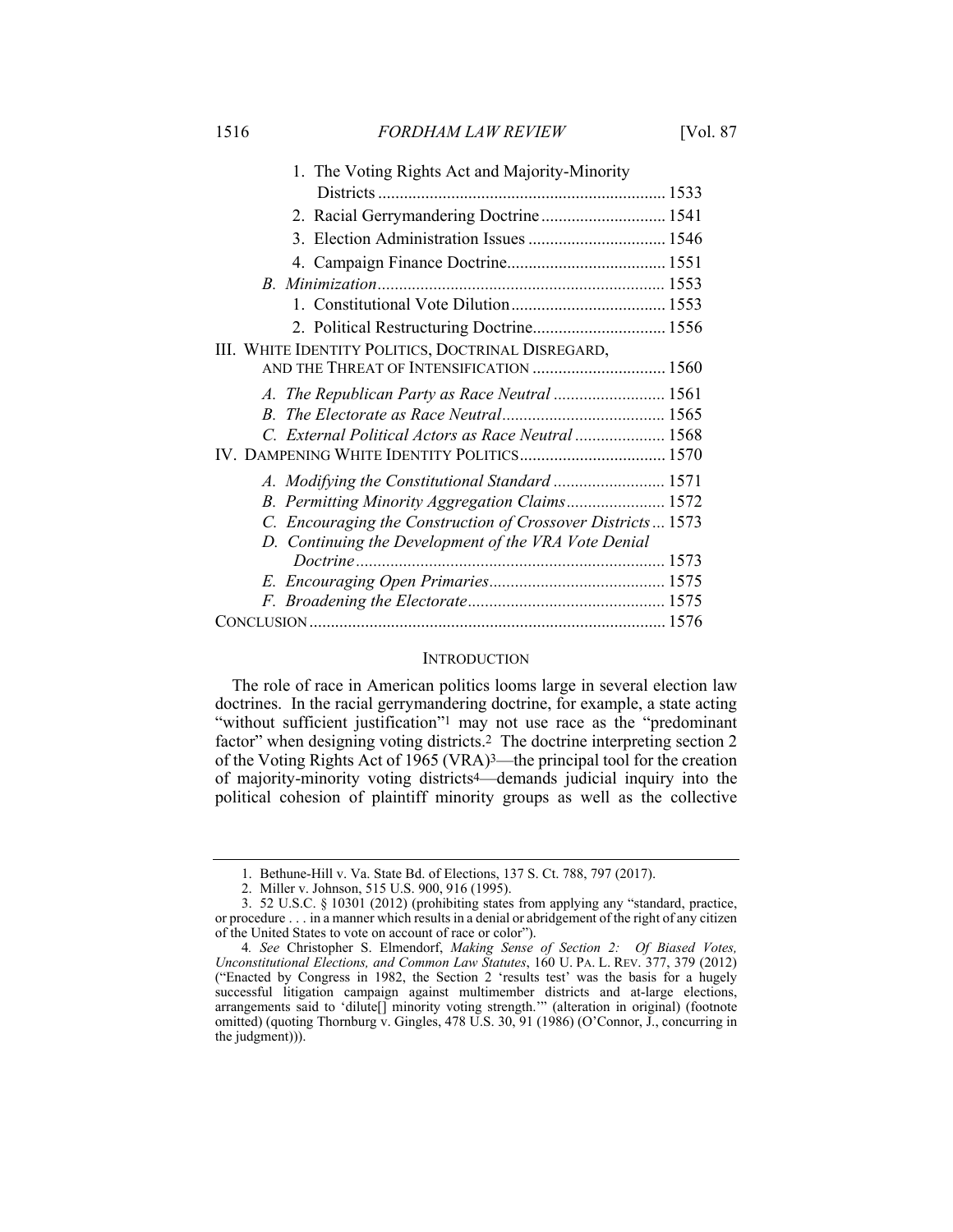tendencies of white voters.5 An additional and still unsettled section 2 doctrine involving ballot access issues incorporates an inquiry into the racial motivations of state actors.6 Even doctrines that appear racially innocuous might be understood to have racial implications.<sup>7</sup> As such, questions about the significance of race occupy center stage in many election law disputes.8

Regrettably, though, these doctrines' analyses of race, racial identity, and the relationships between race and politics often lack sophistication, historical context, or foresight. In this Article, I explore the consequences of these deficiencies for both election law and American politics more broadly. The picture that emerges is alarming. By and large, election law doctrines obfuscate the degree to which race has fractured our politics. The result is a set of doctrines that set the terms of political engagement while ignoring political reality.

<sup>5</sup>*. See* Thornburg v. Gingles, 478 U.S. 30, 48–51 (1986); BERNARD GROFMAN ET AL., MINORITY REPRESENTATION AND THE QUEST FOR VOTING EQUALITY 49–51 (1992); *see also* Christopher S. Elmendorf, Kevin M. Quinn & Marisa A. Abrajano, *Racially Polarized Voting*, 83 U. CHI. L. REV. 587, 589 (2016) ("Voting is polarized when (1) the political preferences of majority-race and minority-race voters diverge substantially and (2) the racial majority votes with enough cohesion to usually defeat the minority's candidates of choice."); D. James Greiner, *Re-Solidifying Racial Bloc Voting: Empirics and Legal Doctrine in the Melting Pot*, 86 IND. L.J. 447, 449 (2011) ("Indeed, it is difficult to overstate the importance of the concept of racial bloc voting to the law and theory in this area; for whatever the phrase means, it defines the dilution injury under widely disparate accounts of voting and democracy, justifies entry into the 'racial thicket' by a reluctant judiciary, and distinguishes official use of race in redistricting from official use of race in other settings.").

<sup>6</sup>*. See, e.g.*, N.C. State Conference of the NAACP v. McCrory, 831 F.3d 204, 222–23 (4th Cir. 2016) ("But intentionally targeting a particular race's access to the franchise because its members vote for a particular party, in a predictable manner, constitutes discriminatory purpose. This is so even absent any evidence of race-based hatred and despite the obvious political dynamics. A state legislature acting on such a motivation engages in intentional racial discrimination in violation of the Fourteenth Amendment and the Voting Rights Act."); *see also* Samuel Issacharoff, *Voter Welfare: An Emerging Rule of Reason in Voting Rights Law*, 92 IND. L.J. 299, 313–17 (2016); Nicholas O. Stephanopoulos, *The South After* Shelby County, 2013 SUP. CT. REV. 55, 107–10; Daniel P. Tokaji, *Applying Section 2 to the New Vote Denial*, 50 HARV. C.R.-C.L.L. REV. 439, 451–55 (2015).

<sup>7</sup>*. See, e.g.*, Samuel Issacharoff, *Race and Campaign Finance Reform*, 79 N.C. L. REV. 1523, 1529 (2001) ("There are serious reasons to resist the claim that black political participation can only be enhanced by campaign finance reform, given that black voters and candidates are greatly outspent and outmuscled in the struggle for campaign dollars."); Spencer Overton, *But Some Are More Equal: Race, Exclusion, and Campaign Finance*, 80 TEX. L. REV. 987, 987 (2002) ("Legal academics who call for campaign finance reform—let us call them 'Reformers'—have overlooked the significance of race, and as a result their critiques of constitutional jurisprudence and reform proposals remain woefully incomplete.").

<sup>8</sup>*. See* Guy-Uriel E. Charles & Luis Fuentes-Rohwer, *Race and Representation Revisited: The New Racial Gerrymandering Cases and Section 2 of the VRA*, 59 WM. & MARY L.REV. 1559, 1571 (2018) ("Racial classifications that are not tolerated in other domains, such as education and employment, are viewed as necessary in the context of race and voting. Moreover, they are not just viewed as necessary, sometimes they are even celebrated."); *see also* Samuel R. Bagenstos, *Universalism and Civil Rights (with Notes on Voting Rights After*  Shelby*)*, 123 YALE L.J. 2838, 2842 (2014) (arguing in response to others that "the voting rights regime must also provide robust protection against race discrimination specifically").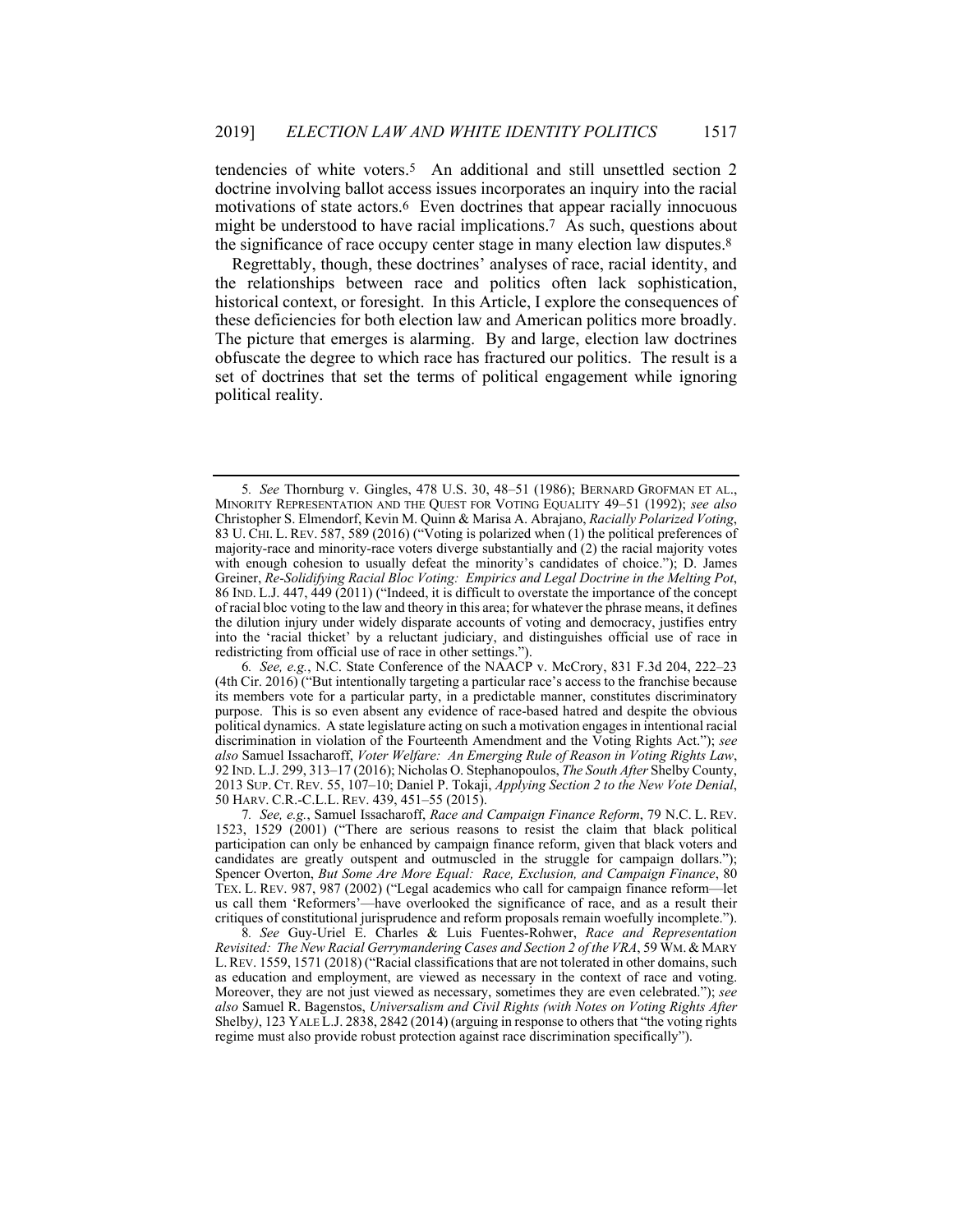Take the example of Chief Justice Roberts's 5-4 majority opinion in *Shelby County v. Holder*,<sup>9</sup> the case that invalidated section 4(b) of the Voting Rights Act.10 Invalidation of section 4(b) effectively also invalidated section 5, the so-called "preclearance" provision, which requires select state and local jurisdictions with a history of voting-related discrimination ("covered" jurisdictions) to get federal approval before making any voting-related changes.11

In *Shelby County*, the Chief Justice characterized the preclearance regime as an anachronism, a remnant of a distant past.12 Narrowly focused on minority voting rates and the number of minority officeholders,13 he failed to thoroughly engage with the voluminous record evidence indicating that racial and ethnic minorities remain vulnerable to political suppression tactics.14 He provided only a perfunctory synopsis of the gross legacy of minority disenfranchisement in the South.15 And his claims regarding the preclearance regime's deterrent effect were excessively assured, as was immediately evident.16

11. 52 U.S.C. § 10304 (2012).

12*. Shelby County*, 570 U.S. at 535 ("There is no denying, however, that the conditions that originally justified these measures no longer characterize voting in the covered jurisdictions."); *see* Ellen D. Katz, *What Was Wrong with the Record?*, 12 ELECTION L.J. 329, 330 (2013) ("*Shelby County* suggests that Congress may employ a remedy like preclearance only to reach the extreme Jim Crow variety, but not to address the more contained type of unconstitutional conduct we see today. That is, it suggests that Congress may not select what it reasonably believes is the most effective way to remedy unconstitutional racial discrimination in voting when that discrimination falls short of the type that defined Alabama in 1965.").

13*. Shelby County*, 570 U.S. at 540.

14*. See id.* at 577 (Ginsburg, J., dissenting); *see also* Samuel Issacharoff, *Beyond the Discrimination Model on Voting*, 127 HARV. L. REV. 95, 99 (2013) (summarizing the record evidence).

 15. Chief Justice Roberts based his opinion in part on the "fundamental principle of equal sovereignty," the notion that states are equal in dignity and, accordingly, are to be treated equally. *Shelby County*, 570 U.S. at 544. The preclearance regime, in the majority's view, violated this principle. A number of scholars have criticized the majority opinion for implying that the South has moved beyond its dark past. *See, e.g.*, Joshua S. Sellers, Shelby County *as a Sanction for States' Rights in Elections*, 34 ST. LOUIS U. PUB. L. REV. 367, 372 (2015) ("More convincing, in my view, are arguments that the *Shelby County* decision represents a rejection of the principal ideational presumption of the civil rights era—namely, that absent federal oversight, state governments, and particularly state governments in the Deep South, cannot be trusted to equalize civil and voting rights for minorities."); *see also* Joseph Fishkin, *The Dignity of the South*, 123 YALE L.J. ONLINE 175, 179 (2013); Issacharoff, *supra* note 14, at 101. Even former Justice John Paul Stevens felt compelled to criticize the majority opinion's discussion of the South's racist past in a "dissent" published in the *New York Review of Books*. John Paul Stevens, *The Court & the Right to Vote: A Dissent*, N.Y. REV. BOOKS (Aug. 15, 2013), https://www.nybooks.com/articles/2013/08/15/the-court-right-to-votedissent/ [https://perma.cc/8F6E-T7UX].

16*. Shelby County*, 570 U.S. at 550–51; Ellen D. Katz, *The* Shelby County *Problem*, *in*  ELECTION LAW STORIES 505, 533 (Joshua A. Douglas & Eugene D. Mazo eds., 2016) ("Previously covered jurisdictions moved, some within hours of the decision, to impose

 <sup>9. 570</sup> U.S. 529 (2013).

 <sup>10.</sup> *Id.* at 557. Section 4(b) was the provision used to identify which jurisdictions were subject to the Act's "preclearance" regime under section 5.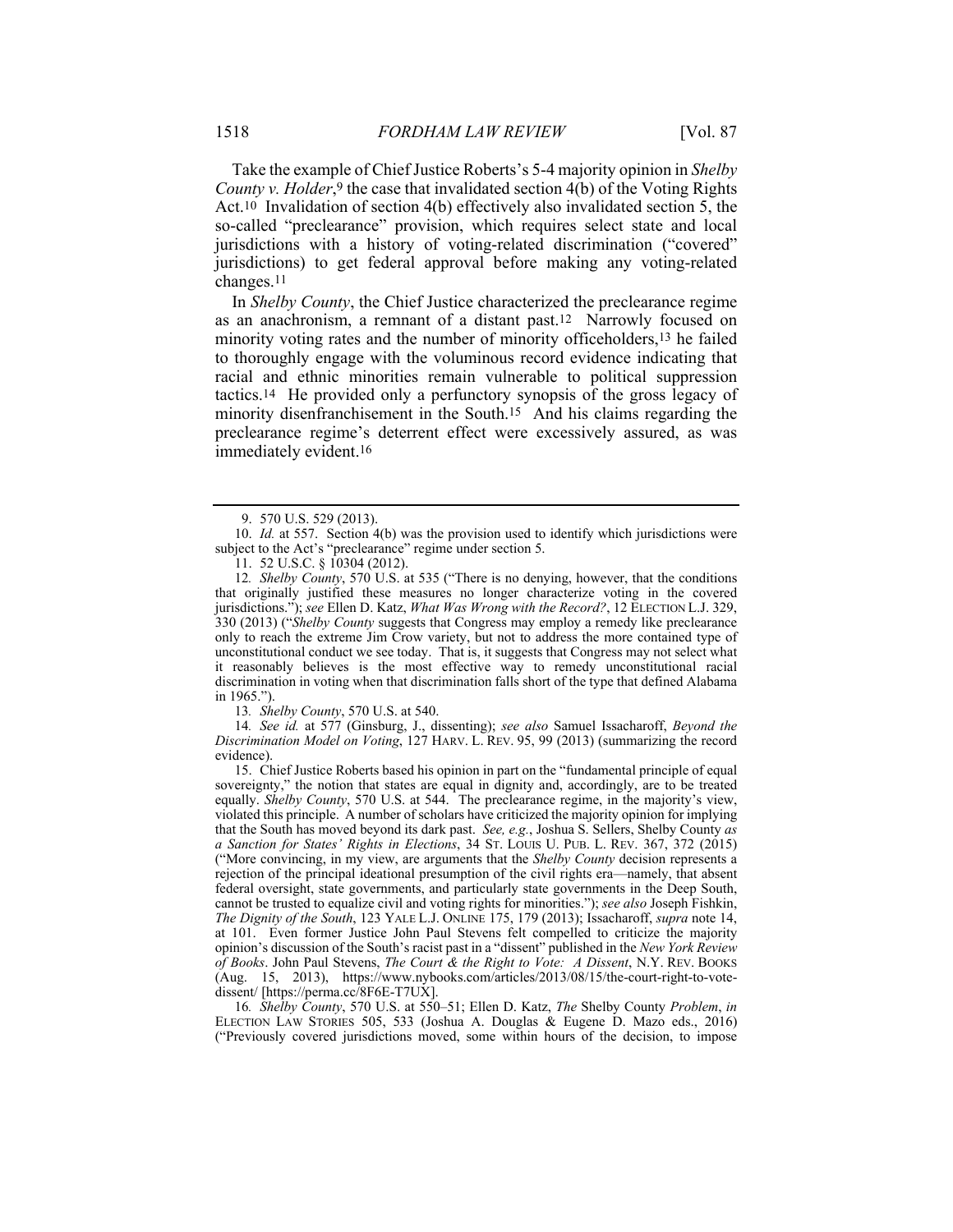The Chief Justice's *Shelby County* opinion, I argue, exemplifies a problematic feature of election law doctrines more broadly—namely, the near complete inattention to the role of white identity politics. I define white identity politics as the creation of beliefs and alliances intended to advance the collective political interests of white voters.17 Collective political interests include policies that whites believe advantage them both materially and psychologically.18

The doctrinal inattention to the role of white identity politics is what I identify as a "racial blind spot." This is the norm. Further, in the scarce election law doctrines in which courts have arguably shown some cognizance of white identity politics, that cognizance has waned over time.19 In other words, white identity politics has been treated as a temporary concern rather than as an enduring feature of American politics.

But again, racial blind spots are the norm. For all of the relevance election law doctrines give to African American and Hispanic voting patterns, historical patterns of discrimination, and the disparate impact of government actions on minorities, the immense political significance of white identity is largely ignored. This myopia renders the doctrines' governing frameworks faulty and undermines our ability to comprehensively evaluate the doctrines' democratic utility. Put differently, the doctrines rely upon sanguine theories of democracy uncorrupted by white identity–based political calculations, while in fact such calculations, made on the part of both voters and political parties, are pervasive.

In what follows, I appraise the doctrine pertaining to majority-minority voting districts, racial gerrymandering doctrine, the doctrine governing ballot access disputes, and campaign finance doctrine through the lens of white identity politics. Drawing from research in political science, sociology, and history, I argue that the racial blind spots that blight these doctrines are inconsonant with political reality. The doctrines' formalism ignores, and thereby conceals, a distressing truth: key segments of the modern Republican Party strategically foment and exploit white identity for political gain.20

electoral restrictions that preclearance had, or would have, blocked."); Sellers, *supra* note 15, at 381–83.

 <sup>17.</sup> My definition of white identity politics relies on the work of the psychology professor Eric Knowles. Somewhat surprisingly, the nuances of white identity have not been extensively studied in the social sciences. This is largely explained by the longstanding belief among researchers that white identity is not salient to whites and therefore difficult to study. *See generally* Eric D. Knowles & Christopher K. Marshburn, *Understanding White Identity Politics Will Be Crucial to Diversity Science*, 21 PSYCHOL. INQUIRY 134 (2010); Cara Wong & Grace E. Cho, *Two-Headed Coins or Kandinskys: White Racial Identification*, 26 POL. PSYCHOL. 699 (2005); Eric D. Knowles & Linda R. Tropp, *Donald Trump and the Rise of White Identity in Politics*, CONVERSATION (Oct. 20, 2016), http://theconversation.com/donaldtrump-and-the-rise-of-white-identity-in-politics-67037 [https://perma.cc/SKP2-6CBC].

 <sup>18.</sup> Knowles & Marshburn, *supra* note 17, at 135–36.

<sup>19</sup>*. Infra* Part II.B.

 <sup>20.</sup> One hesitates when casting aspersions on just one of the two major political parties, but the evidence in support of this claim is overwhelming. There are certainly instances one could raise of the Democratic Party exploiting white identity, but the imbalance between the parties on this point is substantial. Related partisan imbalances are well-documented. *See,*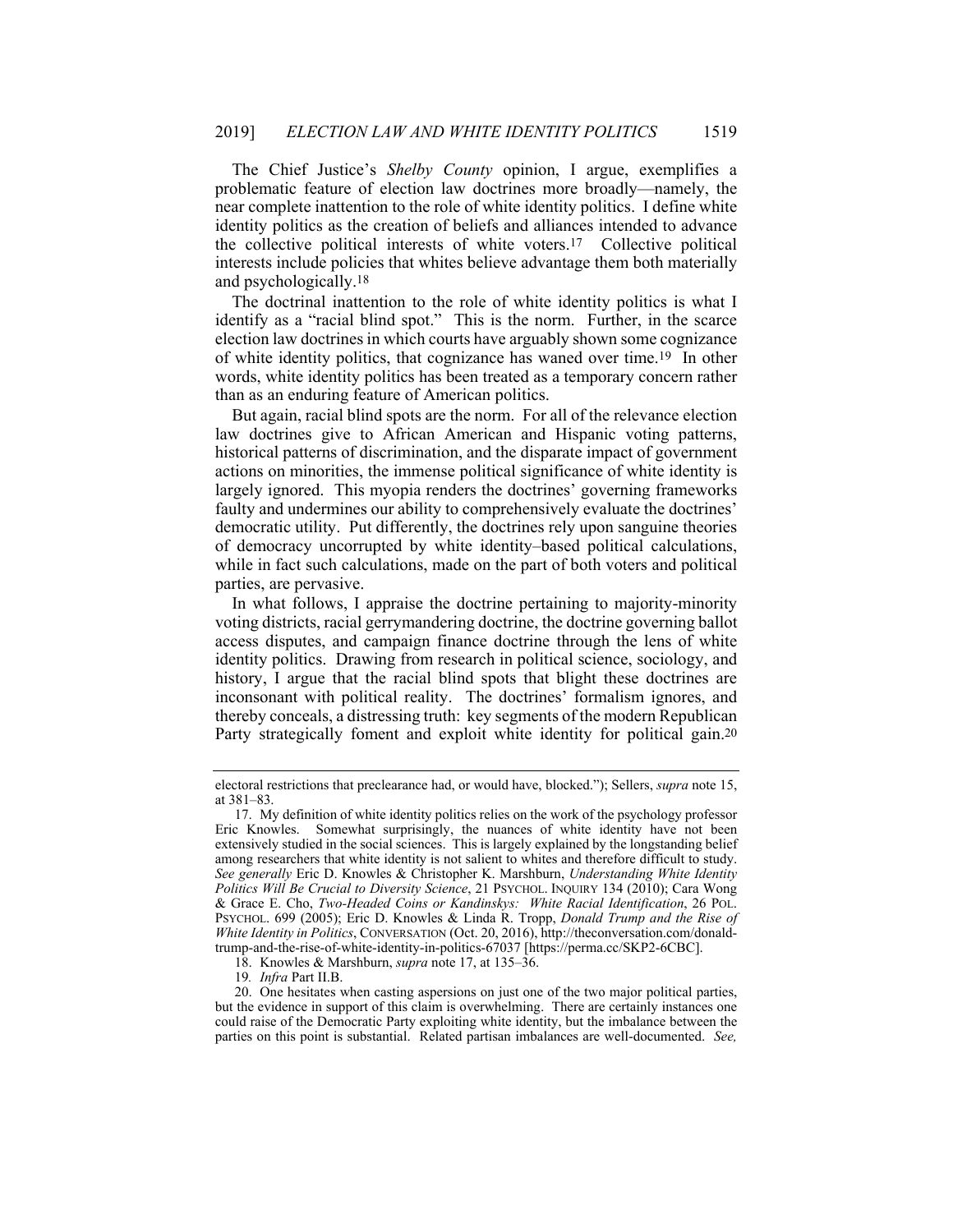Much of the Republican electorate is motivated by white identity politics as well. As put by Professor Ian Haney López: "The rise of a racially-identified GOP is *not* a tale of latent bigotry in that party. It is instead a story centered on the strategic decision . . . to become 'the White Man's Party.'"21 That strategic decision includes the conscious manipulation of electoral laws and structures.

Consider again Chief Justice Roberts's opinion in *Shelby County*, which provides a striking illustration of how white identity politics are concealed. As noted above, the opinion relied in part on the number of African American elected officials in the covered jurisdictions as a basis for finding section 4(b) of the VRA unconstitutional.22 Yet this statistic alone obscures the fact that those elected officials have been systematically impaired as part of a Republican Party strategy premised on reinforcing white identity politics. Take account of the following finding by the researcher David Bositis: "Following the 2011 elections, only 4.8 percent of black state legislators in the South serve in the majority, and 95.2 percent serve in the minority."23 Revealingly, as late as the mid-1990s the opposite was true—over 90 percent of black state legislators in the South served in the majority.24

What caused this extraordinary reversal of fortune? Simply put, Republican Party gamesmanship. As summarized by Thomas Edsall in the *New York Times*:

Where possible, Republican redistricting strategists have reduced the number of blacks in white Democratic legislative districts in order to render the incumbent vulnerable to Republican challenge. In other areas of the state, where it has not been . . . possible to "bleach" a district, Republicans have sharply increased the percentage of blacks to over 50 percent in order to encourage a successful black challenge to the white Democratic incumbent. In private discussions, Republicans in the South talk explicitly about their goal of turning the Democratic Party into a black party, and in many Southern states they have succeeded.25

*e.g.*, E. J. DIONNE JR. ET AL., ONE NATION AFTER TRUMP: A GUIDE FOR THE PERPLEXED, THE DISILLUSIONED, THE DESPERATE, AND THE NOT-YET DEPORTED 65–93 (2017); THOMAS E. MANN & NORMAN J. ORNSTEIN, IT'S EVEN WORSE THAN IT LOOKS: HOW THE AMERICAN CONSTITUTIONAL SYSTEM COLLIDED WITH THE NEW POLITICS OF EXTREMISM 51–58 (2012). *See generally* Joseph Fishkin & David E. Pozen, *Asymmetric Constitutional Hardball*, 118 COLUM. L. REV. 915 (2018).

 <sup>21.</sup> IAN HANEY LÓPEZ, DOG WHISTLE POLITICS: HOW CODED RACIAL APPEALS HAVE REINVENTED AND WRECKED THE MIDDLE CLASS 18 (2014).

 <sup>22.</sup> Shelby County v. Holder, 570 U.S. 529, 540, 547 (2013).

 <sup>23.</sup> David A. Bositis, *Research Brief: Resegregation in Southern Politics?*, JOINT CTR. FOR POL. & ECON. STUD., Nov. 2011, at 1, 2.

<sup>24</sup>*. Id.* ("[P]rior to the 1994 elections, 99.5 percent of black state legislators [in the South] served in the majority and after 1994, . . . 91.0 percent served in the majority.").

 <sup>25.</sup> Thomas B. Edsall, *The Decline of Black Power in the South*, N.Y. TIMES: OPINIONATOR (July 10, 2013, 9:34 PM), https://opinionator.blogs.nytimes.com/2013/07/10/ the-decline-of-black-power-in-the-south/ [https://perma.cc/982G-G8F7].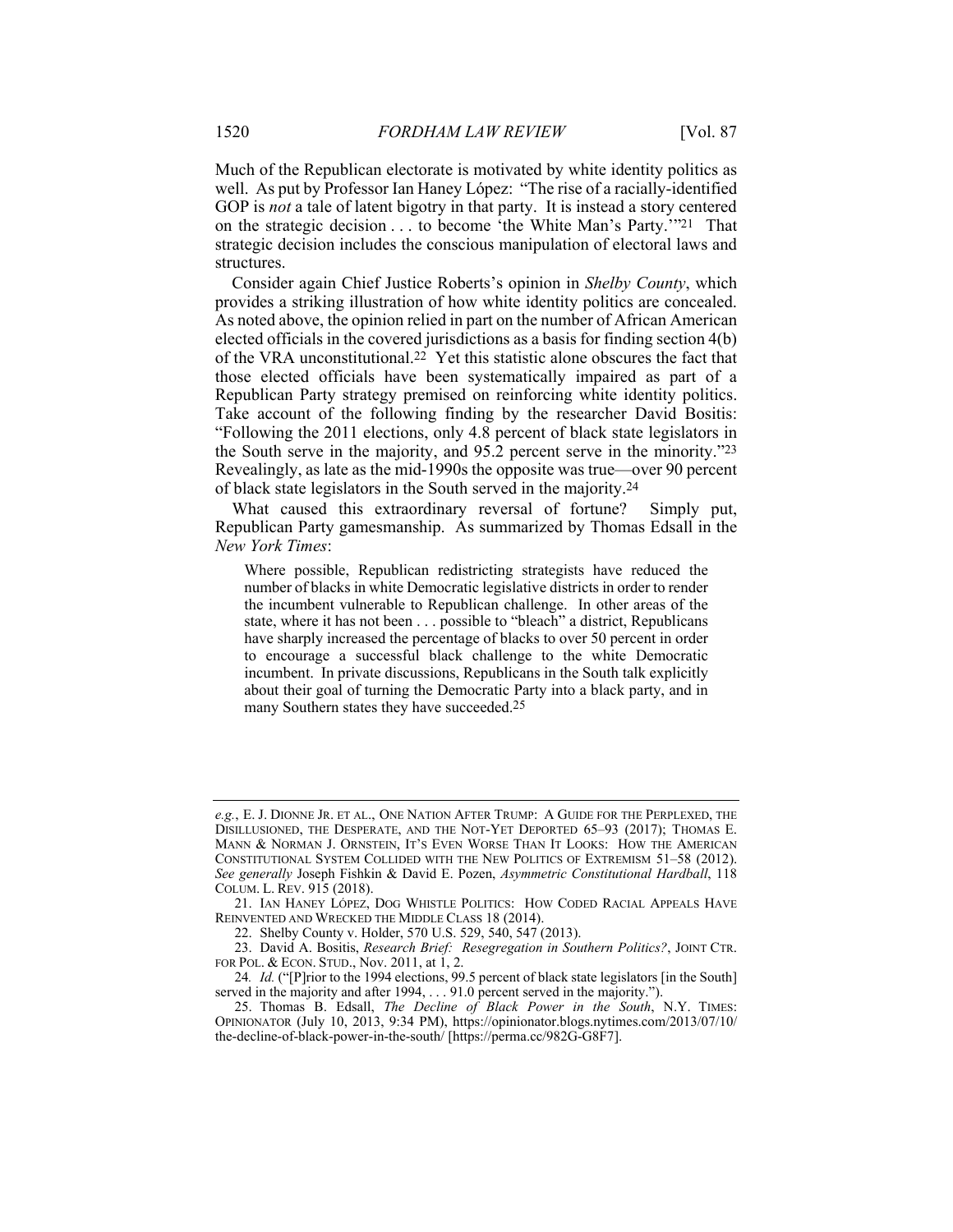Not all of the discussions are private.26 Perceived in this broader context, the increased number of African American elected officials in the covered jurisdictions—cited by the Chief Justice as compelling proof of racial equality—is not evidence of an absence of discrimination. Instead, understood in context, it is evidence of the opposite: a campaign to manipulate voting structures along racial lines.

This Article joins an emerging body of scholarship asserting that American law and politics cannot be accurately understood today without understanding white identity politics. Social scientists have offered a multitude of highly instructive findings. One such finding, perhaps unsurprisingly, is that political identities are substantially intertwined with other social identities, including race and religion. As summarized by the political scientists Lilliana Mason and Julie Wronski, "partisan identities, like their racial and religious counterparts, are social and visceral, and they work together with other social identities to drive political judgment."27 For many white Americans, racial resentment also informs their political judgment.

Moreover, the researchers Adam Enders and Jamil Scott found that although overall white racial resentment has remained steady for decades, its political significance has grown immensely.28 So, in short, partisan identity—which is itself intimately connected with racial identity29 coupled with feelings of racial resentment, have been shown to affect white Americans' political judgments. The political scientist Michael Tesler offers the sobering observation that "racial attitudes are now more closely aligned with white Americans' partisan preferences than they have been at any time in the history of polling."30

The partisan aspect cannot be overstated. The Republican Party, long populated by whites,31 is now a predominantly white party:

power-for-decades/ [https://perma.cc/9Z85-CH5R] ("By 2016, you could much more accurately predict . . . white voters' attitude[s] toward almost everything we measured based on how racially resentful they might be than you could have in 1988. These results suggest that white voters use their attitudes toward race to guide political decisions three times as much today as they did just 30 years ago.").

29*. See, e.g.*, Mason & Wronski, *supra* note 27, at 274 ("What we find is that Republican 'purity' applies to in-party social homogeneity. A Republican who does not fit the White, Christian mold is far less attached to the Republican Party than one who does fit the mold.").

 30. Michael Tesler, *Views About Race Mattered More in Electing Trump Than in Electing Obama*, WASH. POST (Nov. 22, 2016), https://www.washingtonpost.com/news/monkeycage/wp/2016/11/22/peoples-views-about-race-mattered-more-in-electing-trump-than-inelecting-obama/ [https://perma.cc/D4WX-FERM].

 31. *See* PAUL FRYMER, UNEASY ALLIANCES: RACE AND PARTY COMPETITION IN AMERICA 103 (1999) ("By late 1970, however, Nixon and the Republicans clearly believed that

 <sup>26.</sup> Justin Levitt, *Quick and Dirty: The New Misreading of the Voting Rights Act*, 43 FLA. ST. U. L. REV. 573, 609–10 (2016) (citing a sworn affidavit from a South Carolina state representative endorsing the elimination of white Democrats).

 <sup>27.</sup> Lilliana Mason & Julie Wronski, *One Tribe to Bind Them All: How Our Social Group Attachments Strengthen Partisanship*, 39 ADVANCES POL. PSYCHOL. 257, 259–60 (2018).

 <sup>28.</sup> Adam M. Enders & Jamil S. Scott, *White Racial Resentment Has Been Gaining Political Power for Decades*, WASH. POST (Jan. 15, 2018), https://www.washingtonpost.com/ news/monkey-cage/wp/2018/01/15/white-racial-resentment-has-been-gaining-political-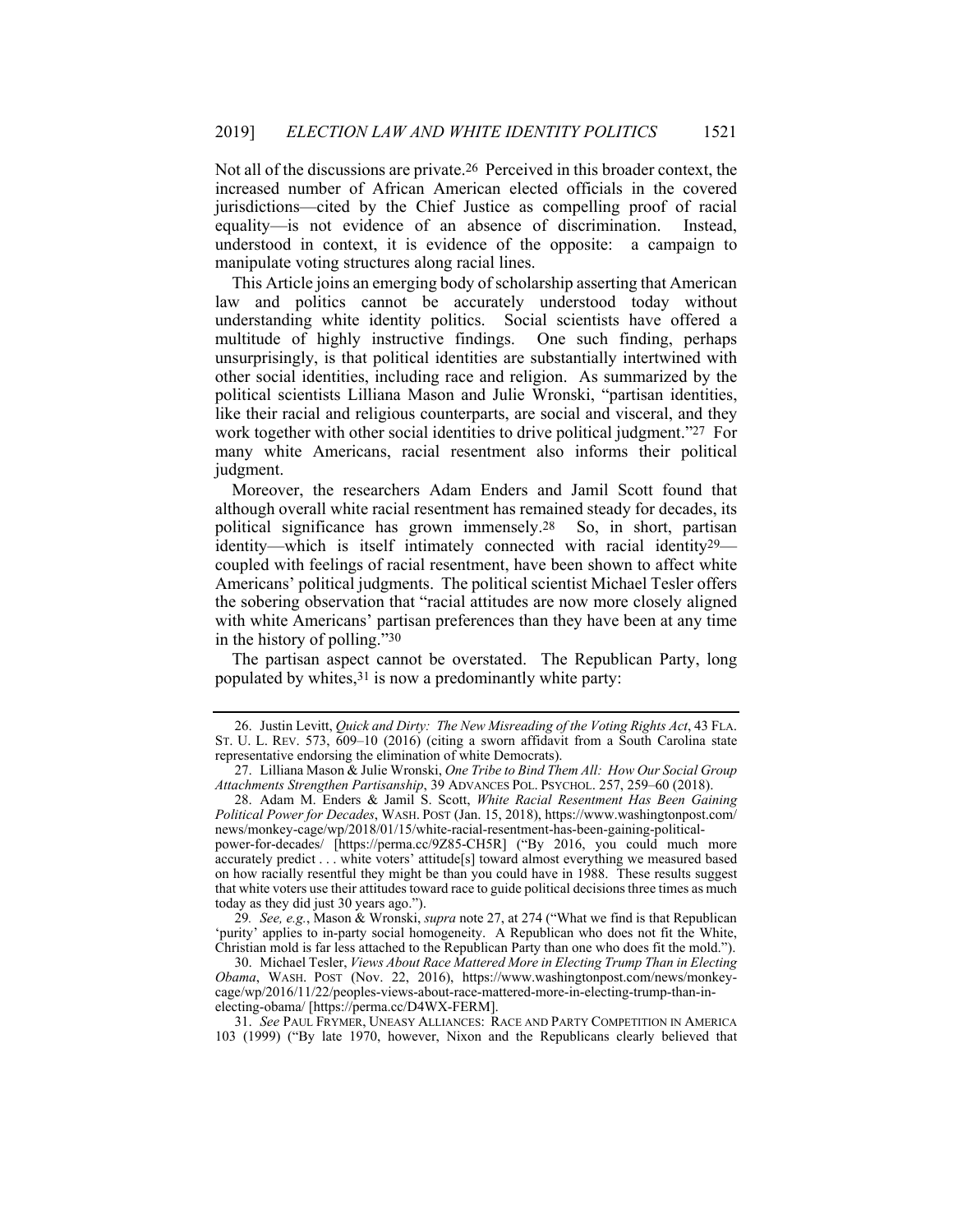Together with black enfranchisement, immigration has transformed American political parties. These new voters have disproportionately supported the Democratic Party. The non-white share of the Democratic vote rose from 7 percent in the 1950s to 44 percent in 2012. Republican voters, by contrast, were still nearly 90 percent white into the 2000s. So as the Democrats have increasingly become a party of ethnic minorities, the Republican Party has remained almost entirely a party of whites.32

Political scientists Marisa Abrajano and Zoltan Hajnal, in a comprehensive analysis of the issue, found that "[p]arty identification—the most influential variable in U.S. politics—is at least in part a function of the way individual white Americans view Latinos and undocumented immigrants."33 The racialization of partisanship is similarly pronounced at the state level, where "among state-level elected Republican officials nationwide, 98 percent are white."34

This explanatory background is indispensable for two reasons. First, it accentuates the empirically verified relationship that exists between white identity and political outcomes. I mean to avoid grandiose theories of racism under which white Americans are inherently viewed with suspicion and the Republican Party is categorically denounced as irredeemably racist.35 And second, it rebuts any allegation that white identity politics is tangential to election law doctrines.

Election law is, of course, inseparable from politics as practiced.36 Accordingly, the arousal and activation of white identity politics by Republican Party leaders would seem to be of central significance to any judicious theory of contemporary American democracy.37 When

 36. SAMUEL ISSACHAROFF ET AL., THE LAW OF DEMOCRACY: LEGAL STRUCTURE OF THE POLITICAL PROCESS 2 (5th ed. 2016) ("Because democratic politics is not autonomous of existing law and institutions, those who control existing arrangements have the capacity to shape, manipulate, and distort democratic processes.").

 37. HANEY LÓPEZ, *supra* note 21, at 212 ("Conservatives cannot simply walk away from racial pandering, as they've been too successful in making race integral to modern conservatism."); LEVITSKY & ZIBLATT, *supra* note 32, at 9 ("The weakening of our democratic norms is rooted in extreme partisan polarization—one that extends beyond policy differences into an existential conflict over race and culture. America's efforts to achieve racial equality as our society grows increasingly diverse have fueled an insidious reaction and intensifying polarization."); *see also* Mason & Wronski, *supra* note 27, at 274 (positing that "the Republican Party, being the less socially complex of the two parties, could relatively easily remind voters of their White and Christian identities to enhance partisan identity strength"); Paul M. Sniderman et al., *The Politics of Race*, *in* RACIALIZED POLITICS: THE DEBATE ABOUT

appealing to blacks would hamper broader coalition-building efforts."); see also THOMAS B. EDSALL & MARY D. EDSALL, CHAIN REACTION: THE IMPACT OF RACE, RIGHTS, AND TAXES ON AMERICAN POLITICS 172 (1991).

 <sup>32.</sup> STEVEN LEVITSKY & DANIEL ZIBLATT, HOW DEMOCRACIES DIE 171 (2018).

 <sup>33.</sup> MARISA ABRAJANO & ZOLTAN L. HAJNAL, WHITE BACKLASH, IMMIGRATION, RACE, AND AMERICAN POLITICS 85 (2015).

 <sup>34.</sup> HANEY LÓPEZ, *supra* note 21, at 1.

 <sup>35.</sup> Although I avoid such theories in this Article, it is worth noting that grandiose theories of racism often enjoy popular acclaim. *See, e.g.*, Ta-Nehisi Coates, *The First White President: The Foundation of Donald Trump's Presidency Is the Negation of Barack Obama's Legacy*, ATLANTIC (Oct. 2017), https://www.theatlantic.com/magazine/archive/2017/10/the-firstwhite-president-ta-nehisi-coates/537909/ [https://perma.cc/6PHR-SHWX].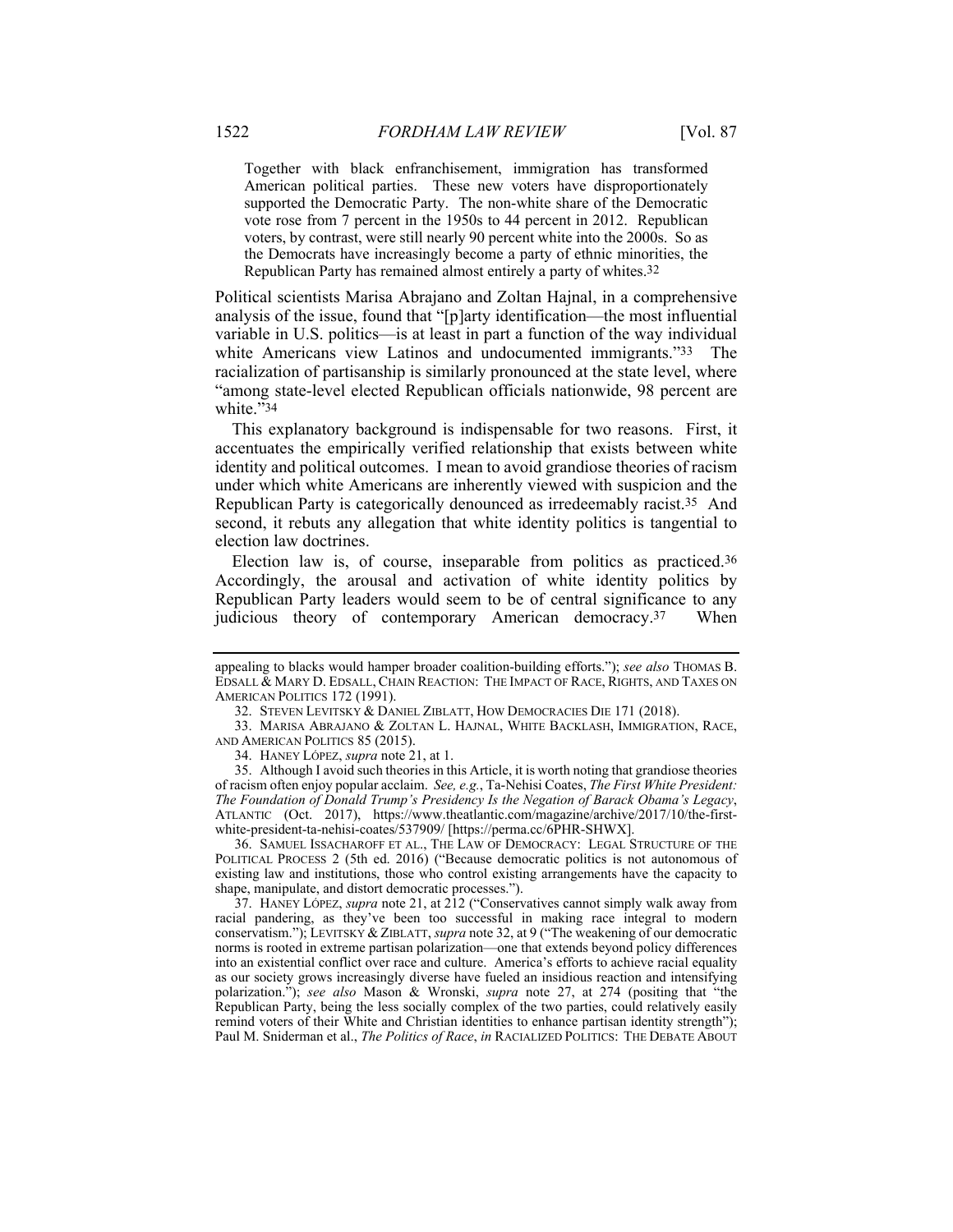establishing political ground rules—a defining objective of many election law doctrines—courts should be observant of what the likely impact of their mandates will be.38 Such speculation is already common among judges when deciding election law cases. But such speculation is often flawed when white identity politics goes unacknowledged.

My argument has much in kind with the work of Richard Pildes, who, more than anyone in the field, has considered the appropriate balance between institutional formalism and institutional realism. He articulates the inquiry as one into "the systemic organization of political power and the ways that legal doctrines and frameworks, as well as institutional structures, determine the modes through which political power is effectively mobilized, organized, and encouraged or discouraged."39 Pildes's principal aspiration is the development of political structures that invigorate political competition.40 I build on his approach by stressing the extent to which white identity politics undermines the prospect of a well-functioning democracy.41

It is important to note that race and racial analysis are conspicuous in election law doctrines. White identity politics, however, is not. The VRA doctrine pertaining to the creation of majority-minority voting districts, racial gerrymandering doctrine, and the doctrine encompassing both ballot access and what are known as "election administration" issues all address race, yet are inattentive to the significance of white identity politics.

One might ask whether it is plausible that alternative election law doctrines would mitigate the pernicious effects of white identity politics, if in fact it is as entrenched as I have suggested. This is a reasonable question to ask, and I cannot be certain of the answer.42 Politics is messy and unpredictable, and political identities are complex. But these realities do not negate the value of

RACISM IN AMERICA 236, 236 (2000) ("Citizens, it seems to us essential to recognize, get to choose only from among the choices on offer. How they go about making choices on public policy hinges on how these choices are organized by political institutions and presented by public leaders."); Enders & Scott, *supra* note 28 ("[P]olitical elites—politicians, party leaders, the political media and so on—have increasingly indulged in what scholars call 'racial priming.' Those are the subtle and not-so-subtle messages that encourage citizens to base their opinions at least in part on racial considerations.").

 <sup>38.</sup> Richard H. Pildes, *Romanticizing Democracy, Political Fragmentation, and the Decline of American Government*, 124 YALE L.J. 804, 806 (2014) ("This focus on the organization, structure, and exercise of actual political power in elections and in governance is what, in my view, characterizes 'the law of democracy'—a systematic field of study in law schools for only the last twenty years or so.").

<sup>39.</sup> Id. For an earlier version of an approach in the same spirit, see KEITH J. BYBEE, MISTAKEN IDENTITY: THE SUPREME COURT AND THE POLITICS OF MINORITY REPRESENTATION 170–72 (1998).

<sup>40</sup>*. See generally* Richard H. Pildes, *The Supreme Court, 2003 Term—Foreword: The Constitutionalization of Democratic Politics*, 118 HARV. L. REV. 29 (2004).

 <sup>41.</sup> This is not to suggest that Pildes is not interested in or attuned to how race informs politics "on the ground." *See, e.g.*, *id.* at 86–99 (discussing the institutional realism exhibited in *Georgia v. Ashcroft*, 539 U.S. 461 (2003)).

 <sup>42.</sup> A similar debate is underway about whether changes to campaign finance doctrine would lessen political polarization. *See generally* Heather K. Gerken, *Playing Cards in a Hurricane: Party Reform in an Age of Polarization*, 54 HOUS. L. REV. 911 (2017).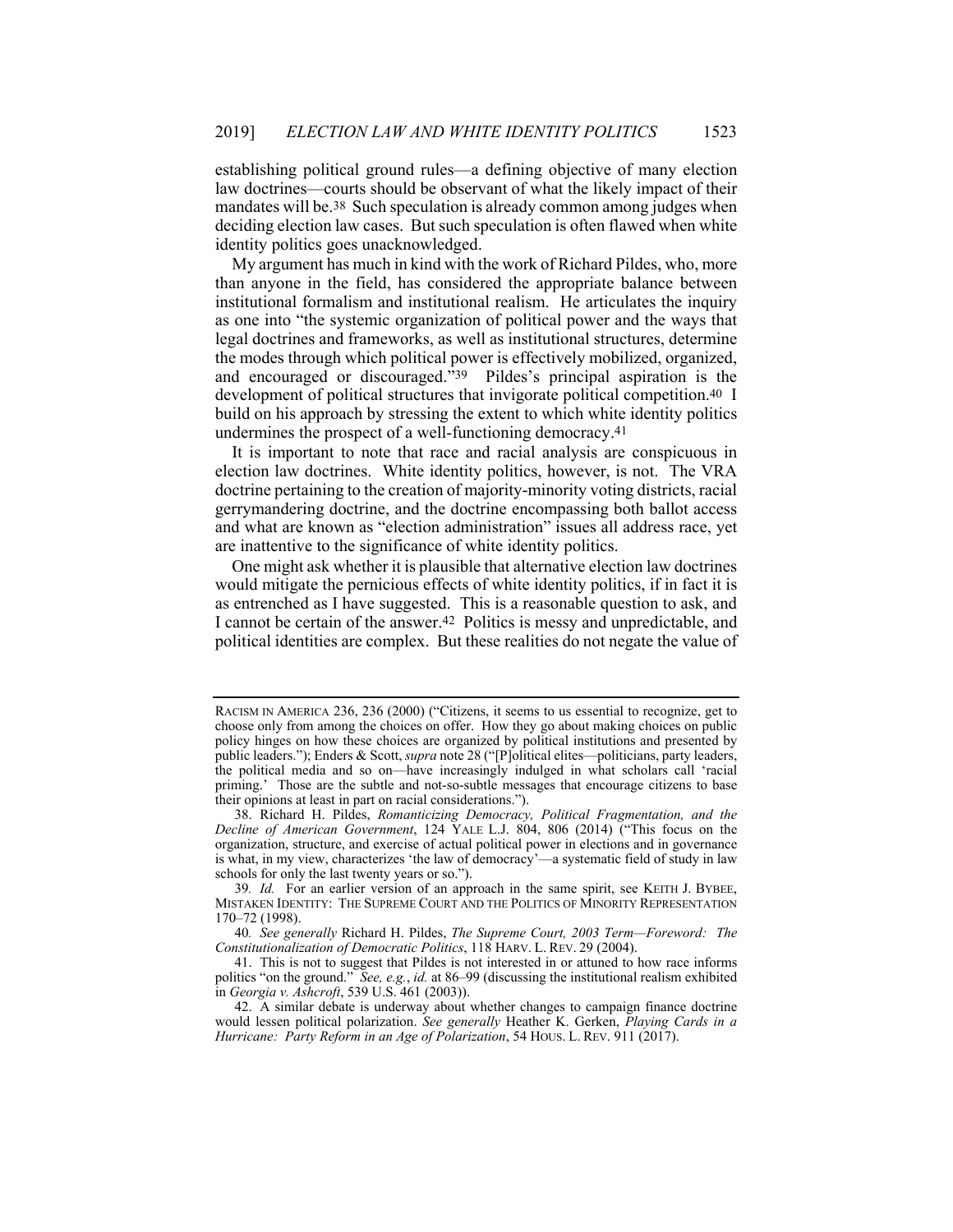critiquing the doctrines to the degree that their fundamental premises and analyses, given readily available evidence, are misguided.

The Article proceeds as follows: Part I offers a brief sketch of white identity politics from the mid-twentieth century to the present. Part II describes the myopia of several election law doctrines. Part II.A describes the VRA doctrine pertaining to the creation of majority-minority voting districts, racial gerrymandering doctrine, portions of the doctrines regulating ballot access and election administration issues, and campaign finance doctrine, with an emphasis on how these doctrines presently attend to the nexus between race and politics. These doctrines, I argue, exhibit myopia regarding the significance of white identity politics. Part II.B describes two doctrines—the 1970s constitutional vote dilution doctrine and the political restructuring doctrine—that initially exhibited cognizance of white identity politics but which, over time, have been minimized to the point of irrelevance. Part III then revisits the myopic doctrines, fully explicating their racial blind spots and how they, in some instances, threaten to intensify white identity politics. Part IV contains suggestions, both doctrinal and legislative, for how to mitigate white identity politics.

#### I. WHITE IDENTITY IN AMERICAN POLITICS

Race has defined the contours of American political history, and it continues to have a profound effect on electoral outcomes. An accurate telling of the racialization of our politics is no less than a national indictment.43 In this Part, I offer a brief sketch of white identity politics from the mid-twentieth century to the present.

#### *A. White Identity and Political Realignment*

Just after 6:00 p.m. on the evening of June 18, 1964, Arizona Senator and then–presidential contender Barry Goldwater (his nomination would follow in July) took the Senate floor. His speech, "the most closely watched . . . of his political career,"44 exposed the fractured state of the Republican Party. Though Goldwater emphasized that he was "unalterably opposed to discrimination or segregation on the basis of race, color or creed, or any other basis," he voiced his opposition to the Civil Rights Act of 1964.45 His objections, he asserted, were not based on racism, but on a principled

 <sup>43.</sup> For classic statements to this effect see W. E. B. DuBois, *Problem of 20th Century Is Problem of Color Line*, PITT. COURIER, Jan. 14, 1950, at 8; Frederick Douglass, Speech, What to the Slave Is the Fourth of July? (July 5, 1852) (transcript available at http://teachingamericanhistory.org/library/document/what-to-the-slave-is-the-fourth-of-july/ [https://perma.cc/X6ZF-X7B7]); and see also HOWARD ZINN, DECLARATIONS OF INDEPENDENCE: CROSS-EXAMINING AMERICAN IDEOLOGY 231–58 (1990). For a more modern critique, see generally DESMOND S. KING & ROGERS M. SMITH, STILL A HOUSE DIVIDED: RACE AND POLITICS IN OBAMA'S AMERICA (2012).

<sup>44.</sup> RICK PERLSTEIN, BEFORE THE STORM: BARRY GOLDWATER AND THE UNMAKING OF THE AMERICAN CONSENSUS 364 (2001).

 <sup>45.</sup> Charles Mohr, *Goldwater Says He'll Vote 'No' on the Rights Measure*, N.Y. TIMES, June 19, 1964, at 1.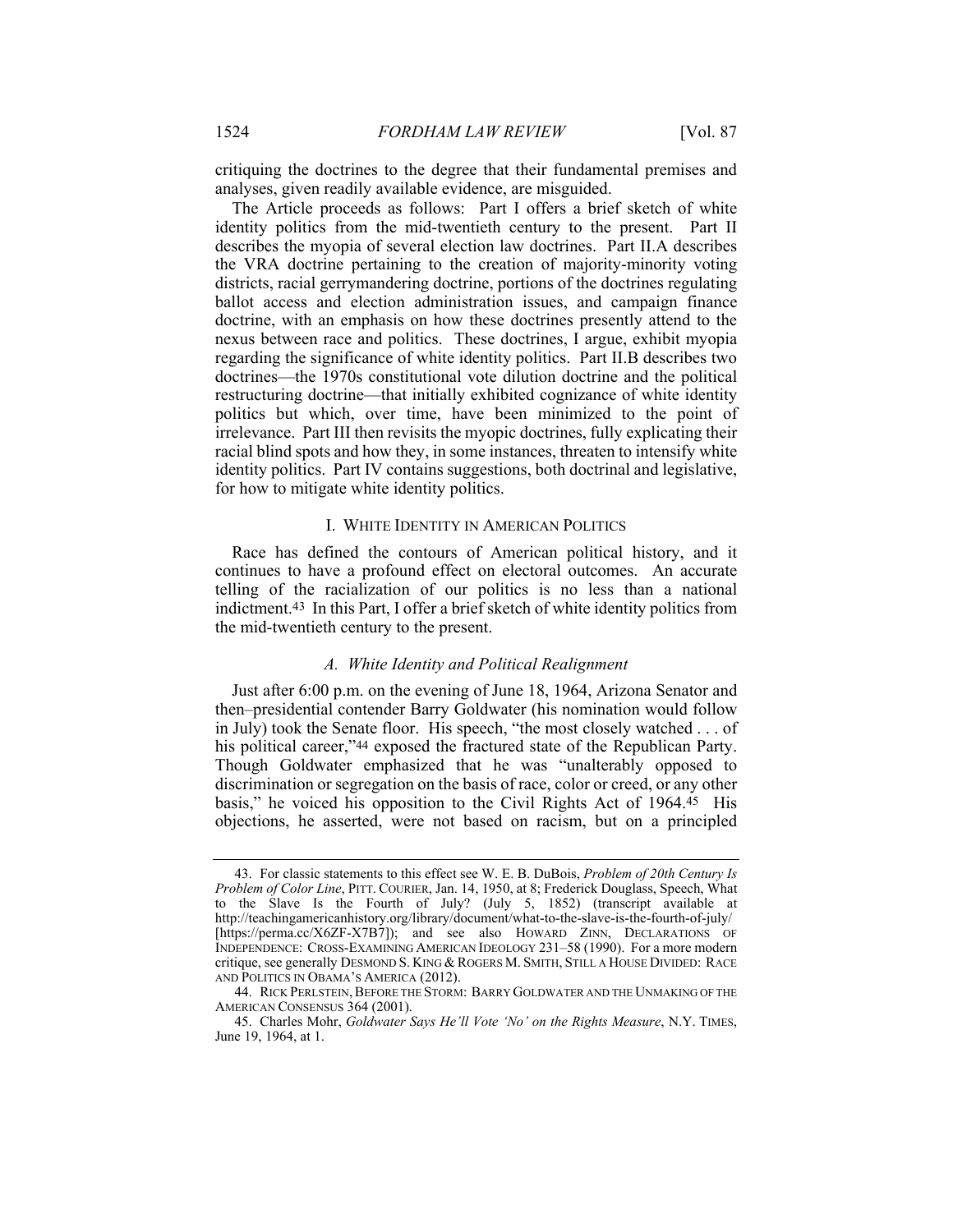understanding of the Constitution.46 Goldwater's position was not shared by the Republican Party establishment,47 which viewed African American voters, predominantly in the North, as an important electoral constituency.48

Goldwater's deviation from the emerging orthodoxy was viewed as politically foolish, yet even contemporaneous commenters observed the prospective benefits of what would come to be known as the "Southern strategy."49 One columnist for the *New York Times* noted that Goldwater, "if nominated, may win votes from whites who are disgruntled over Negro militancy on civil rights."50 Another reported the judgment that "the Republicans' best chance of besting the Democrats in November is to ride the wave of sentiment in the South and North against the pace of Negro equality."51 The influential writer and political reporter Walter Lippmann described Goldwater's aim as the creation of "a white man's party [that is] not conservative at all, but radically reactionary."52 And the famed historian Richard Hofstadter wrote of how Goldwater and his supporters "committed themselves not merely to a drive for a core of Southern states in the Electoral College but to a strategic counterpart in the North which required the search for racist votes."53

That the Southern strategy was perceived to have *any* nationwide political traction demonstrates the discernable hostility many whites harbored against African American political advancement. Such sentiments are unsurprising, given the completeness of the exclusionary regime African Americans

48*. See* FRYMER, *supra* note 31, at 101 ("As recently as 1960, nearly a majority of middleclass blacks and a third of all black voters had given their support to Richard Nixon against John Kennedy. Although by 1964, fewer than a fifth of black voters supported Barry Goldwater, they continued to selectively offer support to Republican candidates at the state and local level.").

<sup>46</sup>*. Id.* (quoting Goldwater's assertion that the Act's public accommodations and fair employment provisions "fly in the face of the Constitution"). Goldwater's constitutional arguments were vetted and endorsed by future Chief Justice William Rehnquist and then-Professor Robert Bork. PERLSTEIN, *supra* note 44, at 363.

 <sup>47.</sup> James Reston, *Deeper Split in GOP: Goldwater Decision to Vote Against Civil Rights Bill Seems to Attack the Senate*, N.Y. TIMES, June 19, 1964, at 18 ("Senator Barry Goldwater's decision to vote against the civil rights bill has clearly widened the split in the Republican party and may very well have strengthened those who oppose his nomination as the Republican Presidential candidate.").

<sup>49</sup>*. See* Walter Lippmann, *The Goldwater Southern Strategy: All-White GOP*, STAN. DAILY, Oct. 8, 1964, at 6, https://stanforddailyarchive.com/cgi-bin/stanford?a=d&d= stanford19641008-01.2.41 [https://perma.cc/HU4G-FFSX] ("When Sen. Barry Goldwater went campaigning in the South, his purpose, it appears, was not so much to win this election, but to inaugurate the so[-]called southern strategy in order to lay the foundations for a radically new Republican Party.").

 <sup>50.</sup> Mohr, *supra* note 45, at 18.

 <sup>51.</sup> Reston, *supra* note 47, at 18.

 <sup>52.</sup> Lippmann, *supra* note 49, at 6.

 <sup>53.</sup> RICHARD HOFSTADTER,THE PARANOID STYLE IN AMERICAN POLITICS 99 (First Vintage Books ed. 2008). Hofstadter arguably underestimated the strategy. *See* Rick Perlstein, *I Thought I Understood the American Right. Trump Proved Me Wrong.*, N.Y. TIMES MAG. (Apr. 11, 2017), https://www.nytimes.com/2017/04/11/magazine/i-thought-i-understood-theamerican-right-trump-proved-me-wrong.html [https://perma.cc/X7NG-M7WB] (suggesting that Hofstadter "didn't take the self-identified conservatives of his own time at all seriously").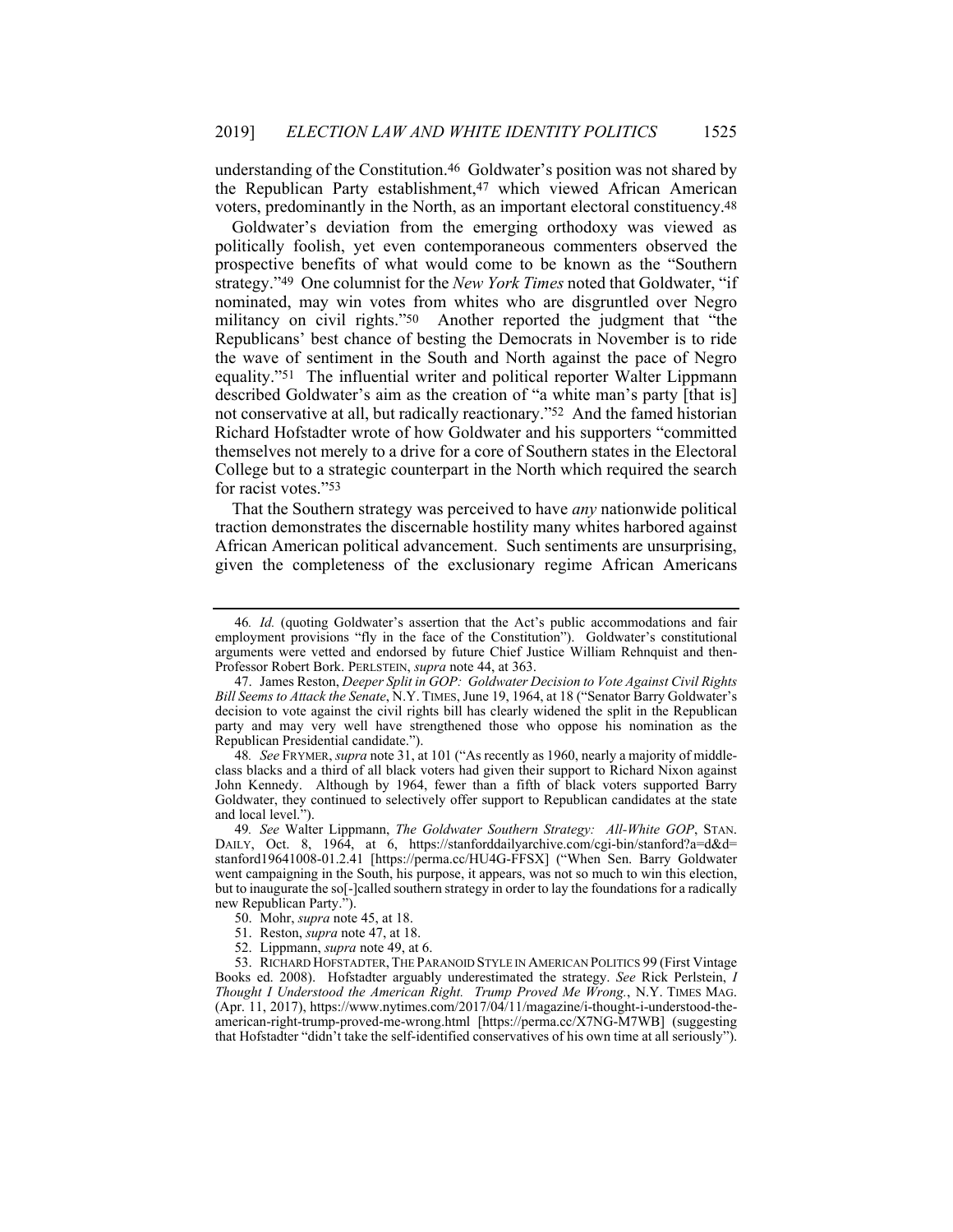confronted in the preceding decades. African American men did enjoy a brief period of political inclusion following the ratification of the Fifteenth Amendment.<sup>54</sup> The promise of increased inclusion, though, proved illusory,55 and the South regressed into a racist aristocracy.56 When President Taft assumed the presidency in 1909, he disclaimed any responsibility for effectuating the Reconstruction Amendments.57 The U.S. Supreme Court was also an unreliable enforcer of African American political rights.58

Suppression tactics were not limited to the South, and those sympathizing with white supremacist ideologies could be found at all levels of the social hierarchy. As detailed in Linda Gordon's recent study of the reemergence of the Ku Klux Klan in the 1920s, a number of such sympathizers held national political office.59 These historical truths provide important context for understanding why Goldwater and his aides saw opposition to civil rights measures as politically profitable.

The overall effect of Goldwater's nomination was far-reaching:

In the national election of 1964, overwhelming numbers of African American voters cast their ballots in favor of the Democratic party candidate, Lyndon Johnson.... Since that election, black voters have consistently supported Democratic candidates in presidential elections at rates of over 80 to 90 percent. National Republican leaders, meanwhile, have made only sporadic and often halfhearted efforts to court black voters.

 <sup>54.</sup> J. MORGAN KOUSSER, COLORBLIND INJUSTICE: MINORITY VOTING RIGHTS AND THE UNDOING OF THE SECOND RECONSTRUCTION 18–20 (1999); RICHARD M. VALELLY, THE TWO RECONSTRUCTIONS: THE STRUGGLE FOR BLACK ENFRANCHISEMENT 99–109 (2004).

 <sup>55.</sup> FRYMER, *supra* note 31, at 72 ("By the 1880s, with black Republican leaders marginalized and with fewer and fewer black voters participating in elections, national Republican leaders were able to further legitimate the pursuit of electoral strategies that largely excluded black interests."); J. MORGAN KOUSSER, THE SHAPING OF SOUTHERN POLITICS: SUFFRAGE RESTRICTIONS AND THE ESTABLISHMENT OF THE ONE-PARTY SOUTH, 1880–1910, at 139–81 (1974).

 <sup>56.</sup> V. O. KEY, JR., SOUTHERN POLITICS IN STATE AND NATION 5 (5th prtg. 2001) ("In its grand outlines the politics of the South revolves around the position of the Negro. It is at times interpreted as a politics of cotton, as a politics of free trade, as a politics of agrarian poverty, or as a politics of planter and plutocrat. Although such interpretations have a superficial validity, in the last analysis the major peculiarities of southern politics go back to the Negro. Whatever phase of the southern political process one seeks to understand, sooner or later the trail of inquiry leads to the Negro.").

 <sup>57.</sup> IRA KATZNELSON, FEAR ITSELF: THE NEW DEAL AND THE ORIGINS OF OUR TIME 133 (2013).

<sup>58</sup>*. See, e.g.*, Giles v. Harris, 189 U.S. 475 (1903).

 <sup>59.</sup> LINDA GORDON, THE SECOND COMING OF THE KKK: THE KU KLUX KLAN OF THE 1920S AND THE AMERICAN POLITICAL TRADITION 164 (2017) ("No one has been able to count all the Klan candidates elected to state and local offices, and the exercise would probably not be worthwhile in any case because so many non-members shared Klan ideology. We can, however, note the members elected to high offices: sixteen senators, scores of congressmen (the Klan claimed seventy-five), and eleven governors, pretty much equally divided between Democrats and Republicans.").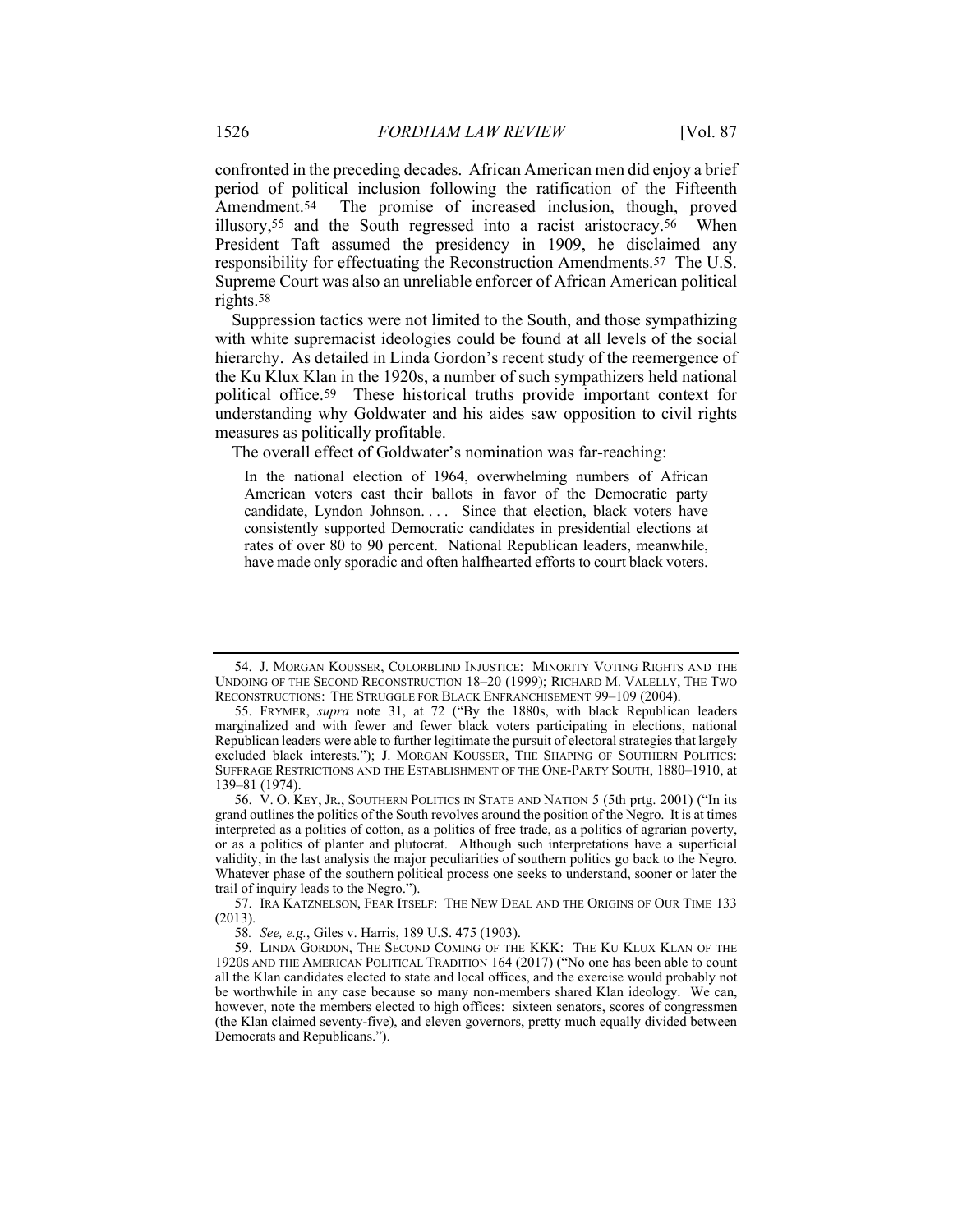Just as often, the party has utilized negative racial code words to appeal to swing voters and increase its base of primarily white voters.<sup>60</sup>

Goldwater's unsuccessful 1964 campaign is properly viewed as a precursor to President Richard Nixon's full-scale embrace of the Southern strategy. While aspects of Nixon's record have been cited as pro–civil rights—his support for the "Philadelphia Plan," an affirmative action construction policy, for instance—even those actions have been interpreted as part of a larger effort to entice white voters.61

What is apparent is that Nixon came to see racial pandering as his best path to victory. Drawing lessons from the success of the outwardly racist presidential contender George Wallace, Nixon embraced the Republican Party's sharp rightward shift on the issue of race.62 The shift was completed

 <sup>60.</sup> FRYMER, *supra* note 31, at 87; *see* DOUG MCADAM & KARINA KLOOS, DEEPLY DIVIDED: RACIAL POLITICS AND SOCIAL MOVEMENTS IN POSTWAR AMERICA 97 (2014) ("It now seems clear that Goldwater's candidacy represents an important early source of centrifugal pressure that helps to set in motion the ideological makeover so evident in today's Republican Party."); see also HANEY LÓPEZ, *supra* note 21, at 21 ("The anti-New Deal Republican carried Louisiana, Georgia, Alabama, Mississippi, and South Carolina, states in which whites had *never* voted for a Republican president in more than miniscule numbers. This was a shocking transformation, one that can only be explained by Goldwater's ability to transmit a set of codes that white voters readily understood as a promise to protect racial segregation.").

<sup>61</sup>*. See, e.g.*, Chris Bonastia, *Why Did Affirmative Action in Housing Fail During the Nixon Era? Exploring the "Institutional Homes" of Social Policies*, 47 SOC. PROBS. 523, 528 (2000) ("The following year, the Nixon Administration revived the Philadelphia Plan for the integration of the construction trades. Some scholars view this decision as a politically crafted strategy to divide two core Democratic constituencies, African-Americans and labor; indeed, top domestic policy aide John Ehrlichman highlights this political calculation as a major reason for Nixon's support of the Philadelphia Plan." (citations omitted)); Thomas J. Sugrue, *Affirmative Action from Below: Civil Rights, the Building Trades, and the Politics of Racial Equality in the Urban North, 1945–1969*, 91 J. AM. HIST. 145, 172 (2004) ("Many Nixon aides also saw electoral benefits to the [Philadelphia] plan: it would mortally wound the New Deal coalition by dividing working-class whites and blacks—a division that had been foreshadowed in the acrimonious construction site protests.").

 <sup>62.</sup> MICHAEL C. DAWSON, BEHIND THE MULE: RACE AND CLASS IN AFRICAN-AMERICAN POLITICS 106 (1994) ("The Nixon administration and its Southern strategy, combined with the defection of large numbers of supporters of racist Alabama governor George Wallace to the Republican party . . . helped seal the racial cleavage within the American party system."); EDSALL & EDSALL, *supra* note 31, at 98 ("Race was central, Nixon and key Republican strategists began to recognize, to the fundamental conservative strategy of establishing a new, non-economic polarization of the electorate, a polarization isolating a liberal, activist, culturally-permissive, rights-oriented, and pro-black Democratic Party against those unwilling to pay the financial and social costs of this reconfigured social order."); FRYMER, *supra* note 31, at 103 ("By late 1970, however, Nixon and the Republicans clearly believed that appealing to blacks would hamper broader coalition-building efforts."); LEVITSKY & ZIBLATT, *supra* note 32, at 36 ("Wallace's message, which mixed racism with populist appeals to workingclass whites' sense of victimhood and economic anger, helped him make inroads into the Democrats' traditional blue-collar base."); MCADAM & KLOOS, *supra* note 60, at 112-13 ("The significance of the Wallace candidacy and the broader white resistance movement he represented for the future electoral prospects of both parties was clear on the face of the 1968 election returns. With the two major parties evenly dividing 86 percent of the popular vote, the remaining 14 percent, which had gone for Wallace, clearly loomed as the balance of power in future elections."); RICK PERLSTEIN, NIXONLAND: THE RISE OF A PRESIDENT AND THE FRACTURING OF AMERICA 464–68 (describing Nixon's Southern strategy and attempts to derail Wallace); Frank Rich, *After Trump*, N.Y. MAG. (Nov. 13, 2017), http://nymag.com/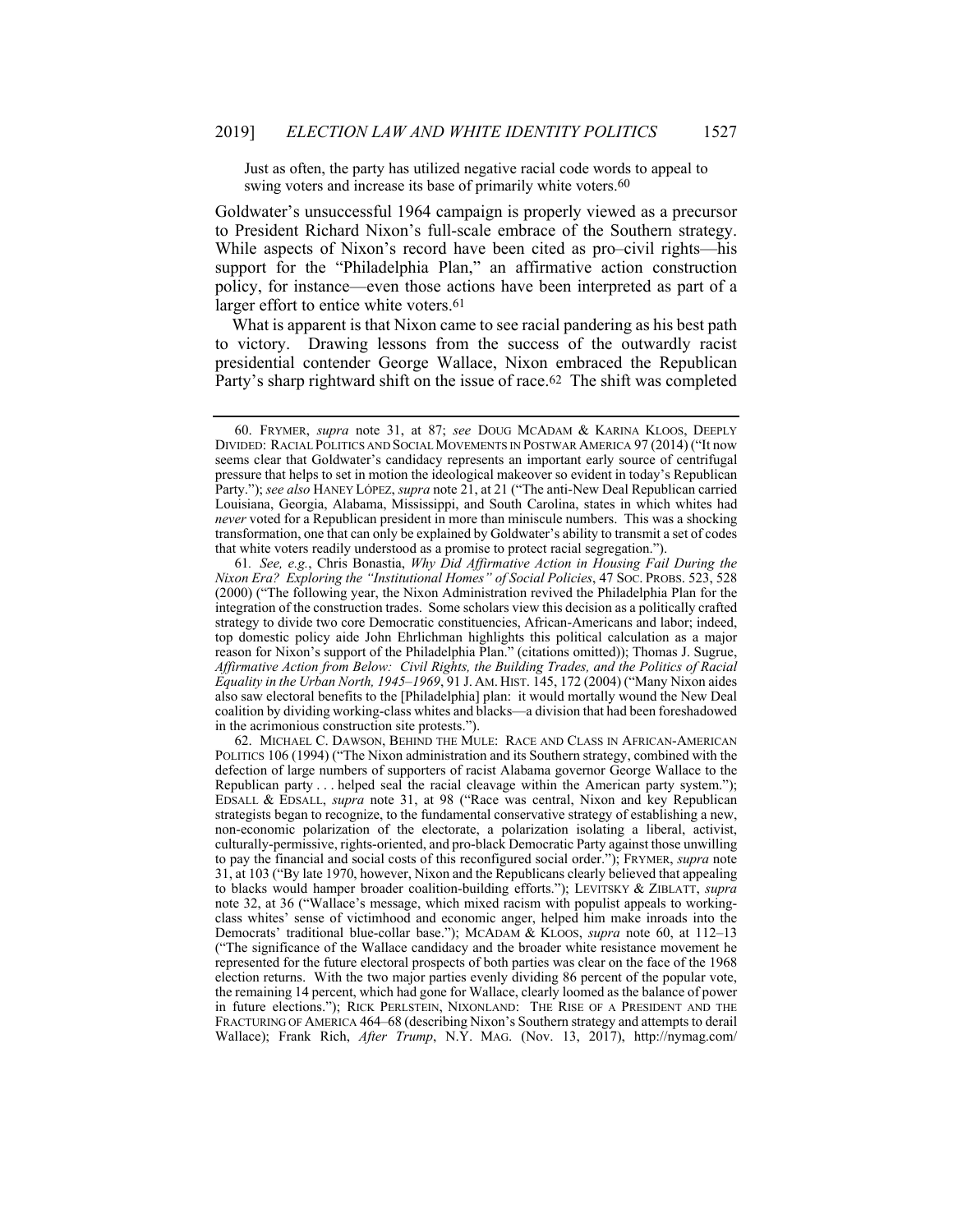under President Reagan, who routinely pandered to the concerns of white voters.63 The resulting political realignment was sweeping. As noted by Thomas and Mary Edsall:

In 1984, the precincts in white, working-class neighborhoods in the urban North joined the South in propelling a presidential realignment, as the eroding Democratic loyalty of these voters transformed itself from ambivalence to outright rejection. The 1984 election demonstrated that the policy agenda developed by the Reagan administration once in office—an agenda designed to sustain the racial and economic polarization that had emerged in force in the 1980 election—had worked to nurture and enlarge the Republican presidential voting base established in 1980.64

The Democratic Party, to the chagrin of party officials, was seen as the party for minorities.<sup>65</sup>

The party's image persists through the present. Despite calculated attempts by President Bill Clinton to attract white voters and reintegrate them into the Democratic Party,66 the reliance of the party on minority voters and, accordingly, its commitment to serving their interests, repels a significant portion of the white electorate. The election of President Barack Obama

 64. EDSALL & EDSALL, *supra* note 31, at 172; *see* Reva B. Siegel, *The Supreme Court, 2012 Term—Foreword: Equality Divided*, 127 HARV. L. REV. 1, 32–34 (2013).

 65. FRYMER, *supra* note 31, at 112 (referring to a speech in the wake of the 1984 election in which "Senator Daniel Moynihan claimed that the party was now seen by national voters as primarily one for minority voters").

 66. BILL CLINTON, MY LIFE 395 ("I spoke . . . [to] Reagan Democrats . . . voters [who] had begun voting Republican in the 1960s, because they thought the Democrats no longer shared their values of work and family, and were too concerned with social programs, which they tended to see as taking their tax money and giving it to blacks and wasteful bureaucrats. I told a full house [of these voters] that I would give them a new Democratic Party . . . . FRYMER, *supra* note 31, at 4–6 (describing examples of Clinton's efforts to appeal to disaffected white voters, such as calling for welfare reform and explicitly "distanc[ing] himself from representatives of the party's African American constituency").

daily/intelligencer/2017/11/frank-rich-trumpism-after-trump.html [https://perma.cc/XCF5- D3PU] ("Both in 1968 and 1972, with the race-baiting Spiro Agnew on the ticket, Nixon worked hard to usher Wallace's disaffected white Democrats into the GOP en masse by pandering to their racial and cultural resentments with respectable code words ('silent majority,' 'law and order') rather than rants like Wallace's clarion call for 'segregation forever.'").

 <sup>63.</sup> HANEY LÓPEZ, *supra* note 21, at 56 ("In the 1980 campaign, Ronald Reagan would come out firing on racial issues, and would blast past Carter. Just 36 percent of whites, only slightly better than one in three, voted for Carter in 1980."); LEVITSKY & ZIBLATT, *supra* note 32, at 169 ("The racial appeals of Nixon's 'Southern Strategy' and, later on, Ronald Reagan's coded messages about race communicated to voters that the GOP was the home for white racial conservatives."); MCADAM & KLOOS, *supra* note 60, at 190 ("But it was Reagan, through his words and his record, far more than the two platforms, who spoke most directly and effectively to the white South in 1980. He proved to be a master of speaking in code about racial matters of long-standing concern to the white South. At campaign stops in the region he reassured voters that he had long opposed government 'interference' in 'states' rights,' reminding them that he had refused to back either the Civil Rights Act in 1964 or the Voting Rights Act in 1965."); *see also* DAWSON, *supra* note 62, at 97 ("In the 1980s, Ronald Reagan led the Republican party to a series of victories that reversed long-standing economic and racial policies. The great majority of African Americans believe Reagan's policy reversals represented a severe blow to African-American racial interests.")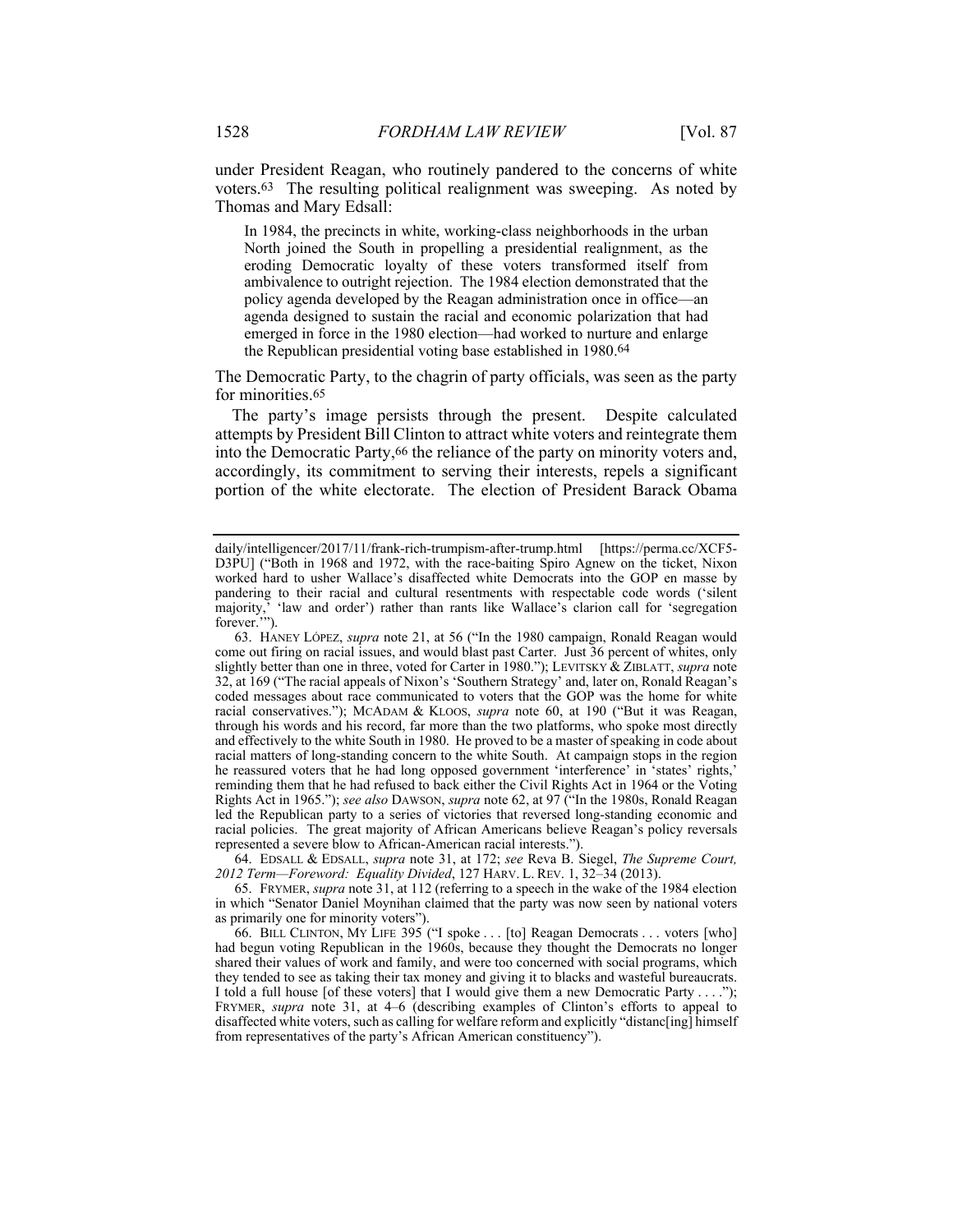further exacerbated many whites' racial anxieties. In their study of the rise of the Tea Party movement—a nearly all-white movement—political scientists Theda Skocpol and Vanessa Williamson found that hatred of Obama explained many members' participation.67 In 2012:

Romney won the votes of three out of every five white voters; won among white men, white women, and white youth; and won a majority of the white vote in every state in the union save four. Only two candidates have done notably better among whites since dog whistling began: Richard Nixon in his 1972 landslide and Ronald Reagan in his 1984 re-election.<sup>68</sup>

White identity politics, then, is a uniquely important variable in understanding the nation's most recent political realignment.

#### *B. Trump and White Identity Politics*

Writing in 2013, the historian and urban theorist Mike Davis questioned whether the modern Republican Party could alter its agenda "to encompass the minimal share of American ethnic and racial diversity that henceforth will be required to occupy the White House."69 The "Southernization" of the party, as he called it, was "beginning to terrify many Old School Republicans."70 The fear Davis described had long troubled Party leaders. Ed Gillespie, while chairman of the Republican National Committee, authored an op-ed in the *Wall Street Journal* admonishing Party members about the electoral consequences of the party's anti-immigrant disposition.71

Former Republican congressman Mick Mulvaney72 sounded a similar note in speaking to his South Carolina constituents in 2015:

[https://perma.cc/2T58-P7QK] ("The Republican Party cannot become an anti-immigration party. Our majority already rests too heavily on white voters, given that current demographic voting percentages will not allow us to hold our majority in the future.").

 72. As of this writing, Mulvaney is currently President Trump's Acting Chief of Staff and the Director of the Office of Management and Budget. Michael Tackett & Maggie Haberman, *Trump Names Mick Mulvaney Acting Chief of Staff*, N.Y. TIMES (Dec. 14, 2018), https://www.nytimes.com/2018/12/14/us/politics/mick-mulvaney-trump-chief-of-staff.html [https://perma.cc/QQE8-YLNA]. He also served as the Acting Director of the Consumer Financial Protection Bureau in the Trump administration. *See* Glenn Thrush & Alan Rappaport, *'Like a Mosquito in a Nudist Colony': How Mick Mulvaney Found Plenty to Target at Consumer Bureau*, N.Y. TIMES (May 7, 2018), https://www.nytimes.com/ 2018/05/07/us/mick-mulvaney-budget-director-consumer-bureau.html [https://perma.cc/8F N9-XGVN].

 <sup>67.</sup> Erin O'Donnell, *Tea Party Passions*, HARV. MAG. (Jan.–Feb. 2012), https://harvardmagazine.com/2012/01/tea-party-passions [https://perma.cc/5LMT-VPRE]; *see also* HANEY LÓPEZ, *supra* note 21, at 152 ("The vast majority of those identifying with the Tea Party were not dyed-in-the-wool Goldwaterites and last-gasp Birchers. They were Wallace voters and Reagan Democrats. They were persons stampeded by racial anxieties into fearing government and demonizing liberalism.").

 <sup>68.</sup> HANEY LÓPEZ, *supra* note 21, at 166.

 <sup>69.</sup> Mike Davis, *The Last White Election?*, 79 NEW LEFT REV. 5, 11 (2013).

<sup>70</sup>*. Id.*

 <sup>71.</sup> Edward Gillespie, Opinion, *Populists Beware! The GOP Must Not Become an Anti-Immigration Party*, WALL ST. J. (Apr. 2, 2006, 12:01 AM), https://web.archive.org/web/2006 1111031332/http:/www.opinionjournal.com/editorial/feature.html?id=110008173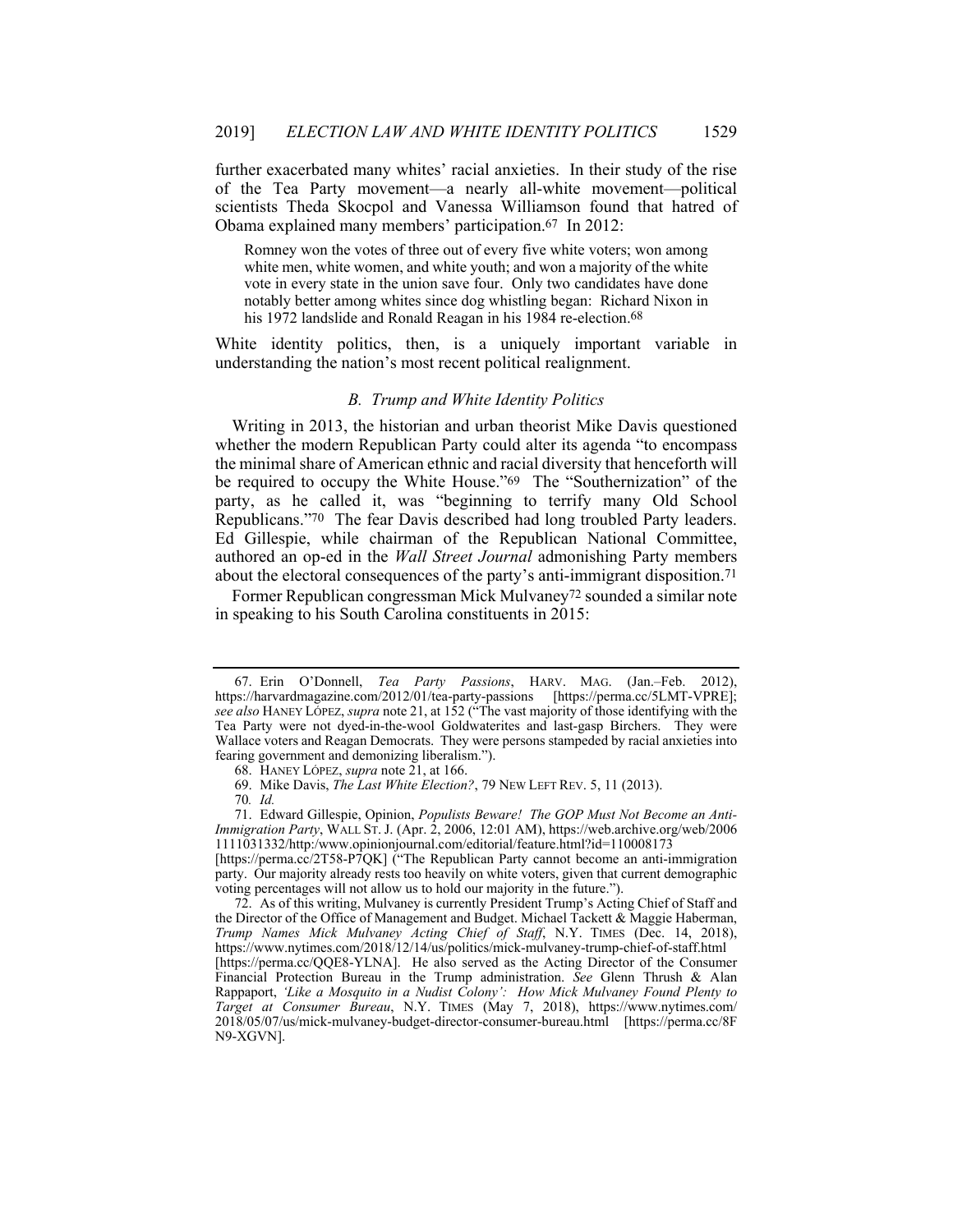At some point we're going to have to figure out that if you take the entire African American community and write them off. Take the entire Hispanic community and write them off. Take the entire Libertarian community and write them off. Take the entire gay community and write them off. What's left? About 38 percent of the country. You cannot win with 38 percent of the country. We need to stop celebrating the absurd in our party. And stop rewarding the outrageous and the stupid. We have to figure out how to deal with it as a party. We're losing too many elections; we're writing off too many people. Umm, I'll give you one last number. Mitt Romney won Texas by 900,000 votes. Pretty good. There are three million Hispanic people in Texas who will be able to register to vote before the next election, 2016, three million new Hispanic voters who are not eligible to vote in 2012 but will be eligible to vote in 2016. If the next Republican candidate for President gets the same percentage of the Hispanic vote that Mitt Romney got, we will lose Texas. Not in 2024, not in 2020, but in 2016. And if we lose Texas folks, I've got news for you, we're never gonna elect a Republican president again.73

However sincere the consternation of Gillespie and Mulvaney, the election and continued support of President Donald Trump signifies acceptance on the part of much of the Republican Party establishment and base of an aggressively racist and anti-immigrant agenda. Relevant here are actions Trump has taken and statements he has made that intensify white identity politics.74

Trump, as is well known, was a prominent skeptic of President Obama's citizenship, and he used the so-called "birther" issue to build momentum for his campaign.<sup>75</sup> Those susceptible to the birther conspiracy, as shown by political scientist Philip Klinkner, were both white and Republican.76 Trump notoriously announced his campaign with a speech in which he referred to Mexican immigrants as "rapists,"77 and he has fomented xenophobia in defense of his immigration-related actions, including the issuance of an executive order barring entry to those from predominantly Muslim countries.78 Such actions are more than just theater. Studies confirm that

 <sup>73.</sup> Frontline PBS, *Rep. Mick Mulvaney Chastises Fellow Republicans on Immigration*, YOUTUBE (Oct. 26, 2015), https://www.youtube.com/watch?v=6T5lMHNcPUI [https://perma.cc/E96H-SNYY] (statement at timestamp 2:17).

 <sup>74.</sup> These actions and statements are of a piece with a broader threat to the Republic that Trump presents. *See generally* Jamal Greene, *Trump as Constitutional Failure*, 93 IND. L.J. 93 (2018); Richard Primus, *The Republic in Long-Term Perspective*, 117 MICH. L. REV. ONLINE 1 (2018).

<sup>75</sup>*. See* Michael D. Shear, *With Document, Obama Seeks to End 'Birther' Issue*, N.Y. TIMES (Apr. 27, 2011), https://www.nytimes.com/2011/04/28/us/politics/28obama.html [https://perma.cc/68AS-BGHW].

 <sup>76.</sup> Philip Klinkner, The Causes and Consequences of "Birtherism" (2014) (unpublished manuscript) (on file with author).

<sup>77</sup>*. See* Alexander Burns, *Choice Words from Donald Trump, Presidential Candidate*, N.Y. TIMES (June 16, 2015, 2:01 PM), https://www.nytimes.com/politics/first-draft/ 2015/06/16/choice-words-from-donald-trump-presidential-candidate/ [https://perma.cc/ 6MVK-Q7QT].

<sup>78</sup>*. See generally* Brief of the Roderick and Solange MacArthur Justice Center as Amicus Curiae in Support of Respondents, Trump v. Int'l Refugee Assistance Project, 137 S. Ct. 2080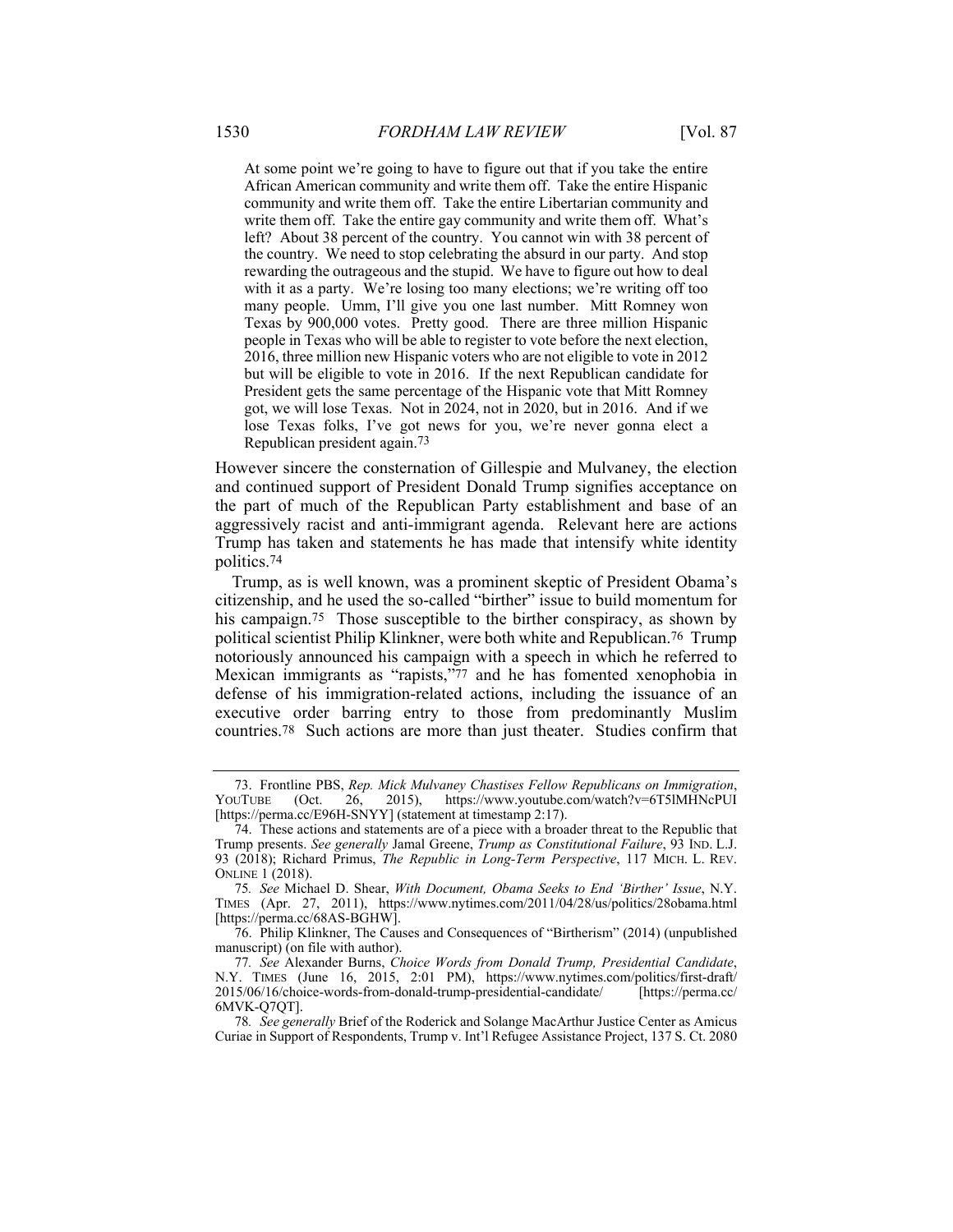"residents of a diminishing number of decisively white American towns and small cities—even those which supported Barack Obama in 2008 and 2012 can now be politically mobilized around race, ethnicity, multiculturalism and immigration."79

Trump has disparaged Africans,80 selectively castigated African American football players for protesting racial injustice,81 and defended white nationalist marchers.82 He provocatively nominated Alabama Senator Jeff Sessions to be Attorney General, despite compelling allegations of racism in his past.<sup>83</sup> He has granted executive office space to avowed white nationalists84 and praised and endorsed slavery apologists.85

80*. See, e.g.*, Josh Dawsey, *Trump Derides Protections for Immigrants from 'Shithole' Countries*, WASH. POST (Jan. 12, 2018), https://www.washingtonpost.com/politics/trumpattacks-protections-for-immigrants-from-shithole-countries-in-oval-office-meeting/

2018/01/11/bfc0725c-f711-11e7-91af-31ac729add94\_story.html [https://perma.cc/MYQ6- 9BST]; Michael D. Shear & Julie Hirschfeld Davis, *Stoking Fears, Trump Defied Bureaucracy to Advance Immigration Agenda*, N.Y. TIMES (Dec. 23, 2017), https://www.nytimes.com/ 2017/12/23/us/politics/trump-immigration.html [https://perma.cc/PR6K-DSGC] ("Forty thousand had come from Nigeria, Mr. Trump added. Once they had seen the United States, they would never 'go back to their huts' in Africa . . . .").

81*. See* Adam Serwer, *Trump's War of Words with Black Athletes*, ATLANTIC (Sep. 23, 2017), https://www.theatlantic.com/politics/archive/2017/09/trump-urges-nfl-owners-to-fireplayers-who-protest/540897/ [https://perma.cc/PG5X-JXUX].

82*. See* Michael D. Shear & Maggie Haberman, *Trump Defends Initial Remarks on Charlottesville; Again Blames 'Both Sides*,*'* N.Y. TIMES (Aug. 15, 2017), http://www.nytimes.com/2017/08/15/us/politics/trump-press-conference-charlottesville.html [https://perma.cc/X92M-NK2V].

83*. See* Eric Lichtblau & Matt Flegenheimer, *Jeff Sessions Confirmed as Attorney General, Capping Bitter Battle*, N.Y. TIMES (Feb. 8, 2017), https://www.nytimes.com/ 2017/02/08/us/politics/jeff-sessions-attorney-general-confirmation.html [https://perma.cc/ Y4Z5-9FVM]; Nina Totenberg, *Jeff Sessions Previously Denied Federal Judgeship amid Racism Controversy*, NPR (Jan. 9, 2017), https://www.npr.org/2017/01/09/509001314/jeffsessions-previously-denied-federal-judgeship-amid-racism-controversy [https://perma.cc/VE 3H-GUTF]. Sessions resigned the day after the 2018 midterm elections. Devlin Barret et al., *Jeff Sessions Forced Out as Attorney General*, WASH. POST (Nov. 7, 2018), https://www.washingtonpost.com/world/national-security/attorney-general-jeff-sessionsresigns-at-trumps-request/2018/11/07/d1b7a214-e144-11e8-ab2c-b31dcd53ca6b\_story.html [https://perma.cc/3TGF-GHUB].

84*. See* William D. Cohan, *How Stephen Miller Rode White Rage from Duke's Campus to Trump's West Wing*, VANITY FAIR (Summer 2017), https://www.vanityfair.com/news/ 2017/05/stephen-miller-duke-donald-trump [https://perma.cc/M8LP-QMCZ]; Amanda Taub, *'White Nationalism,' Explained*, N.Y. TIMES (Nov. 21, 2016), https://www.nytimes.com/ 2016/11/22/world/americas/white-nationalism-explained.html [https://perma.cc/4STJ-D7HB].

85*. See* Michelle Goldberg, Opinion, *The White Supremacy Caucus*, N.Y. TIMES (Dec. 11, 2017), http://www.nytimes.com/2017/12/11/opinion/white-supremacy-caucus.html [http://perma.cc/V8QF-5HBW]; Gabriel Pogrund, *Trump Calls on Blacks to 'Honor' Him with Votes, Then Praises Confederate General Robert E. Lee*, WASH. POST (Oct. 12, 2018), https://www.washingtonpost.com/politics/trump-calls-on-blacks-to-honor-him-with-votes-

<sup>(2017) (</sup>Nos. 16-1436, 16-1540); Nicholas Kulish, Caitlin Dickerson & Charlie Savage, *Court Temporarily Blocks Trump's Travel Ban, and Airlines Are Told to Allow Passengers*, N.Y. TIMES (Feb. 3, 2017), https://www.nytimes.com/2017/02/03/us/visa-ban-legal-challenge.html [https://perma.cc/XM4W-FBJW].

 <sup>79.</sup> Thomas B. Edsall, *White-on-White Voting*, N.Y. TIMES (Nov. 16, 2017), https://www.nytimes.com/2017/11/16/opinion/trump-white-voting.html [https://perma.cc/ XXJ6-FF54].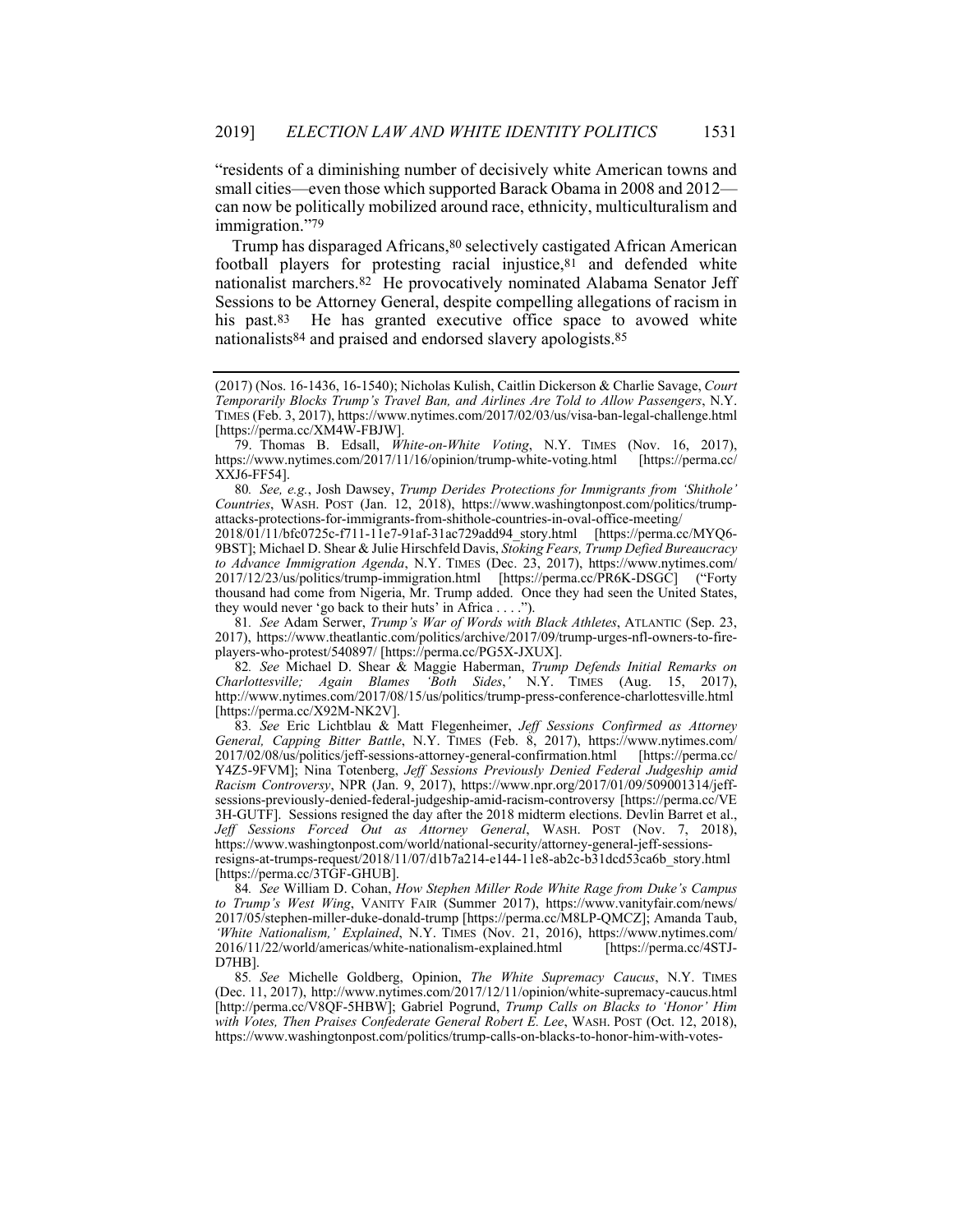Collectively, these actions and statements communicate a sympathy for white Americans who are disconcerted by "a growing sense of racial or global threat."86 The political scientists John Sides, Michael Tesler, and Lynn Vavreck, based on their research, have concluded that "white identity mattered a great deal for voter behavior in the 2016 election, and this appears tied to Donald Trump's candidacy in particular."87 To offer a final example, at the height of the debate over the Trump administration's decision to divide undocumented immigrant children from their parents, Trump's approval rating among Republicans was at 90 percent.88 In sum, white identity politics is more than just an aberrational feature of partisan politics; it is a recurrent, durable driver of political outcomes.89 Yet despite its undoubted importance, the realities of white identity politics carry little weight in election law doctrines.

### II. RACE AND POLITICS IN ELECTION LAW

Given the significance of white identity politics in late twentieth-century and early twenty-first-century American politics, one might expect that election law doctrines, observant as they are of political realities, might routinely engage the issue. Such consideration, however, is glaringly absent. This Part details what I identify as "racial blind spots" in several election law doctrines. It then considers two doctrines that initially exhibited cognizance of white identity politics but that, over time, have been minimized to the point of irrelevance.

then-praises-confederate-general-robert-e-lee/2018/10/12/ab819a9c-ce33-11e8-a360- 85875bac0b1f story.html [https://perma.cc/HL37-FSSG]; Daniel Strauss & Louis Nelson, *Trump Endorses Roy Moore, RNC Plans to Go Back into Alabama Race*, POLITICO (Dec. 4, 2017, 6:43 AM), https://www.politico.com/story/2017/12/04/trump-support-roy-moore-277771 [https://perma.cc/2ASE-L6W5].

<sup>86</sup>*. See* Niraj Chokshi, *Trump Voters Driven by Fear of Losing Status, Not Economic Anxiety, Study Finds*, N.Y. TIMES (Apr. 24, 2018), https://www.nytimes.com/2018/04/24/ us/politics/trump-economic-anxiety.html [https://perma.cc/ZD9K-34B5]; *see also* Thomas B. Edsall, *Why Is It So Hard for Democracy to Deal With Inequality?*, N.Y. TIMES (Feb. 15, 2018), http://www.nytimes.com/2018/02/15/opinion/democracy-inequality-thomaspiketty.html [https://perma.cc/RW8J-93SE] (quoting the economist Daron Acemoglu and the political scientist Jacob Hacker).

 <sup>87.</sup> John Sides, Michael Tesler & Lynn Vavreck, Donald Trump and the Rise of White Identity Politics 21 (2017) (unpublished manuscript), https://mershoncenter.osu.edu/media/ media/publications/misc-pdfs/sides.pdf [https://perma.cc/B6ZP-PW4A]; *see also* Isaac Chotiner, *The Disturbing, Surprisingly Complex Relationship Between White Identity Politics and Racism*, NEW YORKER (Jan. 19, 2019), https://www.newyorker.com/news/the-newyorker-interview/the-disturbing-surprisingly-complex-relationship-between-white-identitypolitics-and-racism [https://perma.cc/LHG2-5C82] (interviewing political scientist Ashley Jardina, who noted that "[r]acial attitudes, racial resentment did a great job predicting support for Republican candidates and their primaries across the board, but Trump was the only candidate [in the 2016 Republican primaries] who also appealed to whites who were high on white identity" (second alteration in original)).

 <sup>88.</sup> Jeremy W. Peters, *As Critics Assail Trump, His Supporters Dig in Deeper*, N.Y.TIMES (June 23, 2018), https://www.nytimes.com/2018/06/23/us/politics/republican-voterstrump.html [https://perma.cc/CFR9-WSQJ].

<sup>89</sup>*. See generally* Joel Olson, *Whiteness and the Polarization of American Politics*, 61 POL. RES. Q. 704 (2008).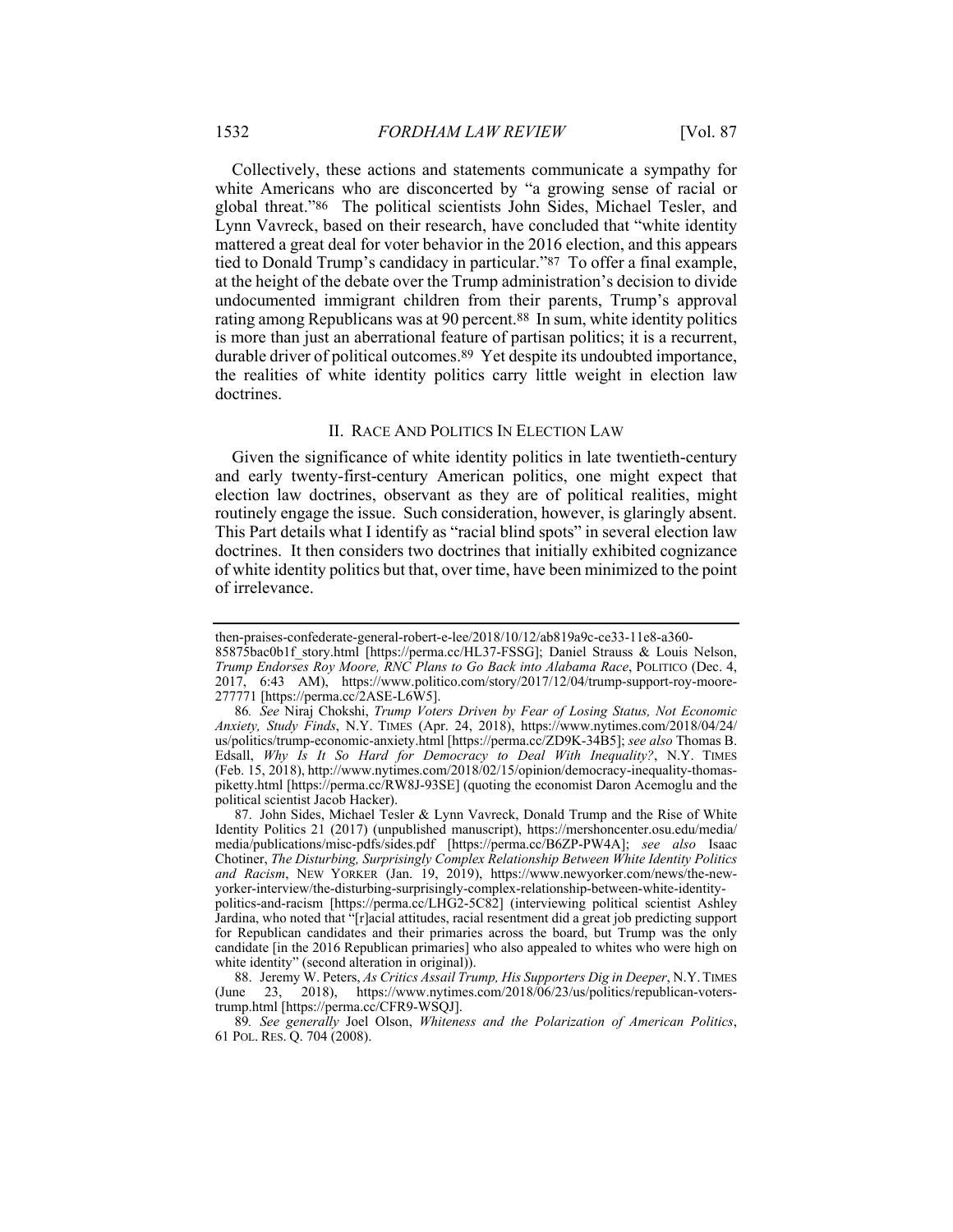## *A. Myopia*

This section describes several election law doctrines that can be categorized as myopic on the issue of white identity politics. These doctrines —the VRA doctrine pertaining to the creation of majority-minority voting districts, racial gerrymandering doctrine, the doctrine encompassing ballot access and election administration issues, and campaign finance doctrine fail to engage with the significance of white identity politics. Though the first three doctrines expressly address race, they do not address white identity politics.

### 1. The Voting Rights Act and Majority-Minority Districts

The Reverend Martin Luther King, Jr.'s 1963 "I Have a Dream" speech, delivered from the steps of the Lincoln Memorial, stands as canonical American oratory. Few listeners know, however, that King improvised the "dream" portion. He had used the same peroration in earlier speeches, but it was not part of what he had planned for that afternoon.<sup>90</sup> King's improvisation, undetectable to the listener, reveals his skill at adaptation. Whether the nation itself was prepared to adapt was a different matter.

The particular setting would have been familiar to him. Six years earlier, King had led a "Prayer Pilgrimage for Freedom" to Washington, D.C., during which he delivered a speech from the same location.<sup>91</sup> In that speech, King implored the federal government to act to protect African American voting rights.92 As he knew, and as history revealed, without the vote, African American political advancement was an impossibility.

For decades, the southern-dominated Democratic Party limited participation in primary elections, which were often dispositive, to white voters. It was not until 1944 that the Supreme Court declared such exclusion unconstitutional.93 Poll tax laws, upheld by the Court in 1937,94 suppressed both African American and white votes<sup>95</sup> until they were finally invalidated in the mid-1960s.96 Literacy tests were a particular source of evil, arbitrarily

 <sup>90.</sup> DAVID J. GARROW, BEARING THE CROSS: MARTIN LUTHER KING, JR., AND THE SOUTHERN CHRISTIAN LEADERSHIP CONFERENCE 283 (1986).

 <sup>91.</sup> Jay Walz, *Negroes Hold Rally on Rights in Capital*, N.Y. TIMES, May 18, 1957, at 1. 92*. See* GARROW, *supra* note 90, at 93; ALEXANDER KEYSSAR, THE RIGHT TO VOTE: THE

CONTESTED HISTORY OF DEMOCRACY IN THE UNITED STATES 206–07 (rev. ed. 2009). 93. Smith v. Allwright, 321 U.S. 649. 661–66 (1944).

<sup>94</sup>*. See generally* Breedlove v. Suttles, 302 U.S. 277 (1937).

<sup>95</sup>*. See* KEYSSAR, *supra* note 92, at 189–90.

 <sup>96.</sup> U.S. CONST. amend. XXIV (invalidating federal poll taxes); Harper v. Va. Bd. of Elections, 383 U.S. 663 (1966) (invalidating state poll taxes); Bruce Ackerman & Jennifer Nou, *Canonizing the Civil Rights Revolution: The People and the Poll Tax*, 103 NW. U. L. REV. 63, 66 (2009) ("[B]etween 1962 and 1966 a cascading wave [of legislative and legal victories] swept away the poll tax once and for all . . . .").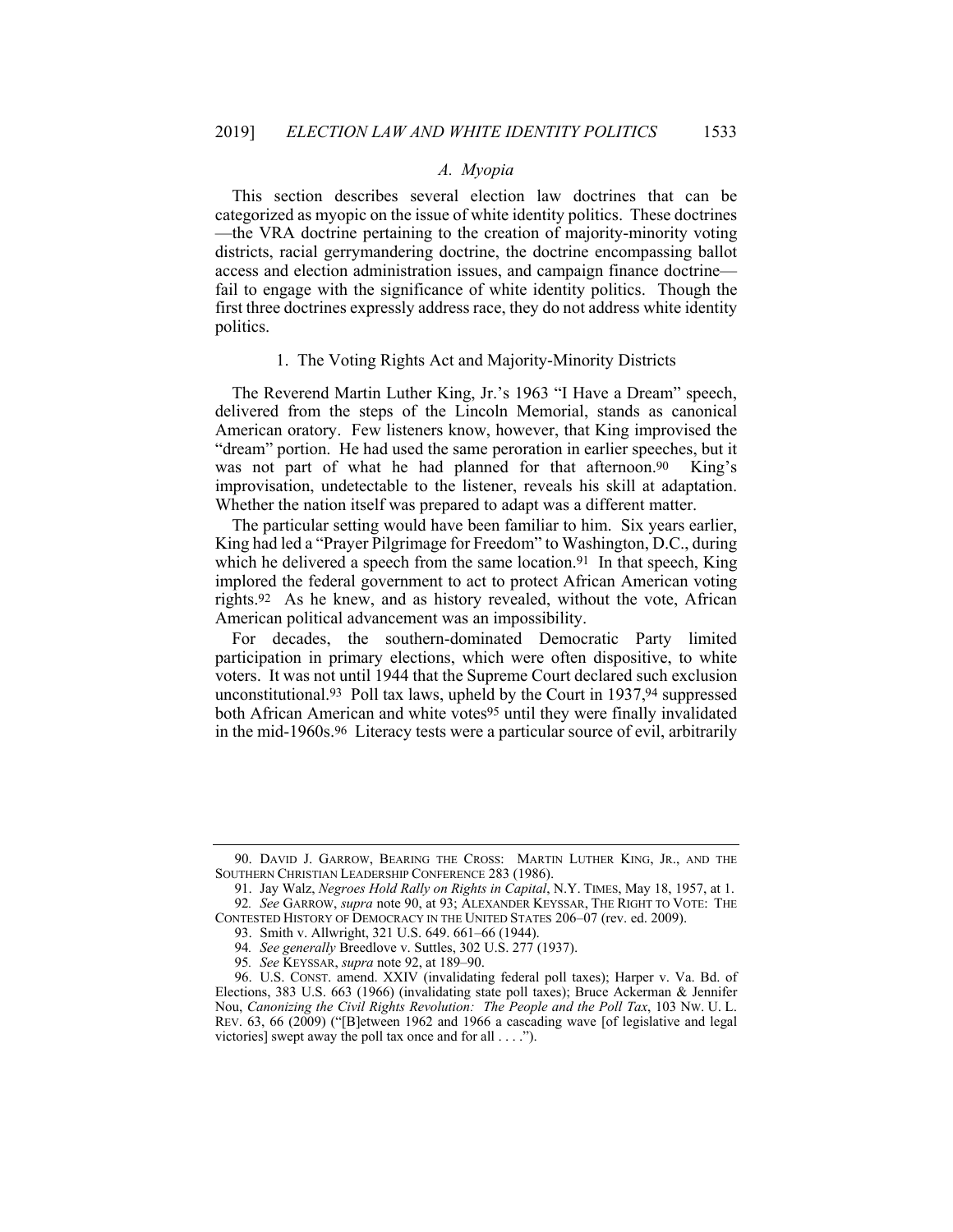used to turn African Americans away from the polls.97 They were upheld by the Court as late as 195998 and were not categorically eliminated until 1970.99

The comprehensiveness of the exclusionary regime convinced reformers that federal action was imperative.100 The foundational aspiration of the Voting Rights Act of 1965 was, then, to integrate African Americans into mainstream politics by way of the vote; to remedy African Americans' political eviction through extension of the franchise. To that end, the Act was remarkably successful. African American voter registration rates markedly rose,101 and in time, African American candidates found electoral success.102

The Act itself was instrumental in the achievement of this success. Section 5, introduced above, targeted jurisdictions with a demonstrated history of "unremitting and ingenious defiance of the Constitution"103 by prohibiting any voting-related changes that made minorities worse off.104 Section 2 of the Act, unlike section 5, is geographically unrestricted and places the primary evidentiary burden on plaintiffs. It forbids any "standard, practice, or procedure . . . which results in a denial or abridgement of the right of any citizen of the United States to vote on account of race or color."105 Taken in

98. Lassiter v. Northampton Cty. Bd. of Elections, 360 U.S. 45 (1959).

99. Oregon v. Mitchell, 400 U.S. 112, 131–34 (1970).

100*. See* Chandler Davidson & Bernard Grofman, *The Voting Rights Act and the Second Reconstruction*, *in* QUIET REVOLUTION IN THE SOUTH: THE IMPACT OF THE VOTING RIGHTS ACT: 1965–1990, at 378, 378–79 (Chandler Davidson & Bernard Grofman eds., 1994) ("Continued white resistance in the 1960s to school desegregation, the widespread violence against blacks who attempted to desegregate public accommodations, the ominous election of racist demagogues calling for an end to federal pressure for change, and the failure of the Civil Rights acts of 1957, 1960, and 1964 to end systematic exclusion of blacks from the voter rolls in the Deep South convinced civil rights leaders, Congress, and President Lyndon B. Johnson that only extraordinary measures would guarantee black southerners the rights they had long been denied.").

101*. See, e.g.*, Chandler Davidson, *The Voting Rights Act: A Brief History*, *in*  CONTROVERSIES IN MINORITY VOTING: THE VOTING RIGHTS ACT IN PERSPECTIVE 7, 21 (Bernard Grofman & Chandler Davidson eds., 1992).

 102. KATHERINE TATE, BLACK FACES IN THE MIRROR: AFRICAN AMERICANS AND THEIR REPRESENTATIVES IN THE U.S. CONGRESS 55 (2003).

103. South Carolina v. Katzenbach, 383 U.S. 301, 309 (1966).

 104. Beer v. United States, 425 U.S. 130, 141 (1976) ("In other words the purpose of § 5 has always been to insure that no voting-procedure changes would be made that would lead to a retrogression in the position of racial minorities with respect to their effective exercise of the electoral franchise.").

 105. 52 U.S.C. § 10301 (2012). For the history of section 2 and its evolution from a rarely used provision to the central VRA litigation tool, see generally Thomas M. Boyd & Stephen J. Markman, *The 1982 Amendments to the Voting Rights Act: A Legislative History*, 40 WASH. & LEE L. REV. 1347 (1983); Adam B. Cox & Thomas J. Miles, *Judicial Ideology and the Transformation of Voting Rights Jurisprudence*, 75 U. CHI. L. REV. 1493 (2008); Heather K. Gerken, *Understanding the Right to an Undiluted Vote*, 114 HARV. L. REV. 1663 (2001).

 <sup>97.</sup> KEYSSAR, *supra* note 92, at 207 ("The widespread resistance to integration only underscored the black community's need for political rights, but throughout the 1950s their efforts to vote were thwarted more often than not. In seven states (Alabama, Georgia, Louisiana, Mississippi, North Carolina, South Carolina, and Virginia), literacy tests kept African Americans from the polls: failure of the test could result simply from misspelling or mispronouncing a word.").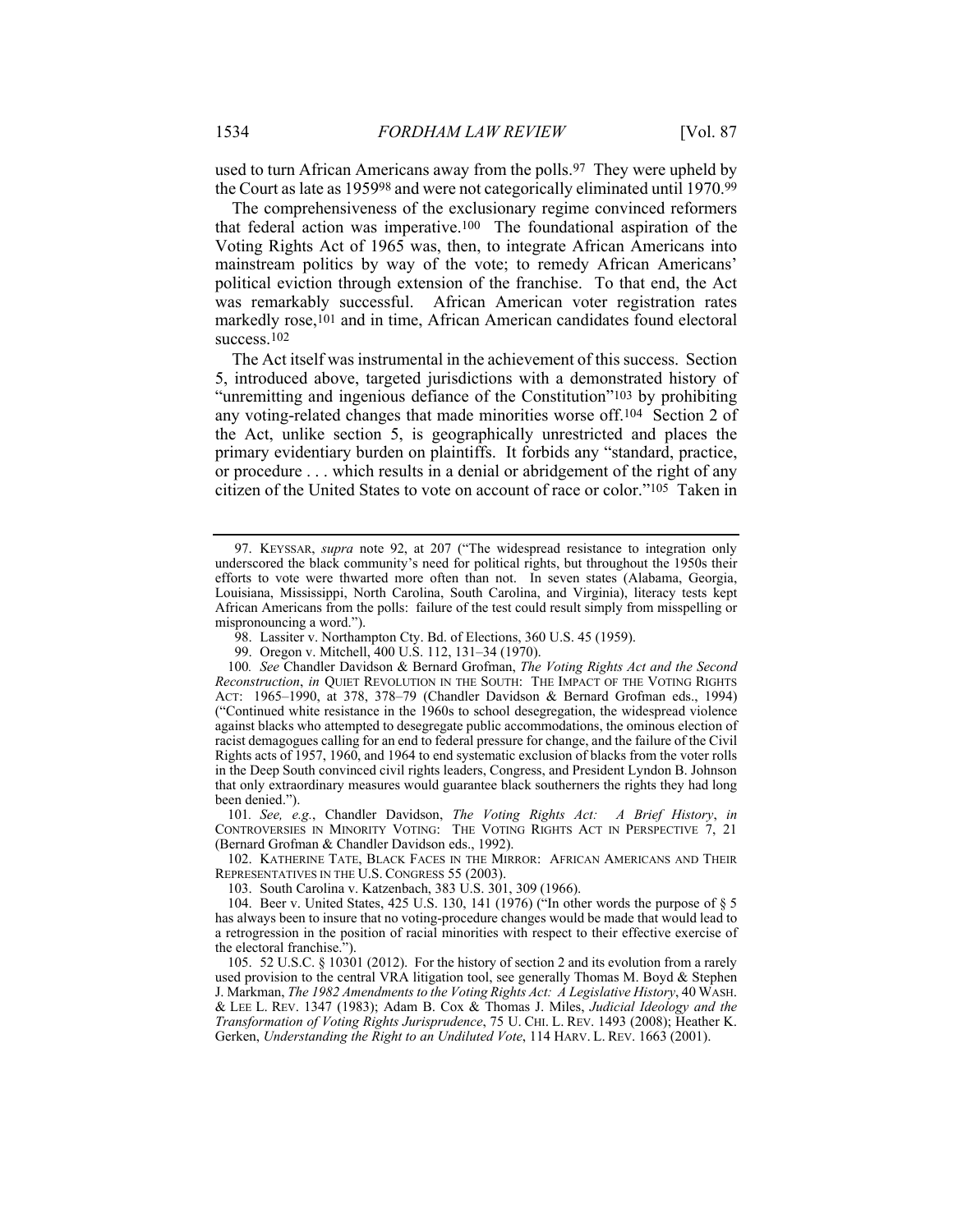combination, these provisions comprised the core of the VRA and codified a unique statutory remedy for the democratic marginalization of voters of color.106

By no means, however, was enforcement of the Act uncontested. The VRA's protection of "the right to vote" invited interpretive disputes over what that phrase encompasses. More precisely, the mere ability to cast a vote does not ensure that one's vote holds meaning if a meaningful vote is defined as one with the potential to influence electoral outcomes. There are myriad ways in which electoral structures may be designed so as to dilute the votes of minority voters (whether racial, ethnic, or numeric).107

Jurisdictions opposed to the VRA's directives implemented a wide variety of institutional changes antithetical to the Act's purpose.108 In response, and across years of litigation, the Court interpreted the VRA's protections to prohibit a multitude of such schemes, including the replacement of districtbased election systems (under which minorities can plausibly achieve electoral success) with at-large election systems,109 strategic polling place adjustments,110 and redistricting plans designed to minimize minority voting influence.111 The most impactful judicial remedy for these dilutive schemes was the creation of single-member, majority-minority voting districts.<sup>112</sup>

Aside from its extension of the franchise, the legally mandated creation of majority-minority districts is the principal legacy of the VRA. In fact, a large number of the minority members of Congress owe their election to the

<sup>106</sup>*. See* Guy-Uriel E. Charles & Luis Fuentes-Rohwer, *The Voting Rights Act in Winter: The Death of a Superstatute*, 100 IOWA L. REV. 1389, 1390 (2015) ("From the moment the Supreme Court first addressed the constitutionality of the [Voting Rights] Act in *South Carolina v. Katzenbach*, the Court has generally treated the VRA like a special statute, a superstatute." (footnote omitted)); Pamela S. Karlan, *The Supreme Court, 2011 Term— Foreword: Democracy and Disdain*, 126 HARV. L. REV. 1, 19 (2012) ("In *South Carolina v. Katzenbach* and *Katzenbach v. Morgan*, the Court upheld several 'inventive' provisions of the Act that essentially bypassed the normal process of constitutional adjudication, in which courts play a primary role, in favor of categorical legislation and executive branch enforcement." (footnotes omitted)).

<sup>107</sup>*. See* Chandler Davidson, *Minority Vote Dilution: An Overview*, *in* MINORITY VOTE DILUTION 1, 5–9 (Chandler Davidson ed., 1984) (describing dilutionary mechanisms).

 <sup>108.</sup> Pamela S. Karlan, *Maps and Misreadings: The Role of Geographic Compactness in Racial Vote Dilution Litigation*, 24 HARV. C.R.-C.L.L. REV. 173, 184 (1989) ("Starting in 1966, in the wake of the massive influx of black voters brought about by the Act's registration machinery, jurisdiction after jurisdiction adopted measures designed to minimize the impact of the increased black vote.").

 <sup>109.</sup> Allen v. State Bd. of Elections, 393 U.S. 544, 569 (1969).

<sup>110</sup>*.* Perkins v. Matthews, 400 U.S. 379 (1971).

<sup>111</sup>*.* Georgia v. United States, 411 U.S. 526, 534–35 (1973).

 <sup>112.</sup> Many of these districts were initially created after the 1990 U.S. Census. DAVID LUBLIN, THE PARADOX OF REPRESENTATION 6 (1997) ("The Voting Rights Act did not strictly require the creation of new black districts, but court decisions combined with the provisions of the act forced states to draw new majority-minority districts or face opposition to their redistricting plans from the Justice Department and the courts."); *see also* Adam B. Cox & Richard T. Holden, *Reconsidering Racial and Partisan Gerrymandering*, 78 U. CHI. L. REV. 553, 576–77 (2011).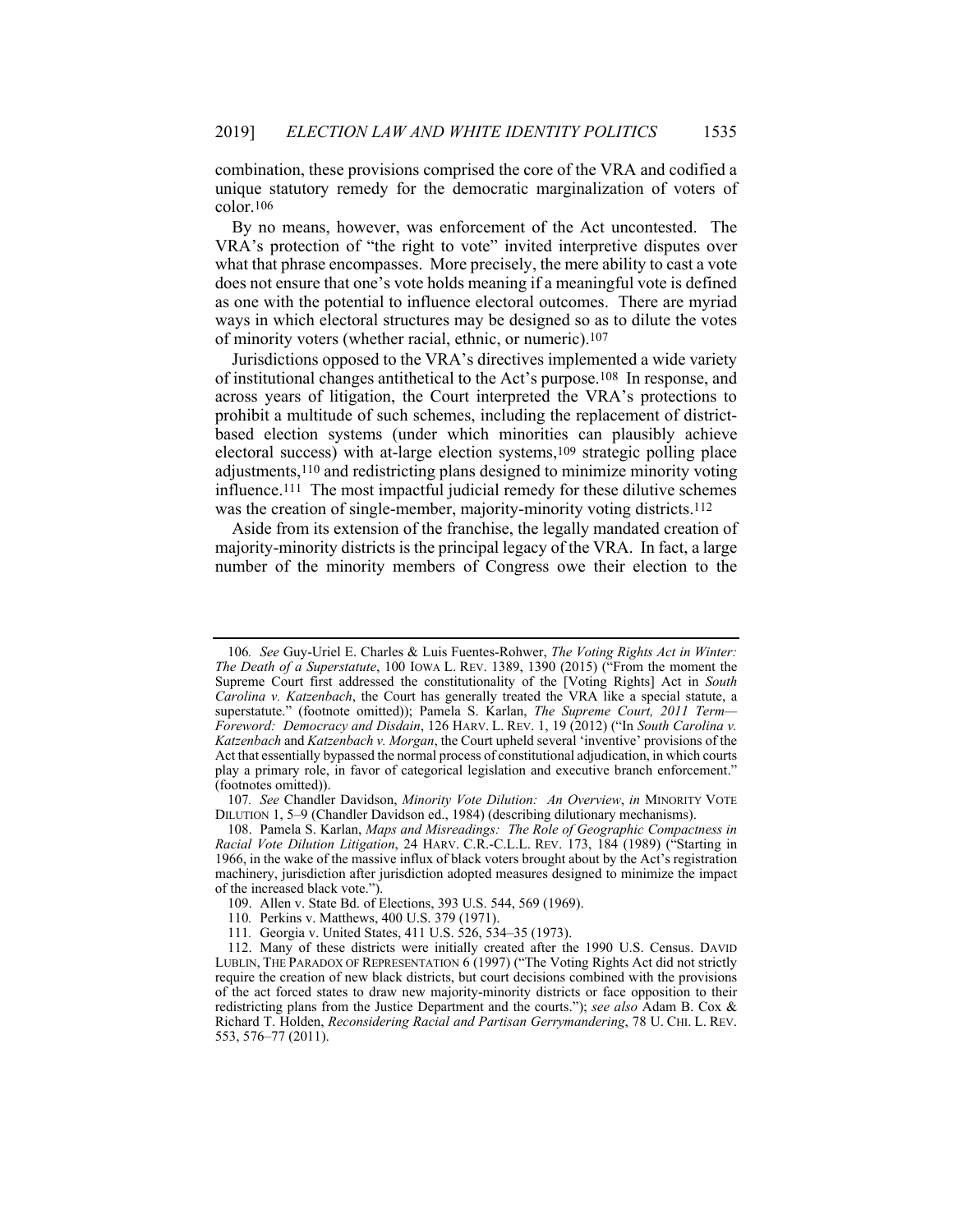creation of such districts.113 The use of majority-minority districts as a remedy for minority vote dilution—a direct outgrowth of Justice William Brennan's framework-establishing opinion in *Thornburg v. Gingles*114 reflects what might be designated the consensus approach to minority political empowerment, which was embraced by both political parties and all three branches of the federal government. Under the consensus approach, the principal metric for assessing VRA success is the election of minority candidates. The cause and effect of that consensus warrants a detailed explanation.

The foundation of the consensus is *Gingles*. The case arose following the North Carolina General Assembly's enactment of a state legislative districting plan that, through its use of multimember electoral districts, was alleged to dilute minority votes in violation of section 2 of the VRA. This arrangement prevented minority voters from electing their preferred candidates.115 Dilution claims, it should be noted, are premised on the enduring fact that African American, Hispanic, and white voters generally favor different candidates. Consequently, the use of at-large or multimember electoral districts is a reliable means of preventing minority voters from electing candidates of choice. Put differently, absent some degree of racial crossover voting, minority voters are unlikely to see their preferred candidates in office.116

Faced with this conundrum in *Gingles*, Justice Brennan endeavored to condense earlier vote dilution precedents and the VRA's legislative history into a workable framework.<sup>117</sup> A successful claim, he explained, depends upon both the need and the possibility of minority electoral success. That is, "a bloc voting majority must *usually* be able to defeat candidates supported by a politically cohesive, geographically insular minority group."118

These three prerequisites—(1) geographic compactness and a population sufficient to comprise the majority in a single-member district; (2) political cohesion; and (3) the existence of racially polarized voting—form "the linchpin of the [section 2] liability inquiry."119 While earlier cases, the text

<sup>113</sup>*. See* FRYMER, *supra* note 31, at 174; LUBLIN, *supra* note 112, at 6–7, 22; KENNY J. WHITBY, THE COLOR OF REPRESENTATION: CONGRESSIONAL BEHAVIOR AND BLACK INTERESTS 116–17 (1997); Lisa Handley & Bernard Grofman, *The Impact of the Voting Rights Act on Minority Representation: Black Officeholding in Southern State Legislatures and Congressional Delegations*, *in* QUIET REVOLUTION IN THE SOUTH: THE IMPACT OF THE VOTING RIGHTS ACT: 1965–1990, *supra* note 100, at 335, 339–40 ("Action by the Justice Department, as well as by private litigants (particularly in the 1980s, when civil rights and minority groups made use of the newly amended provisions of section 2 of the Voting Rights Act), accounts for most of the growth in black legislative representation in the South.").

 <sup>114. 478</sup> U.S. 30 (1986).

<sup>115</sup>*. Id.* at 34–35.

 <sup>116.</sup> Karlan, *supra* note 108, at 177.

<sup>117</sup>*. Gingles*, 478 U.S. at 35, 48; *see also* GROFMAN ET AL., *supra* note 5, at 31–42.

<sup>118</sup>*. Gingles*, 478 U.S. at 48–49.

 <sup>119.</sup> Cox & Miles, *supra* note 105, at 1501; *see* Samuel Issacharoff, *Polarized Voting and the Political Process: The Transformation of Voting Rights Jurisprudence*, 90 MICH. L. REV. 1833, 1849 (1992) ("When stripped to its essentials, the paradigmatic claim of minority vote dilution . . . incorporate[s] three basic features: (1) structural obstacles to the electoral success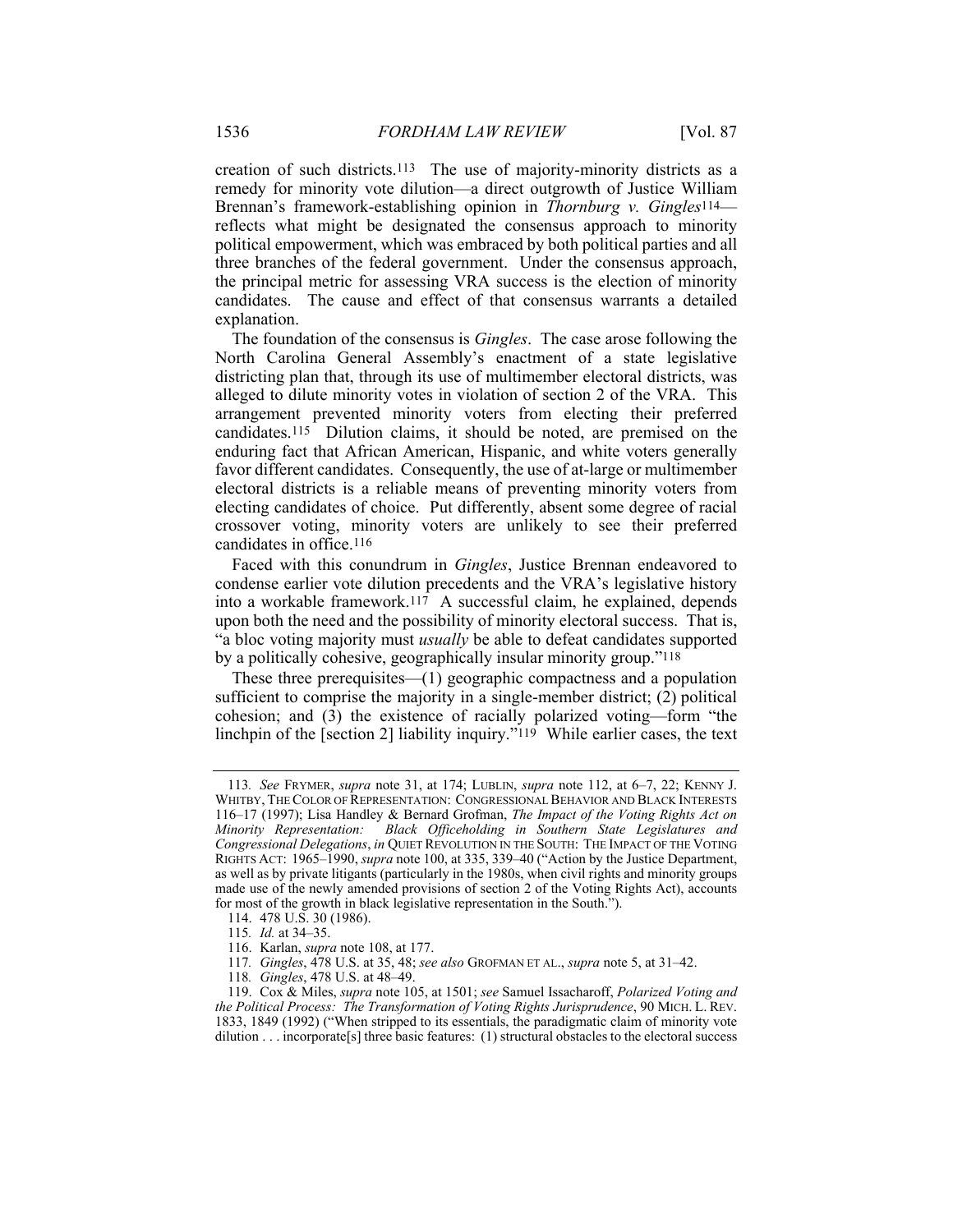of section 2, and the VRA's legislative history also advise consideration of the "totality of the circumstances"—which includes the history of official discrimination in a given jurisdiction and the past and present use of racial appeals in campaigns120—satisfaction of the three prerequisites generally determines liability.121

In *Gingles* itself, the Court invalidated the challenged districts,122 finding the African American community to be of sufficient size,123 and finding racially polarized voting—the most important evidentiary component—to be extant.124 The upshot of the decision was the introduction of a relatively simple framework for adjudicating vote dilution claims. Lower courts, the executive branch, political parties, and the voting rights bar followed the Court's lead, thereby establishing the consensus. As summarized by Professor J. Morgan Kousser, "Seemingly uncomplicated, this 'threepronged *Gingles* test' became the fulcrum of voting rights cases for the rest of the decade and strongly influenced the 1990s round of redistricting, being interpreted by people of nearly all political persuasions as mandating the drawing of minority opportunity districts wherever possible."125

In addition, though, what the decision enunciated, and what was augmented in the profusion of subsequent cases,<sup>126</sup> was what Professor Lani

125. KOUSSER, *supra* note 54, at 343.

126*. See* Ellen Katz et al., *Documenting Discrimination in Voting: Judicial Findings Under Section 2 of the Voting Rights Act Since 1982*, 39 U. MICH.J.L.REFORM 643, 660 (2006) ("Since the Court decided *Gingles*, 169 lawsuits have addressed its preconditions, and 68 lawsuits found them to be satisfied.").

of minorities, such as at-large elections; (2) behavioral patterns that interact with the structural obstacles to exaggerate the political power of the majority—i.e., racially polarized voting; and (3) a resulting underrepresentation or even complete lack of representation of the minority community relative to its proportion of the population.").

<sup>120</sup>*. See, e.g.*, 52 U.S.C. § 10301(b) (2012); Zimmer v. McKeithen, 485 F. 2d 1297, 1305– 07 (5th Cir. 1973). *See generally* S. REP. NO. 97-417 (1982).

 <sup>121.</sup> Cox & Miles, *supra* note 105, at 1519–20 (providing data in support of the "conventional wisdom that satisfaction of the *Gingles* factors correlates strongly with liability").

<sup>122</sup>*. Gingles*, 478 U.S. at 80 ("The District Court in this case carefully considered the totality of the circumstances and found that in each district racially polarized voting; the legacy of official discrimination in voting matters, education, housing, employment, and health services; and the persistence of campaign appeals to racial prejudice acted in concert with the multimember districting scheme to impair the ability of geographically insular and politically cohesive groups of black voters to participate equally in the political process and to elect candidates of their choice."). Justice Byron White, in concurrence, objected to Justice William Brennan's statement that when assessing racially polarized voting the race of the candidate is irrelevant. *Id.* at 83 (White, J., concurring). Justice Sandra Day O'Connor rejected Justice Brennan's three-part vote dilution framework on the grounds that it would effectively require proportional representation, despite Congress's express desire to the contrary. *Id.* at 96 (O'Connor, J., concurring in the judgment).

<sup>123</sup>*. Id.* at 50 n.16 (majority opinion).

<sup>124</sup>*. Id.* at 56 ("The purpose of inquiring into the existence of racially polarized voting is twofold: to ascertain whether minority group members constitute a politically cohesive unit and to determine whether whites vote sufficiently as a bloc usually to defeat the minority's preferred candidates."); *see also* Issacharoff, *supra* note 119, at 1851 ("*Gingles* brought the racially polarized voting inquiry into the undisputed and unchallenged center of the Voting Rights Act . . . .").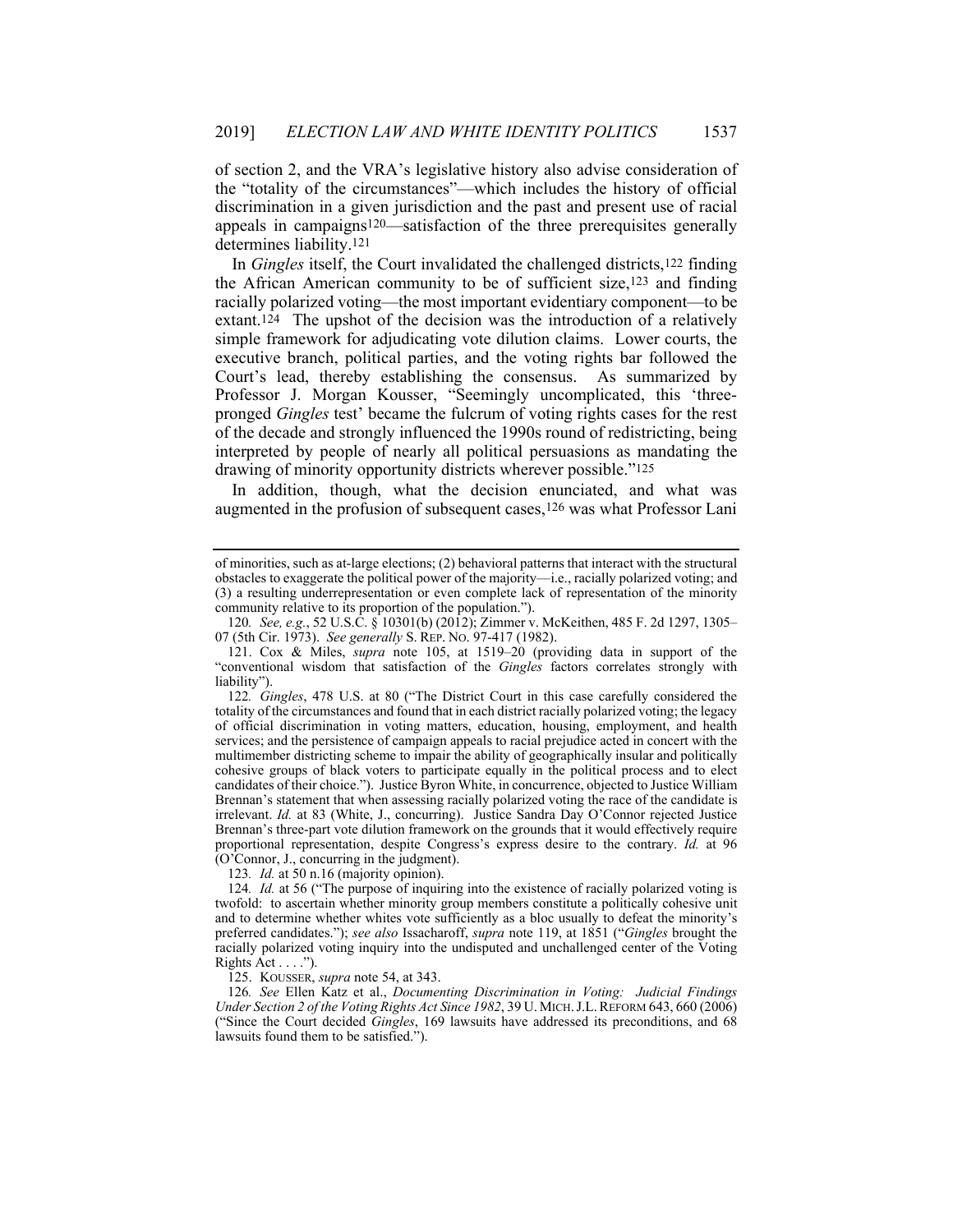Guinier famously called the "triumph of tokenism."<sup>127</sup> Guinier presciently deciphered the disadvantages of the doctrine's prioritization of electoral success at the expense of other correctives.<sup>128</sup> When the "ability to elect" became the preeminent aspiration, alternate ideas about how to effectuate minority political empowerment were marginalized. Put differently, the consensus created an ideational inflection point that narrowly demarcated the realm of the possible.129

The deficiencies of the consensus were immediately apparent in the lower courts. For instance, in Florida, African American plaintiffs challenged the use of an at-large district system for the election of county commissioners and county school board members.130 County officials conceded a VRA violation and agreed to replace the at-large system with a system of single-

130*. See* Potter v. Washington County, 653 F. Supp. 121, 122 (N.D. Fla. 1996).

 <sup>127.</sup> LANI GUINIER, THE TYRANNY OF THE MAJORITY: FUNDAMENTAL FAIRNESS IN REPRESENTATIVE DEMOCRACY 41 (1994).

<sup>128</sup>*. See id.* at 49 ("Litigation to enforce the Voting Rights Act transformed the original goals of broad-based voter participation, reform, and responsive representation into the shorthand of counting elected black officials. In addition, judicial interpretation of the statute compressed the civil rights movement's capacious conception of political representation, redistribution, and participation into a narrow electoral focus on black representation.").

<sup>129</sup>*. Id.* ("Issues of voter participation, effective representation, and policy responsiveness are omitted from the calculus."). Professor Karlan, for instance, encouraged the consideration of limited or cumulative voting systems as judicial remedies, along with structural remedies to legislative bodies that would foster minority political empowerment. Karlan, *supra* note 108, at 213–48. An immensely rich scholarly literature emerged on the question of whether the presence of minority elected officials in legislative bodies (descriptive representation) resulted in policies and practices beneficial to minorities (substantive representation). *See, e.g.*, DAVID T. CANON, RACE, REDISTRICTING, AND REPRESENTATION: THE UNINTENDED CONSEQUENCES OF BLACK MAJORITY DISTRICTS 244 (1999) ("The race of the representative has important implications for the type of representation that is provided to a district with a significant number of black constituents."); LUBLIN, *supra* note 112, at 119 ("Efforts to maximize the number of black elected members of the House and pro-black congressional legislation work at cross-purposes."); MICHAEL D. MINTA, OVERSIGHT: REPRESENTING THE INTERESTS OF BLACKS AND LATINOS IN CONGRESS 125 (2011) (highlighting "the important role that racial and ethnic minorities play in improving the policymaking process through strategic group uplift and by bringing distinctive perspectives to policymaking and congressional oversight"); ADOLPH REED, JR., STIRRINGS IN THE JUG: BLACK POLITICS IN THE POST-SEGREGATION ERA 121 (1999) ("The new regime of race relations management as realized through the four-pronged dynamic of incorporation that I have discussed has exerted a demobilizing effect on black politics precisely by virtue of its capacities for delivering benefits and, perhaps more important, for defining what benefits political action can legitimately be used to pursue."); CAROL M. SWAIN, BLACK FACES, BLACK INTERESTS: THE REPRESENTATION OF AFRICAN AMERICANS IN CONGRESS 19 (enlarged ed. 2006) ("[W]hite Democrats also appear to represent blacks well."); MELISSA S. WILLIAMS, VOICE, TRUST, AND MEMORY: MARGINALIZED GROUPS AND THE FAILINGS OF LIBERAL REPRESENTATION 223 (1998) ("[O]ne hope is that the mere presence of representatives from historically marginalized groups will produce changes in legislative dynamics."); Charles Cameron, David Epstein & Sharyn O'Halloran, *Do Majority-Minority Districts Maximize Substantive Black Representation in Congress?*, 90 AM. POL. SCI.REV. 794, 798 (1996) ("The overall efficacy of majority-minority districts in advancing black interests, therefore, remains unresolved. These districts certainly increase the number of minority candidates elected to office, that is, the descriptive representation of minorities. But it is unclear that concentrated minority districts augment the substantive representation of minorities or the chance that legislation favored by the minority community will be enacted by Congress.").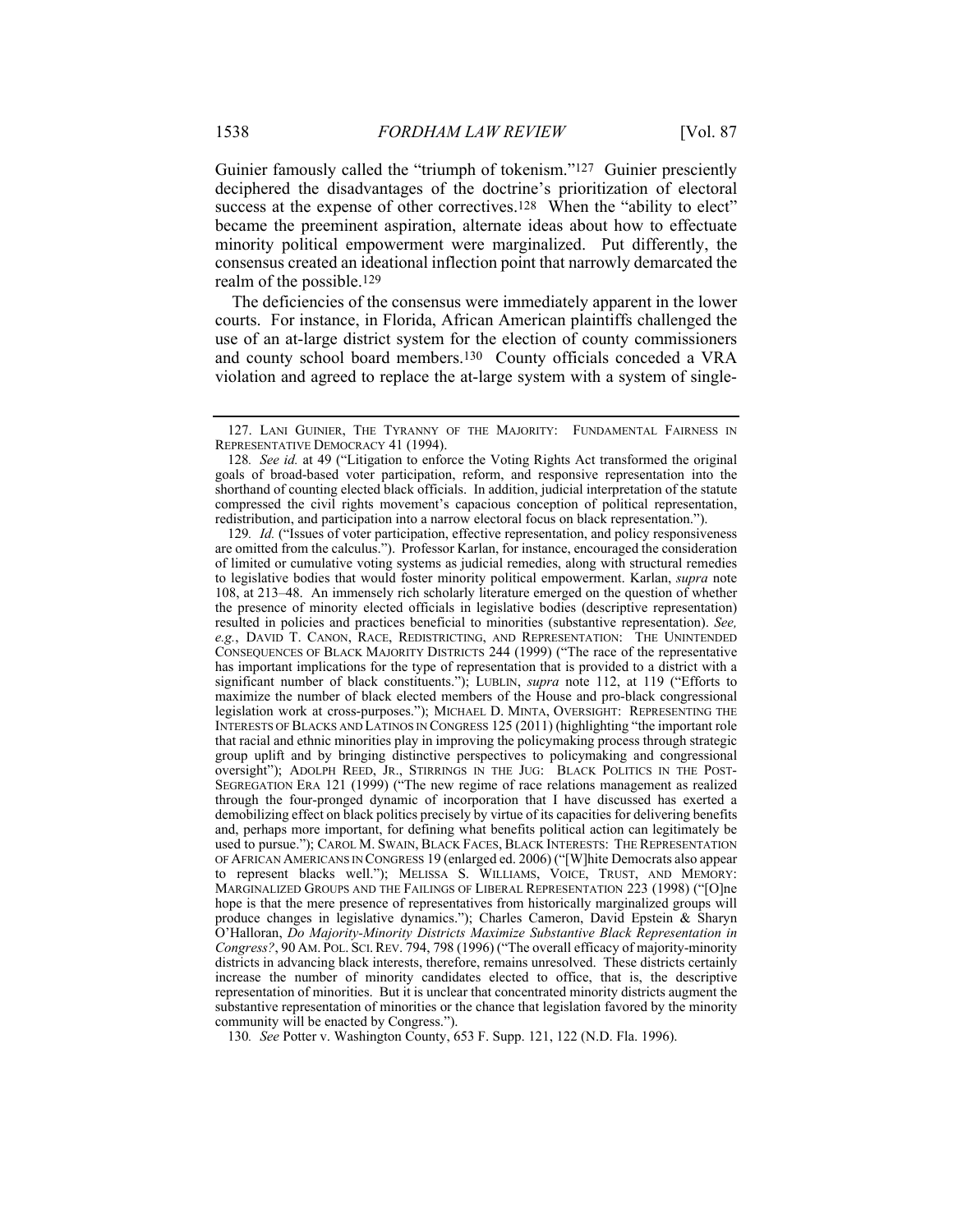member districts.<sup>131</sup> Plaintiffs sought the creation of a majority-minority district as a remedy, but the district court judge found that "there is no provision in the Voting Rights Act that minorities must be afforded proportionate representation on a legislative body."132 This finding concluded the case; alternative means of affording plaintiffs an effective voice in the community were not considered.

The preeminence of the consensus was similarly evident in a challenge brought by African American voters to an at-large aldermanic election system in Mississippi.133 The facts of the case were unusual in that African Americans constituted over 60 percent of the jurisdiction's voting-age population, yet they had largely failed to elect any of their preferred candidates to the four-member board of aldermen.134 Given the demographics, and no doubt assured by the belief that the prospect of electoral success was self-evident, the city officials conceded liability under the VRA: "The city nonetheless contends that, even though *arguendo* it deprives blacks of their right to participate equally in the political process, the substantial black majority of [the city's] voting-age population prevents the district court from ordering relief under the Act."135 This audacious concession is unintelligible without an understanding of how narrow the VRA's remedial breadth was perceived to be.136

The consensus also enabled political opportunism. As has been welldocumented, one of the great ironies of the consensus was the opportunity it presented to the Republican Party. The party perceived an advantage in creating majority-minority districts; in "packing" minority voters—who by this point reliably voted for Democrats—into a limited number of districts, thereby strengthening the party's electoral prospects elsewhere. The political calculation was succinctly captured by the political scientists Edward Carmines and Robert Huckfeldt, who, writing in 1992, concluded that "[t]he coalition of blacks and new white liberals that is often able to win elections in local politics is doomed to failure in national politics because there are not enough white liberals."137 Once the Republican Party apprehended the advantage to be gained by packing, it fully embraced the consensus and advocated the use of both section 5 and section 2 to mandate the creation of majority-minority districts wherever possible.138

 138. KOUSSER, *supra* note 54, at 409 (noting that the Republican Party "propos[ed] to pack minorities into as few seats as possible and to turn white and minority Democrats against each other by making gains for one group come at the expense of the other"); LUBLIN, *supra* note

<sup>131</sup>*. See id.* 132*. Id.* at 127.

<sup>133</sup>*. See* Monroe v. City of Woodville, 819 F.2d 507, 508 (5th Cir. 1987).

<sup>134</sup>*. See id.* at 508.

<sup>135</sup>*. Id.* at 510.

 <sup>136.</sup> Though not to the judge deciding the case. *See id.* at 510 ("We find the city's concession of a violation of the Voting Rights Act to be both logically and factually inconsistent with its stance that [the city] is already a safe district.").

 <sup>137.</sup> Edward G. Carmines & Robert Huckfeldt, *Party Politics in the Wake of the Voting Rights Act*, *in* CONTROVERSIES IN MINORITY VOTING: THE VOTING RIGHTS ACT IN PERSPECTIVE, *supra* note 101, at 117, 134.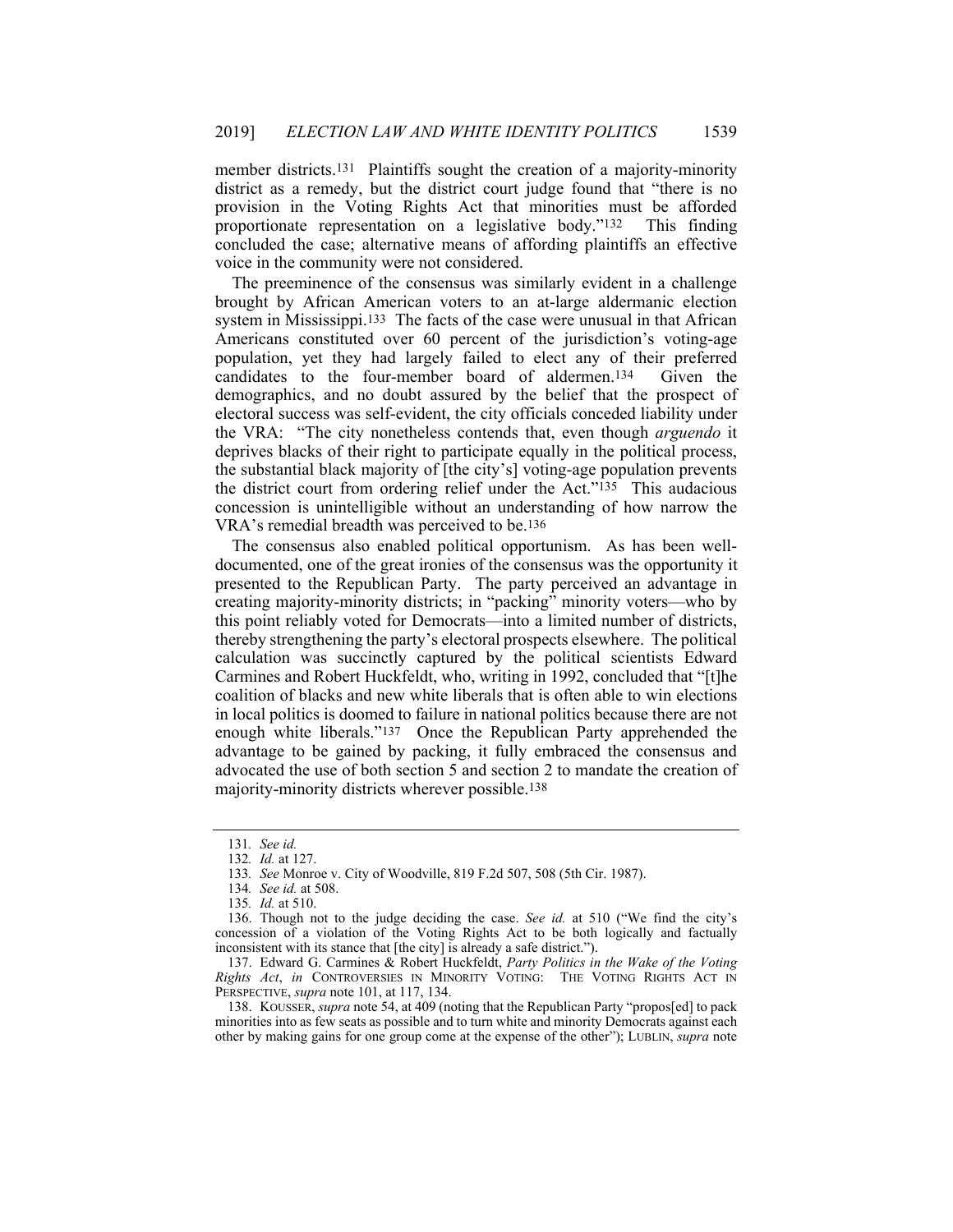In retrospect, the VRA might have helped curtail the growth of white identity politics. This is perhaps wishful thinking, but it is at least plausible that use of the VRA to combat concerted efforts to "abridge" the right to vote might have stemmed some of the worst occurrences. Alternatively, there might have been greater creativity on the part of judges during the remedial stage of litigation. Instead, white identity politics took firm hold during the Reagan years and have informed Republican Party politics ever since.

This section might be summarized as follows: in recent decades, the judiciary has expressed a clear commitment to the diversification of legislative bodies. This commitment, arguably coming at the expense of alternative, more capacious means of effectuating minority political empowerment, has been instrumental in helping minorities obtain elected office. In furtherance of this aspiration, courts have adopted a pluralist theory of democracy, which regards minorities as specialized interest groups that warrant judicial solicitude, yet ultimately bear the obligation to advance their interests through traditional democratic channels.139 This approach was conducive to integrating minorities into mainstream politics, but it was inherently limited in scope and consequently failed to respond to the institutionalization of white identity politics by the Republican Party.

In addition to enabling political opportunism, the consensus obstructed from view the ways in which white identity politics was operating in the electorate. For instance, Professors Stephen Ansolabehere and Nathaniel Persily identify a sizable racial divide in public opinion on the merits of majority-minority districting: "Clear racial differences can be seen concerning approval of [majority-minority districts]: 83% of Blacks and 74% of Hispanics, but only 44% of Whites, approve of the creation of [majority-minority districts]."140 Though any definite conclusions would be premature, the findings raise the question of whether majority-minority districts inspire racial resentment among whites.

<sup>112,</sup> at 30 ("*Thornburg v. Gingles* paved the way for minorities, the Department of Justice, and Republicans to successfully press state legislators to create new majority-minority constituencies during the 1990 redistricting cycle with the full force of the Voting Rights Act behind them."); Cox & Holden, *supra* note 112, at 586–87 (describing the Republican Party's "max black" agenda).

<sup>139</sup>*. See generally* DAVID TRUMAN, THE GOVERNMENTAL PROCESS: POLITICAL INTERESTS AND PUBLIC OPINION (1951) (discussing pluralism and the role of specialized interest groups in the political process); Bertrall L. Ross II, *Democracy and Renewed Distrust: Equal Protection and the Evolving Judicial Conception of Politics*, 101 CALIF. L. REV. 1565 (2013) (discussing the U.S. Supreme Court's traditionally pluralist views of minority groups in politics and noting the ways that these views have changed in recent years). Pluralism is but one theory of democracy informing election law. *See, e.g.*, David Schultz, *The Case for a Democratic Theory of American Election Law*, 164 U. PA. L.REV. ONLINE 259, 264–67 (2016) (analyzing the Madisonian democracy, pluralist, and progressivist theories).

 <sup>140.</sup> Stephen Ansolabehere & Nathaniel Persily, *Testing* Shaw v. Reno*: Do Majority-Minority Districts Cause Expressive Harms?*, 90 N.Y.U. L. REV. 1041, 1063 (2015).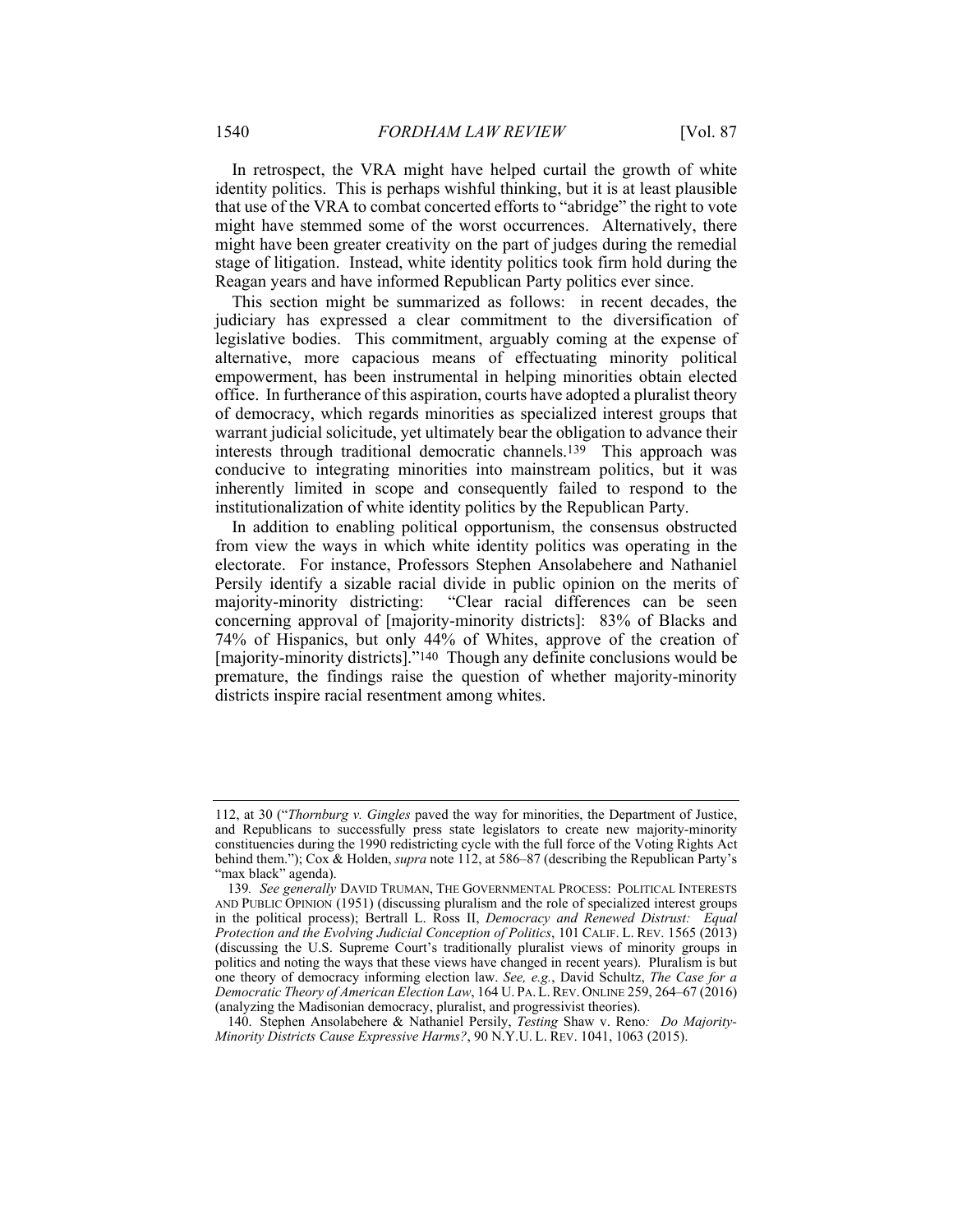#### 2. Racial Gerrymandering Doctrine

The embrace of the consensus approach notwithstanding, not everyone perceived the legally mandated creation of majority-minority districts as a positive development. A challenge brought by white plaintiffs in North Carolina, in response to the construction of two oddly shaped majority African American congressional districts in the early 1990s, allowed for the recognition of a new type of constitutional claim. This claim, what Professors Richard Pildes and Richard Niemi later labeled an "expressive harm" claim, was a bit of a curiosity.<sup>141</sup> The plaintiffs argued that the state's reliance on race in the construction of the districts violated the Equal Protection Clause.142 The Supreme Court's resolution of this challenge in *Shaw v. Reno*143 is principally known for the majority's validation of the plaintiffs' claim by way of a novel conception of harm.144

What exactly was the harm suffered by the white plaintiffs? After all, no white voters were deprived of the right to vote. No white voters suffered a dilution of their votes. The plaintiffs' claim, in fact, was premised on the notion that the mere use of race in the redistricting process constituted an affront that warranted invalidation of North Carolina's redistricting plan. Reconciling this type of claim with contemporaneous election law doctrine was no easy task given the VRA doctrine, described in the prior section, which required a degree of race-consciousness in redistricting.<sup>145</sup> Justice Sandra Day O'Connor's majority opinion in *Shaw* is best understood as an announcement that the degree to which race may be taken into account when redistricting has limits. Most relevantly, it offers a compelling illustration of how racial gerrymandering doctrine, though expressly engaged with race, is decidedly myopic about white identity politics.

Justice O'Connor's decision classified the North Carolina plan as "so highly irregular that, on its face, it rationally cannot be understood as anything other than an effort to 'segregat[e] . . . voters' on the basis of race."146 Racial gerrymandering, Justice O'Connor argued, "bears an uncomfortable resemblance to political apartheid."147 Accordingly, she reasoned, it problematically signals to both voters and elected representatives that race is and should be the overriding factor in political decision-

 <sup>141.</sup> Richard H. Pildes & Richard G. Niemi, *Expressive Harms, Bizarre Districts, and Voting Rights: Evaluating Election-District Appearances After* Shaw v. Reno, 92 MICH. L. REV. 483, 506–07 (1993).

<sup>142</sup>*. See* Shaw v. Reno, 509 U.S. 630, 642, 649 (1993).

 <sup>143. 509</sup> U.S. 630 (1993).

<sup>144</sup>*. See* Pildes & Niemi, *supra* note 141, at 493 ("*Shaw* now recognizes a distinct type of claim. This new claim entails a distinct conception of constitutional harms as well as a distinct, implicit theory of political representation.").

 <sup>145.</sup> It is, in fact, impossible to conceive of a congressional redistricting effort that would not consider race to some degree. *See* Miller v. Johnson, 515 U.S. 900, 916 (1995) ("Redistricting legislatures will, for example, almost always be aware of racial demographics; but it does not follow that race predominates in the redistricting process.").

<sup>146</sup>*. Shaw*, 509 U.S. at 646–47 (alterations in original) (quoting Gomillion v. Lightfoot, 364 U.S. 339, 341 (1960)).

<sup>147</sup>*. Id.* at 647.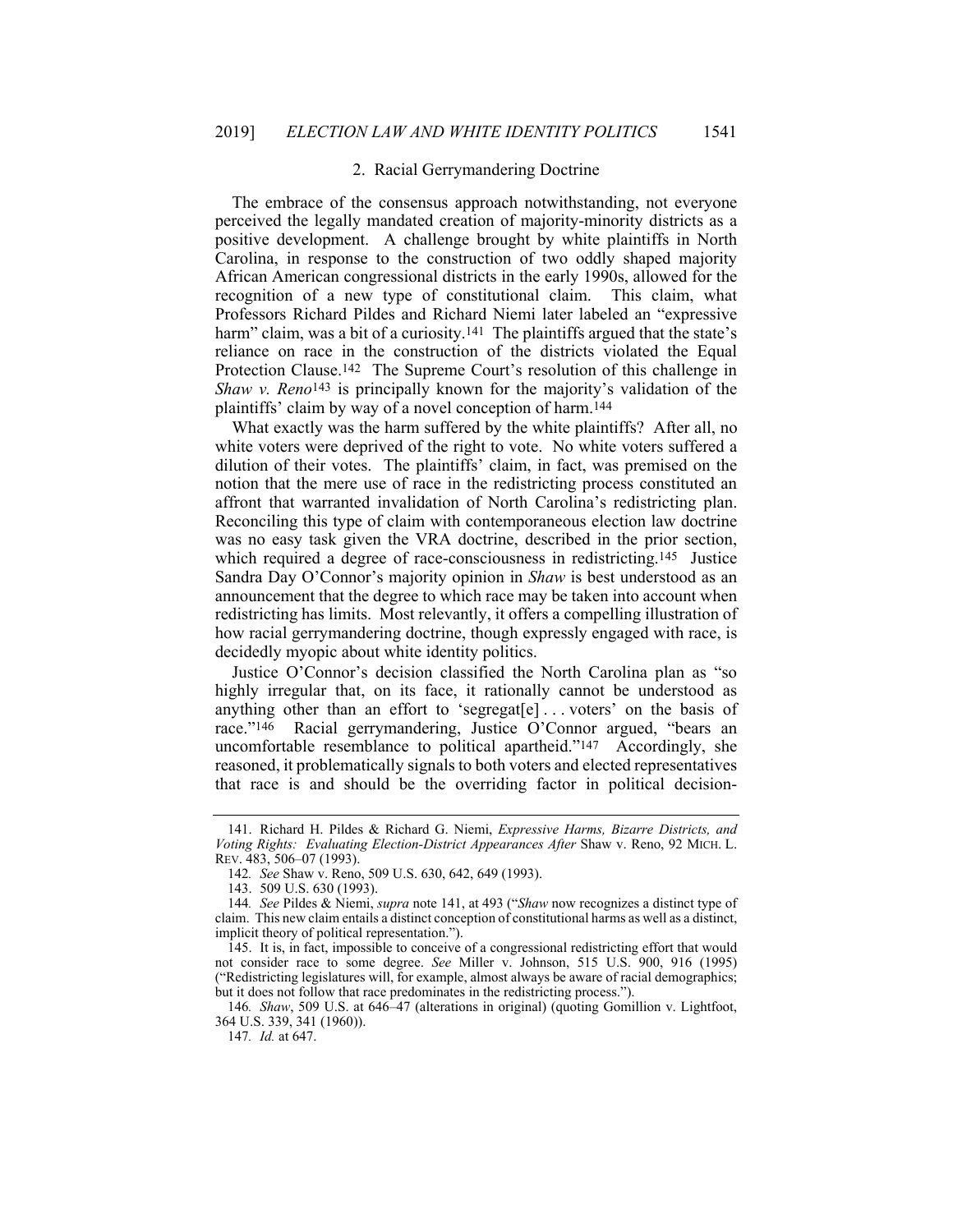making.148 Because, in Justice O'Connor's view, race-driven politics is deeply undesirable, courts must sanction government action suggesting otherwise. For her, the Court's recognition of racial gerrymandering claims was a progressive undertaking, one that instigated the country's move toward greater tolerance and unity:

Racial classifications of any sort pose the risk of lasting harm to our society. They reinforce the belief, held by too many for too much of our history, that individuals should be judged by the color of their skin. Racial classifications with respect to voting carry particular dangers. Racial gerrymandering, even for remedial purposes, may balkanize us into competing racial factions; it threatens to carry us further from the goal of a political system in which race no longer matters—a goal that the Fourteenth and Fifteenth Amendments embody, and to which the Nation continues to aspire. It is for these reasons that race-based districting by our state legislatures demands close judicial scrutiny.149

Many scholars have questioned the coherence of Justice O'Connor's opinion, finding her application of traditional equal protection analysis in the voting-rights context to be confused.150 Moreover, the harm that so troubled her—the prospect of racial gerrymandering exacerbating racial division was abstract, it was divorced from any realist inquiry into the actual political environment. For example, despite having a sizable African American community, North Carolina had not sent an African American to Congress in over ninety years.151 The challenged districts were a justifiable means of responding to that fact. The congressional districts in which the plaintiffs lived were themselves fairly integrated, a fact that, again, raises questions

<sup>148</sup>*. Id.* at 647–48; *see also* Richard H. Pildes, *Diffusion of Political Power and the Voting Rights Act*, 24 HARV. J. L. & PUB. POL'Y 119, 121 (2000) ("On this view, a practice of selfconsciously creating black, Hispanic, or Asian-majority districts, or white-majority districts, expresses a view of political identity inconsistent with democratic ideals."); Michael J. Pitts, *What Has 25 Years of Racial Gerrymandering Doctrine Achieved?*, 9 U.C. IRVINE L. REV. 229, 231 (2018) ("First, the Court expressed a view that the [racial gerrymandering] doctrine could foster a political environment with less racially polarized voting. Second, the Court thought the doctrine would lead to the election of government officials who would serve their constituency more holistically.").

<sup>149</sup>*. Shaw*, 509 U.S. at 657.

<sup>150</sup>*. See, e.g.*, RICHARD L. HASEN, THE SUPREME COURT AND ELECTION LAW: JUDGING EQUALITY FROM *BAKER V. CARR* TO *BUSH V. GORE* 142 (2003) ("In short, although the *Shaw* Court used the label of equal protection, there does not appear to be any political equality problem at issue in these cases. Even when the government 'sends a message with its conduct' in a political equality case, we should view that message as irrelevant if it has no bearing on real political power relationships."); Pamela S. Karlan & Daryl J. Levinson, *Why Voting Is Different*, 84 CALIF. L. REV. 1201, 1202 (1996) ("We believe that the Court's attempt to integrate voting rights law into its more general approach to affirmative action is both misguided and incoherent."). *But see* Charles & Fuentes-Rohwer, *supra* note 8, at 1573 ("However, particularly as refracted through the lens of time and the benefit of hindsight, we can also see that Justice O'Connor was committed, even if comparatively less so, to a competing principle, which was that racial equality also demanded some modicum of race consciousness.").

 <sup>151.</sup> KOUSSER, *supra* note 54, at 243.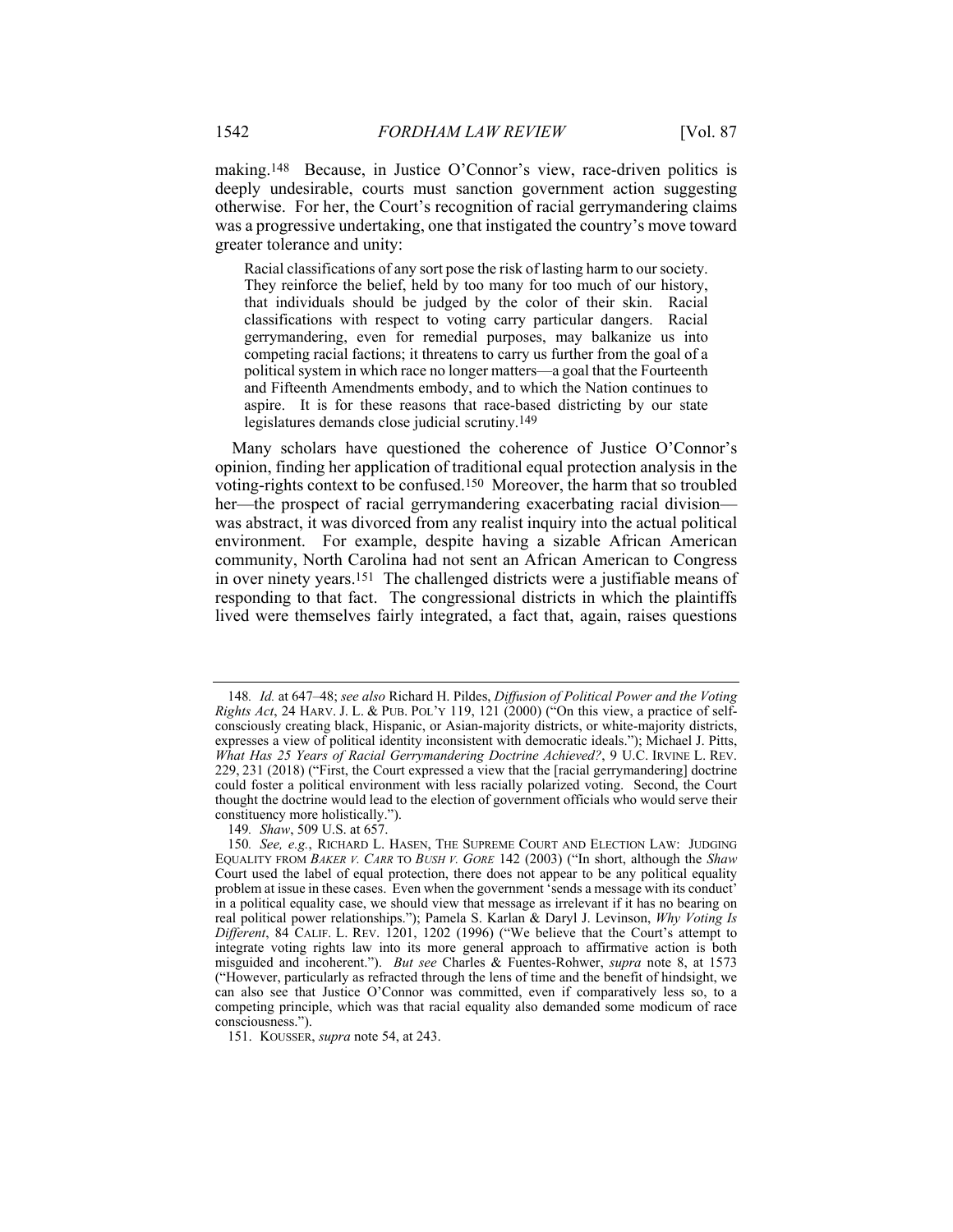about the ostensible legal injury.152 Even a partial look into North Carolina's political history would have uncovered the longstanding salience of white identity politics.

In his remarkably rich historical study, *Colorblind Injustice*, J. Morgan Kousser devoted a chapter to what he called "a century of electoral discrimination in North Carolina."153 He documented the state's strategic decisions, over decades, to stifle African American political advancement. He also cited a study conducted at the time of *Shaw*, which demonstrated that African American and white public opinion differed markedly on questions about the continued presence of discrimination.154

In addition, he found Justice O'Connor's presumption that racial gerrymandering would increase racial bloc voting to be faulty, because, among other things, "racial bloc voting in congressional elections was already extremely high."155 Further, after examining the congressional roll call votes of North Carolina's delegation, both past and present, he concluded that "white politicians in North Carolina have overwhelmingly considered their 'primary obligations' to be to whites, while they have largely ignored the opinions of the black members of their constituencies."156

Taking account of this information presents *Shaw* in a different light. In considering the actual political environment in North Carolina at the time, the Department of Justice's mandated construction of the challenged districts appears well-considered. And the information refutes Justice O'Connor's antibalkanization thesis, under which racial gerrymandering expands the racial divide, whereas curtailing it holds the promise of racial unification.157

Thus, the racial gerrymandering doctrine is properly labeled myopic because of its inattention to the actual racial consequences of its commands. Importantly, it is not that the doctrine eschews consequentialist reasoning altogether—Justice O'Connor's core presumption is that racial gerrymandering will worsen race relations. Rather, the reasoning it employs is unjustifiably optimistic about the declining significance of race and, therefore, fails to pursue or assign value to findings that undermine its premises.

The indifference to such findings became a feature of the doctrine. For instance, "the Court struck down Georgia's, Texas', and North Carolina's reapportionment plans without reference to *any* findings that the representatives elected from the majority-black and majority-Hispanic

<sup>152</sup>*. Id.* ("[T]he districts were in fact the least segregated, most nearly racially balanced congressional districts in the state in the twentieth century."); Pamela S. Karlan, *All over the Map: The Supreme Court's Voting Rights Trilogy*, 1993 SUP. CT. REV. 245, 282.

 <sup>153.</sup> KOUSSER, *supra* note 54, at 243. This chapter spans pages 243 to 276.

<sup>154</sup>*. Id.* at 271–73.

<sup>155</sup>*. Id.* at 273.

<sup>156</sup>*. Id.* at 276.

<sup>157</sup>*. See* Reva B. Siegel, *From Colorblindness to Antibalkanization: An Emerging Ground of Decision in Race Equality Cases*, 120 YALE L.J. 1278, 1357 (2011) ("Antibalkanization, as we have seen, is distinctively concerned about the appearance of race-conscious interventions—the risk that race-conscious civil rights interventions will heighten conflict or resentment.").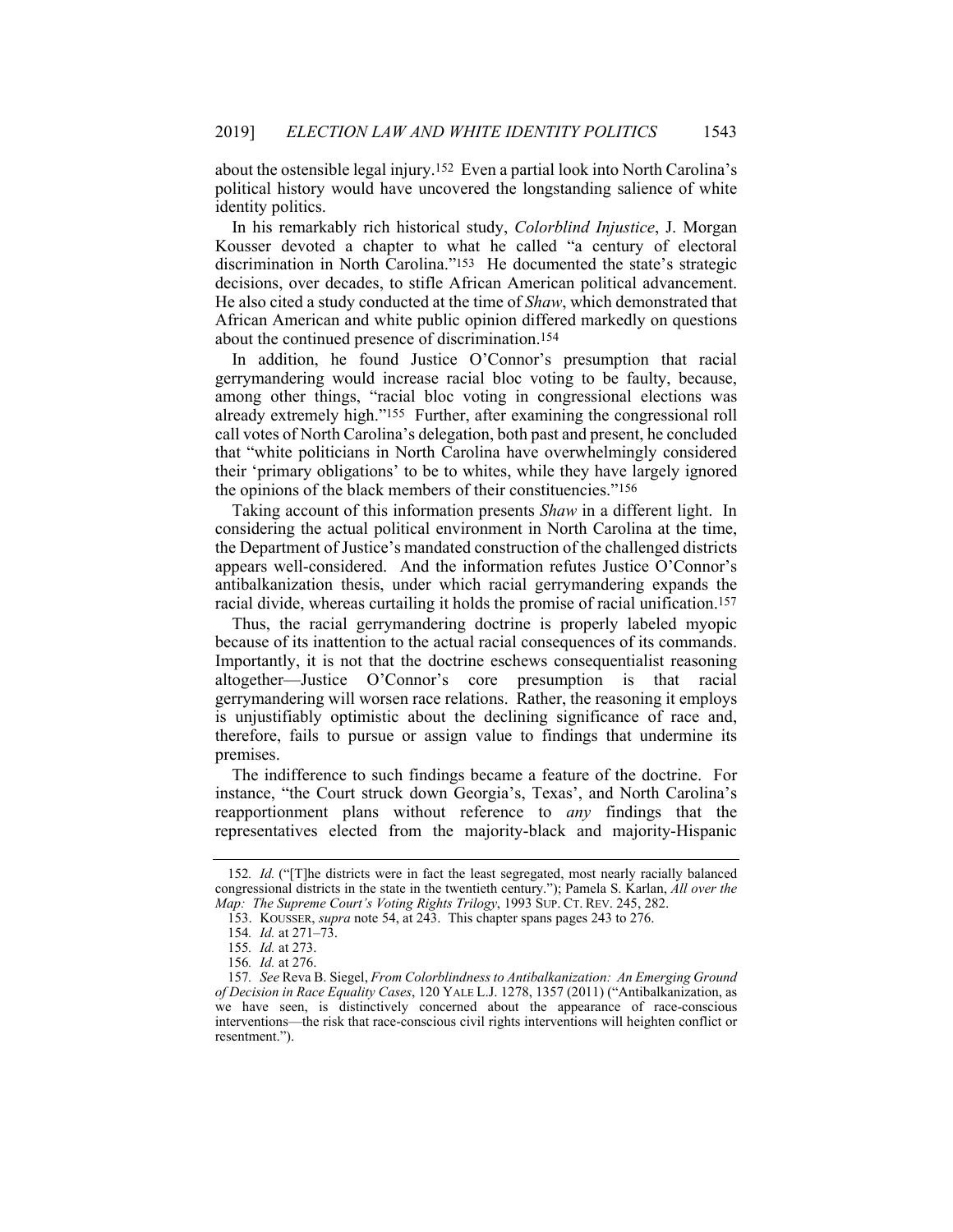districts ignored the needs of their white constituents."158 With no searching judicial inquiry required, a redistricting plan's constitutionality came to turn on the question of whether "race was the predominant factor motivating the legislature's decision to place a significant number of voters within or without a particular district."<sup>159</sup> Tellingly, this "predominant factor" inquiry scrutinizes the cosmetic features of a district while assigning no importance to the subtleties of the district's racial politics.160 Judges, in adherence to the doctrine, are thus "willfully blind to the messy realities of the political process."161

The Court's disinterest in considering the racial implications of politics as practiced was reinforced by its decision in *Easley v. Cromartie*.162 The case concerned a renewed challenge to one of the same North Carolina congressional districts that was at issue in *Shaw*. In *Cromartie*, though, Justice O'Connor joined the liberal wing of the Court in upholding the district, crediting the state's defense that politics, not race, explained its design.163 The notion that courts can sensibly disaggregate racial from political justifications is a fiction that continues to cause confusion. Nonetheless, *Cromartie* communicated to states that they can avoid *Shaw* violations by playing up the political reasons for their districting choices.164

*Shaw* litigation largely ceased for nearly twenty years,<sup>165</sup> only to recently reemerge in a new fashion.166 Its resurrection abounds with ironies. First, unlike the initial wave of *Shaw* cases in which the plaintiffs were white, the plaintiffs in the latest series of cases have been African American.167 Second, rather than alleging that states' use of race in redistricting is per se a violation of the Equal Protection Clause, the recent plaintiffs have alleged that

162. 532 U.S. 234 (2001).

163*. Id.* at 245 ("A legislature trying to secure a safe Democratic seat is interested in Democratic voting behavior. Hence, a legislature may, by placing reliable Democratic precincts within a district without regard to race, end up with a district containing more heavily African-American precincts, but the reasons would be political rather than racial.").

 <sup>158.</sup> Karlan & Levinson, *supra* note 150, at 1212.

 <sup>159.</sup> Miller v. Johnson, 515 U.S. 900, 916 (1995).

 <sup>160.</sup> ISSACHAROFF ET AL., *supra* note 36, at 924 ("After *Shaw I* and *Miller*, it seemed that strict scrutiny could be triggered by either direct or circumstantial evidence of a line drawer's intent, with district shape and adherence to 'traditional districting principles' as particularly powerful circumstantial evidence."); Karlan & Levinson, *supra* note 150, at 1214 ("Ultimately, the Court has proceeded on the assumption that the very use of race—and not some additional adverse effect—constitutes the injury.").

 <sup>161.</sup> Karlan & Levinson, *supra* note 150, at 1217.

 <sup>164.</sup> Charles & Fuentes-Rohwer, *supra* note 8, at 1564 ("The Court sent a clear message to legislatures drawing majority-minority districts that they would have a safe harbor from such claims so long as they could plausibly claim they were motivated by political considerations as opposed to racial considerations when they drew the district lines.").

 <sup>165.</sup> ISSACHAROFF ET AL., *supra* note 36, at 937–38 (examining why *Shaw* litigation slowed); KEYSSAR, *supra* note 92, at 241–42.

<sup>166</sup>*. See generally* Cooper v. Harris, 137 S. Ct. 1455 (2017); Bethune-Hill v. Va. State Bd. of Elections, 137 S. Ct. 788 (2017); Ala. Legislative Black Caucus v. Alabama, 135 S. Ct. 1257 (2015).

<sup>167</sup>*. See Cooper*, 137 S. Ct. at 1466; *Bethune-Hill*, 137 S. Ct. at 794; *Ala. Legislative Black Caucus*, 135 S. Ct. at 1262.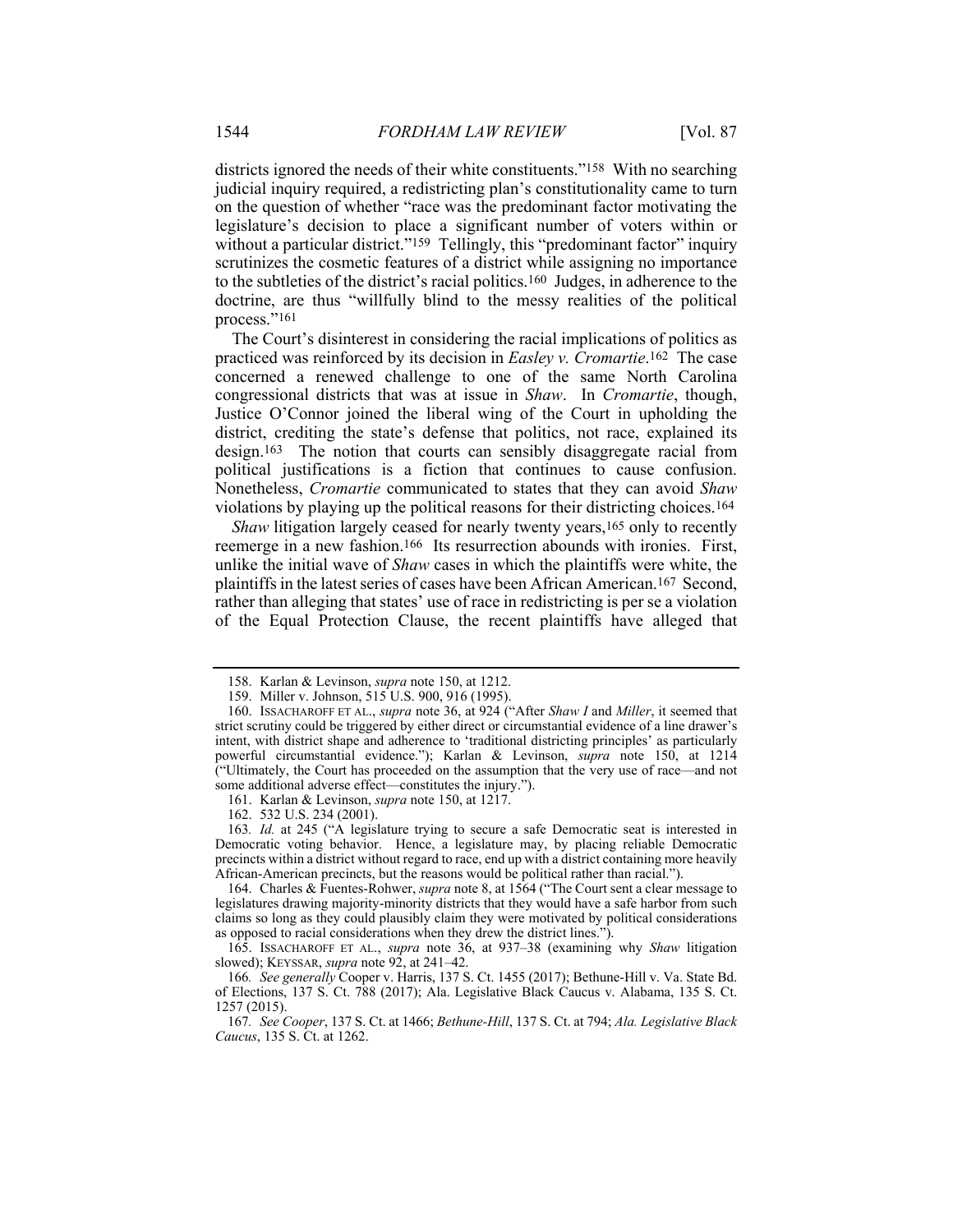Republican-controlled redistricting bodies have unnecessarily overpopulated majority-minority districts to the detriment of minority voters.168

Consider the facts of *Cooper v. Harris*,169 one such case from 2017. Following the most recent reapportionment, the North Carolina legislature increased the percentage of African Americans of voting age (the "Black Voting Age Population," or "BVAP") in two of its congressional districts. In District 1, the BVAP was increased from 48.6 percent to 52.7 percent. In District 12, it was increased from 43.8 percent to 50.7 percent.<sup>170</sup> Plaintiffs claimed that the state unjustifiably packed African American voters into these districts, thereby diminishing African American political influence elsewhere.171 The state argued in response that its decision was based, not on a nefarious motive, but on its obligation to avoid potential liability under section 2 of the VRA.172 In other words, the state claimed that failure to design the districts as it did might have resulted in liability for minority vote dilution. Importantly, the Court has previously found compliance with the VRA to be a compelling justification for the consideration of race in redistricting.173 With regard to District 12, the state also claimed that politics, not race, best explained its design.174

The Court rejected both of the state's justifications and invalidated both districts. For District 1, Justice Kagan's opinion concluded that the state's concern about avoiding section 2 liability was unfounded.175 For District 12, it concluded that the district court's determination that race predominated over politics did not constitute clear error.176 On one level, the recent *Shaw* cases read as promising—the Court has acted to prohibit states' use of VRA compliance as a pretext for the packing of minority voters.177 But the new *Shaw* doctrine is no less myopic than its earlier version, and there is reason to doubt courts' ability to meaningfully mitigate white identity politics through its application.

First, despite its novelty, the doctrine is at its core simply an amalgamation of the original racial gerrymandering doctrine and the VRA doctrine pertaining to the creation of majority-minority districts: minority plaintiffs allege unconstitutional reliance on race in the packing of minority voters in

<sup>168</sup>*. See Cooper*, 137 S. Ct. at 1466; *Bethune-Hill*, 137 S. Ct. at 802; *Ala. Legislative Black Caucus*, 135 S. Ct. at 1279 (Scalia, J., dissenting).

<sup>169</sup>*.* 137 S. Ct. 1455 (2017).

<sup>170</sup>*. Id.* at 1466.

<sup>171</sup>*. See id.*

<sup>172</sup>*. Id.* at 1469.

 <sup>173.</sup> Shaw v. Hunt, 517 U.S. 899, 915 (1996).

<sup>174</sup>*. Cooper*, 137 S. Ct. at 1473.

<sup>175</sup>*. Id.* at 1470 ("Here, electoral history provided no evidence that a § 2 plaintiff could demonstrate the third *Gingles* prerequisite—effective white bloc-voting.").

<sup>176</sup>*. Id.* at 1474 ("The evidence offered at trial, including live witness testimony subject to credibility determinations, adequately supports the conclusion that race, not politics, accounted for the district's reconfiguration.").

<sup>177</sup>*. See* Levitt, *supra* note 26, at 576 ("Several states purportedly sought to comply with the Act when they redrew legislative district lines in 2011. Yet their version of compliance appears premised purely on demographic percentages—and thus, on demographic stereotype.").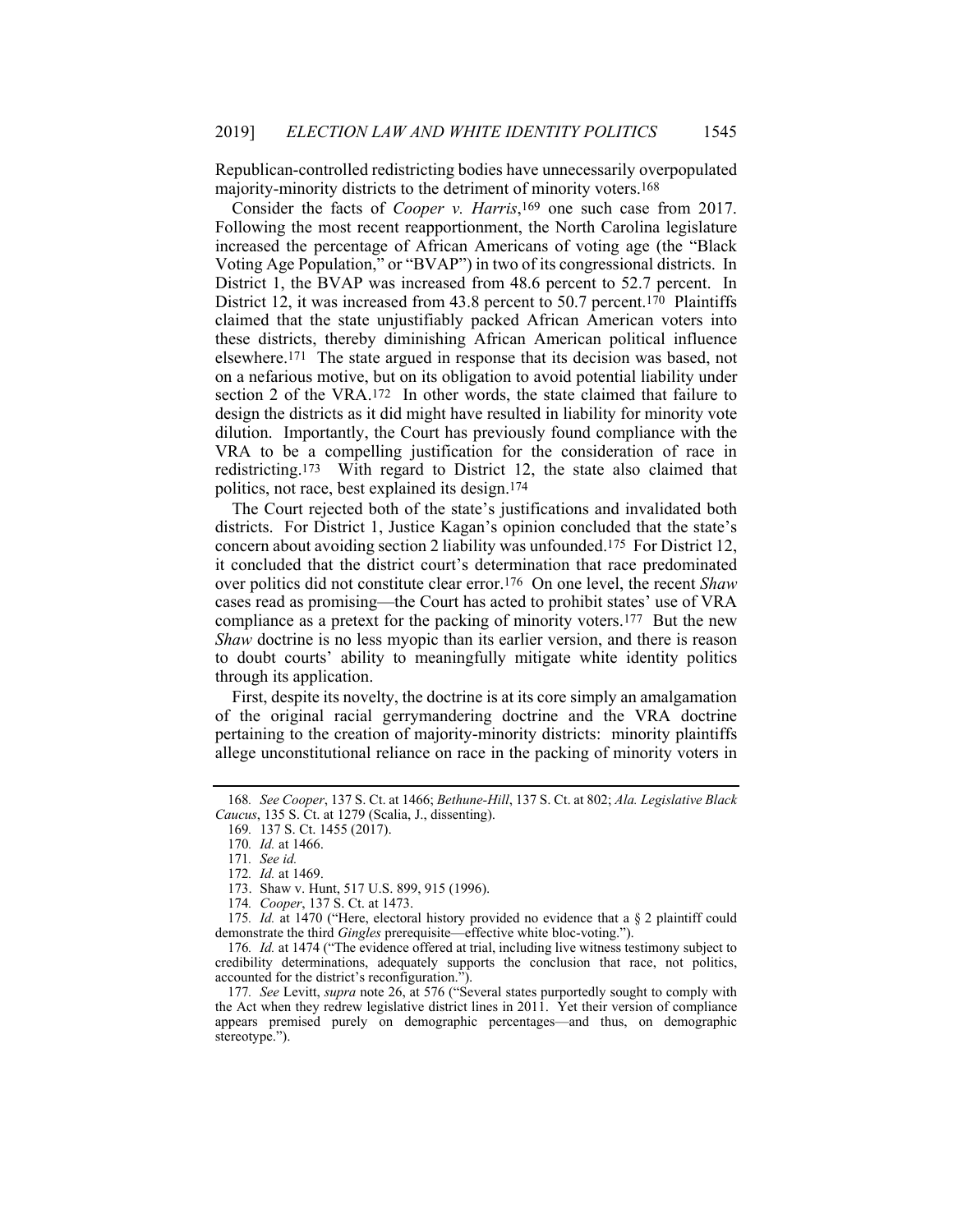a district; states, in turn, argue that they did so in order to avoid VRA liability; courts are then tasked with assessing whether race did in fact predominate in the design of the district and, if so, whether VRA liability, absent the state's design, was a live possibility. Thus, the evidentiary factors of the greatest significance are the same as what are currently found in section 2 cases applying *Gingles*.178 As detailed in Part II.A.1, those factors ascertain the prospect of minority electoral success, not necessarily the overall political engagement of minority constituents.

Second, the traditional *Gingles* factors only come into play once a plaintiff has established that race was the "predominant factor" in the packing of minority voters.179 As many have observed, and despite the findings in *Cooper*, savvy redistricting bodies are likely to have little difficulty raising political justifications for their decisions.180 As long as the Court refuses to police political gerrymandering,181 the reach of racial gerrymandering doctrine will be inherently delimited.

Third, and more ominously, *Cooper* and the other recent *Shaw* cases can be read as the latest manifestation of the Court's "long-running project of winding down unnecessary racial redistricting."<sup>182</sup> If this is an accurate diagnosis, the Court is, if anything, institutionally disinclined to develop doctrinal understandings that might account for white identity politics.<sup>183</sup> Others see greater promise,184 but, to date, the new *Shaw* doctrine, much like its compositional doctrines, serves to remedy only a narrow range of racially regressive practices.

#### 3. Election Administration Issues

An increasing number of election law disputes involve what are referred to as election administration issues. These are disputes over administrative matters implicating the right to vote. Most prominent has been the question

<sup>178</sup>*. See* Richard L. Hasen, *Racial Gerrymandering's Questionable Revival*, 67 ALA. L. REV. 365, 379–80 (2015) (describing this form of racial gerrymandering claim as a convenient alternative to a vote dilution claim).

 <sup>179.</sup> Bethune-Hill v. Va. State Bd. of Elections, 137 S. Ct. 788, 794 (2017) (quoting Miller v. Johnson, 515 U.S. 900, 916 (1995)).

 <sup>180.</sup> Hasen, *supra* note 178, at 384 ("[T]here will still be plenty of ways for states to draw district lines for partisan advantage without running afoul of the rules barring racial gerrymanders.").

<sup>181</sup>*. See, e.g.*, Gill v. Whitford, 138 S. Ct. 1916 (2018).

 <sup>182.</sup> Richard H. Pildes, *Symposium: The Court Continues Winding Down Unnecessary Racial Redistricting*, SCOTUSBLOG (May 22, 2017, 6:01 PM), http://www.scotusblog.com/ 2017/05/symposium-court-continues-winding-unnecessary-racial-redistricting/

<sup>[</sup>https://perma.cc/84FC-WCS3].

 <sup>183.</sup> Some scholars see *Cooper* as an even greater threat, reading it as a harbinger of section 2's demise. *See, e.g.*, Charles & Fuentes-Rohwer, *supra* note 8, at 1567, 1596.

<sup>184</sup>*. See, e.g.*, Justin Levitt, *Race, Redistricting, and the Manufactured Conundrum*, LOYOLA L.A. L. REV. (forthcoming 2019) (manuscript at 47) (reading *Cooper* as "a renewed warning against shoddy homework and a nudge toward local nuance, both for those who seek to serve minority citizens and those who do not, in a sphere too often globally caricatured as simply black and white").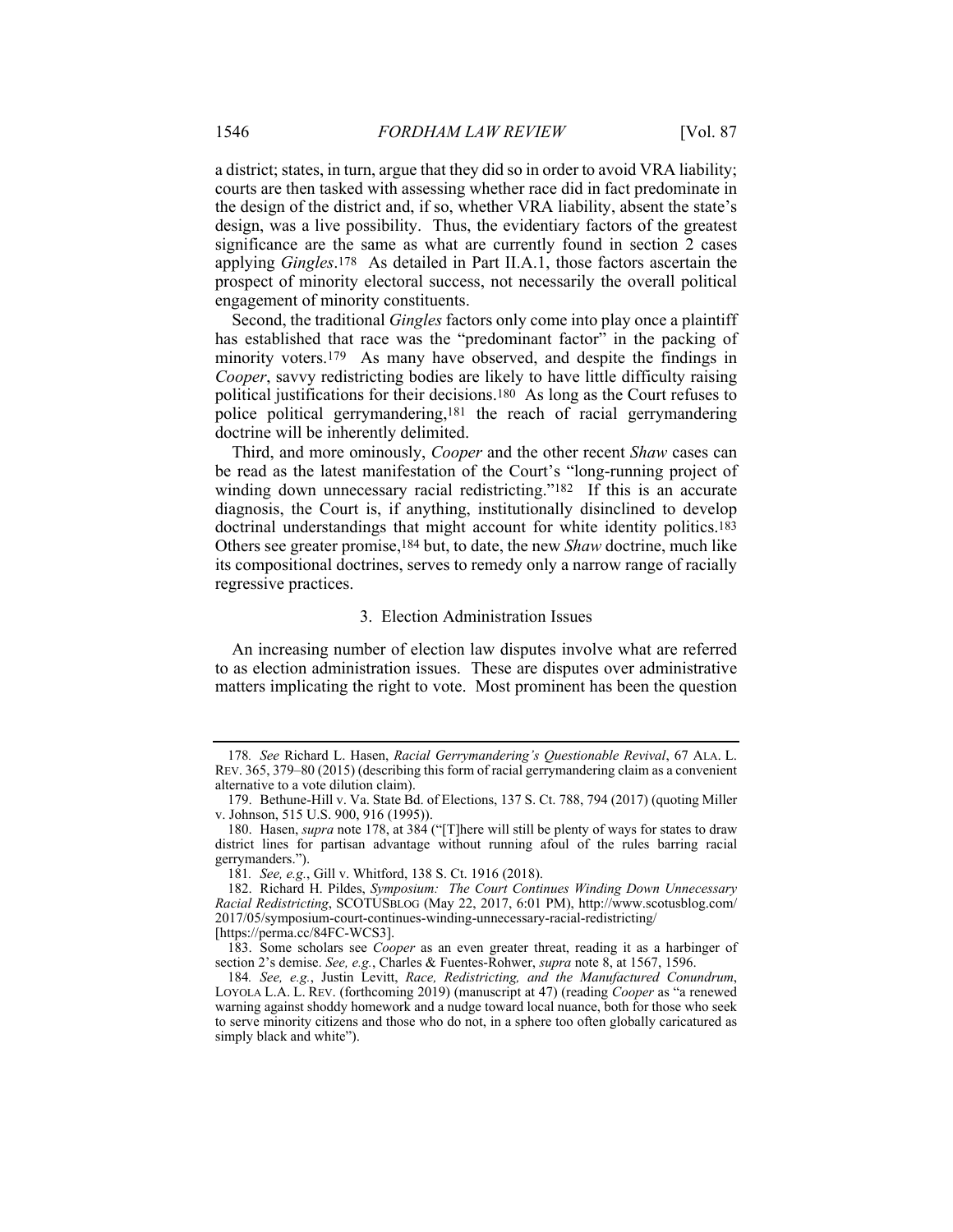of whether voters can be required to show identification when voting.185 Other matters, including the extent of states' authority to purge voters from their voter rolls,186 and the authority of a state to reduce voters' early voting opportunities, are similarly contentious.187

Constitutional challenges to election administration issues are evaluated under a balancing test. If a state enacts a severe restriction on the right to vote—that is, a restriction that is wholly unrelated to voter qualifications that restriction will be subject to strict scrutiny.188 If, however, the state's restriction is "evenhanded" and "protect[s] the integrity and reliability of the electoral process,"189 courts weigh the injury to the voter "against 'the precise interests put forward by the State as justifications for the burden imposed by its rule.'"190 This balancing test has been unkind to plaintiffs in the Roberts Court.191

*Crawford v. Marion County Election Board*,192 the 2008 Supreme Court case upholding Indiana's voter identification law, illustrates the point. Justice John Paul Stevens's majority opinion concluded that for most voters "the inconvenience of making a trip to the [Bureau of Motor Vehicles], gathering the required documents, and posing for a photograph surely does not qualify as a substantial burden on the right to vote, or even represent a significant increase over the usual burdens of voting."193 The Court gave great credence to Indiana's claimed interests in defense of the law, namely, the modernization of its election procedures, the prevention of voter fraud, and the safeguarding of voter confidence.194 The same justifications were successfully relied upon by other states when their voter identification laws were challenged as constitutionally defective.<sup>195</sup> Further, Justice Stevens

191*. See* Issacharoff, *supra* note 6, at 308 ("States could regulate with little judicial oversight so long as they stayed within the familiar boundaries of generally applicable rules on voter registration, polling-site hours, and the like."); Ellen D. Katz, *Withdrawal: The Roberts Court and the Retreat from Election Law*, 93 MINN. L. REV. 1615, 1631 (2009) ("The approach gives States license to structure electoral processes to impose barriers to participation, subject only to the most limited constraint that they not be *legally* impossible to traverse.").

<sup>185</sup>*. See, e.g.*, Greater Birmingham Ministries v. Merrill, 284 F. Supp. 3d 1253, 1256 (N.D. Ala. 2018), *appeal docketed*, No. 18-10151 (11th Cir. Jan. 12, 2018); *see also* Atiba R. Ellis, *Economic Precarity, Race, and Voting Structures*, 104 KY. L.J. 607, 609 (2015) ("Voter identification laws and other laws that diminish the scope of access to the vote fall in the second-generation category because they serve a facially neutral general purpose, yet there is genuine disagreement as to whether their effect is discriminatory by virtue of their mounting cumulative burden.").

 <sup>186.</sup> Husted v. A. Philip Randolph Inst., 138 S. Ct. 1833 (2018).

 <sup>187.</sup> NAACP v. McCrory, 831 F.3d 204, 226 (4th Cir. 2016).

 <sup>188.</sup> Crawford v. Marion Cty. Election Bd., 553 U.S. 181, 189–90 (2008).

<sup>189</sup>*. Id.* (quoting Anderson v. Celebrezze, 460 U.S. 780, 788 n.9 (1983)).

<sup>190</sup>*. Id.* at 190 (quoting Burdick v. Takushi, 504 U.S. 428, 434 (1992)).

 <sup>192. 553</sup> U.S. 181 (2008).

<sup>193</sup>*. Id.* at 198.

<sup>194</sup>*. Id.* at 191.

<sup>195</sup>*. See, e.g.*, Frank v. Walker, 768 F.3d 744, 751 (7th Cir. 2014) ("We have said enough to demonstrate that *Crawford* requires us to reject a constitutional challenge to Wisconsin's statute."); Greater Birmingham Ministries v. Merrill, 284 F. Supp. 3d 1253, 1277–78 (N.D. Ala. 2018), *appeal docketed*, No. 18-10151 (11th Cir. Jan. 12, 2018).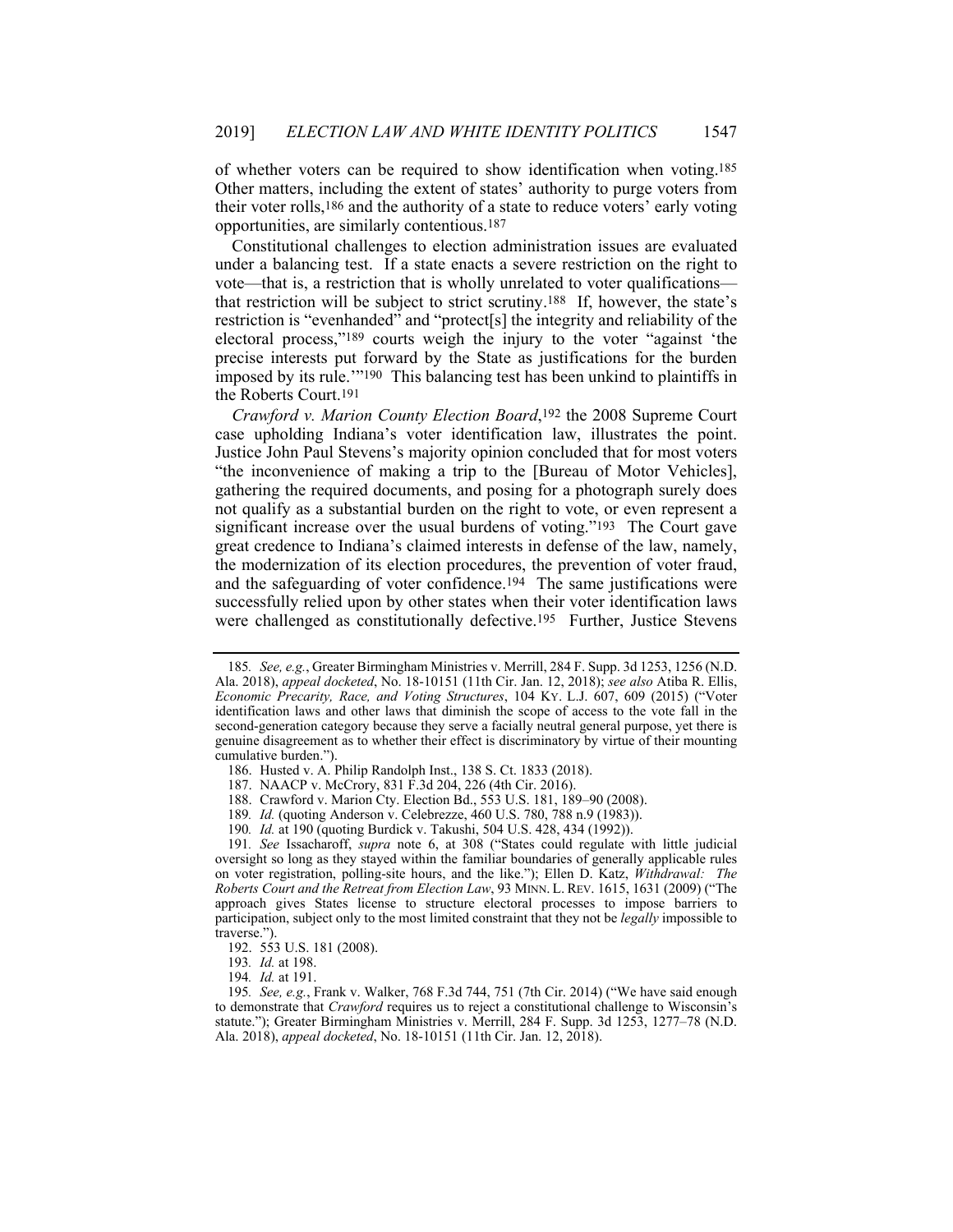rejected the plaintiffs' argument that the law's unanimous support by Republicans and unanimous opposition by Democrats was enough on its own to warrant invalidation.196

In the lower courts, and in election administration cases not involving voter identification, the balancing test has been unpredictably applied.197 It is a self-consciously "flexible standard."198 That said, it provides space for courts to undertake a "pragmatic" inquiry into whether "there is an identifiable burden on the franchise and, if so, whether it is really necessary."199 To date, the doctrine has only tepidly engaged with race, treating evidence of the racially disparate impact of a given voting restriction as "part of a preliminary determination of whether a burden of production would shift to the defendant."200

In sum, the constitutional test for evaluating noninvidious election administration issues is a pragmatic balancing test that weighs the injury to the voter against the state's proffered justifications. It has been applied quite deferentially to states by the Roberts Court,201 though more unpredictably by lower courts. It eschews partisan motivation as an independently significant factor in assessing voting restrictions, assuming the existence of any other justification,202 and engages race only indirectly, by viewing the racially disparate impact of a given voting restriction not as cause for invalidation, but as an evidentiary finding that states must rebut.

What about statutory challenges to election administration laws? These challenges, so-called "vote denial" challenges, typically are brought under section 2 of the VRA. Race plays a much more central role in section 2 vote denial cases, but even here white identity politics is not addressed head-on. Some background to section 2 vote denial cases is necessary. Part II.A.1 described the history of how section 2, following *Gingles*, evolved to combat vote dilution—the systematic dilution of minority votes. Recall that section 2 provides that:

[n]o voting qualification or prerequisite to voting or standard, practice, or procedure shall be imposed or applied by any State or political subdivision in a manner which results in a denial or abridgement of the right of any citizen of the United States to vote on account of race or color . . . .203

<sup>196</sup>*. Crawford*, 553 U.S. at 204 ("But if a nondiscriminatory law is supported by valid neutral justifications, those justifications should not be disregarded simply because partisan interests may have provided one motivation for the votes of individual legislators.").

<sup>197</sup>*. Compare, e.g.*, Ohio Democratic Party v. Husted, 834 F.3d 620, 627 (6th Cir. 2016) (employing specific "guidelines" for evaluating a restriction under the balancing test and finding in favor of the state), *with* Obama for Am. v. Husted, 697 F.3d 423, 436 (6th Cir. 2012) (using a broad gloss on the language of the balancing test and finding in favor of the plaintiff).

 <sup>198.</sup> Burdick v. Takushi, 504 U.S. 428, 434 (1992).

<sup>199</sup>*.* Issacharoff, *supra* note 6, at 313.

<sup>200</sup>*. Id.* at 318.

 <sup>201.</sup> Joshua A. Douglas, *(Mis)trusting States to Run Elections*, 92 WASH. U. L. REV. 553, 554 (2015) (describing both substantive and procedural forms of deference).

<sup>202</sup>*. Cf.* Issacharoff, *supra* note 6, at 317–18 (citing "one-party exclusive control of the election administration process" as a factor that courts have considered).

 <sup>203. 52</sup> U.S.C. § 10301(a) (2012).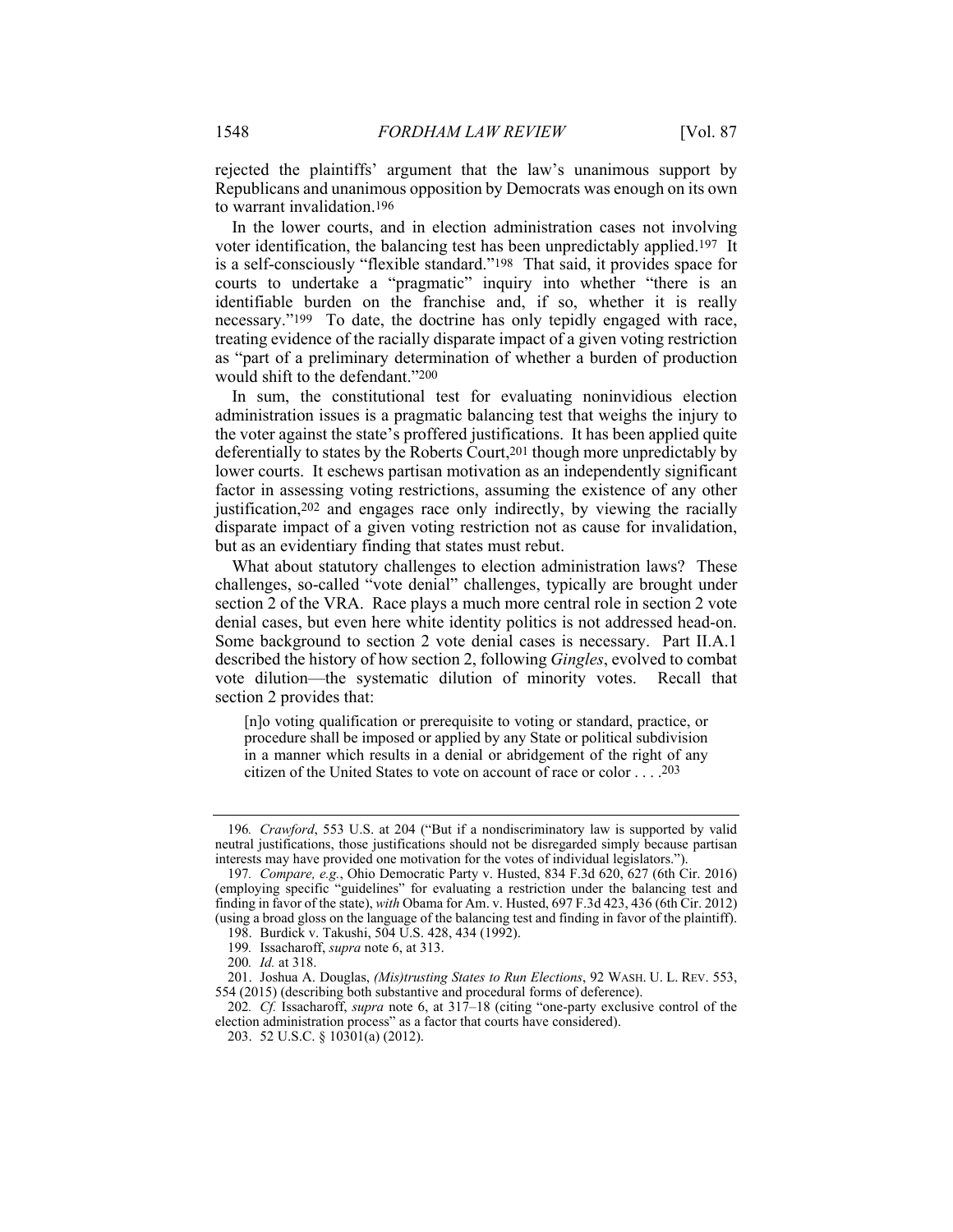*Gingles* interpreted this language to prohibit the use of dilutive electoral structures that made it either impossible or unlikely for minority voters to elect candidates of choice.

But in recent years section 2 has been used as a tool for challenging ballot access or election administration laws. Because the section 2 doctrine initially evolved in response to vote *dilution* challenges, courts have had to develop a new section 2 doctrine to address its application in the context of vote *denial*.204 The Supreme Court has never decided a section 2 vote denial case, leaving the evolving doctrine in a state of uncertainty.

The doctrine that has emerged from the lower courts includes a twoelement test. First, plaintiffs must demonstrate that the challenged practice "imposes a discriminatory burden on members of a protected class, meaning that members of the protected class 'have less opportunity than other members of the electorate to participate in the political process and to elect representatives of their choice.'"205 Second, the challenged practice "must in part be caused by or linked to 'social and historical conditions' that have or currently produce discrimination against members of the protected class."206

In addition, courts have revived the centrality of a "totality of the circumstances" inquiry,207 undertaken in reliance on a list of nine factors listed in the Senate report on the VRA that are an important component of its legislative history.208 Historically, these factors were of minimal importance

207*. See, e.g.*, Veasey v. Abbott, 830 F.3d 216, 246 (5th Cir. 2016); *League of Women Voters*, 769 F.3d at 240 (quoting *Ohio State Conference*, 768 F.3d at 554); *Ohio State Conference*, 768 F.3d at 550, 554.

208. The nine factors are:

1. the extent of any history of official discrimination in the state or political subdivision that touched the right of the members of the minority group to register, to vote, or otherwise to participate in the democratic process;

2. the extent to which voting in the elections of the state or political subdivision is racially polarized;

3. the extent to which the state or political subdivision has used unusually large election districts, majority vote requirements, anti-single shot provisions, or other voting practices or procedures that may enhance the opportunity for discrimination against the minority group;

4. if there is a candidate slating process, whether the members of the minority group have been denied access to that process;

5. the extent to which members of the minority group in the state or political subdivision bear the effects of discrimination in such areas as education, employment and health, which hinder their ability to participate effectively in the political process;

6. whether political campaigns have been characterized by overt or subtle racial appeals;

 <sup>204.</sup> Pamela S. Karlan, *Turnout, Tenuousness, and Getting Results in Section 2 Vote Denial Claims*, 77 OHIO ST. L.J. 763, 766 (2016) (describing the "confluence of forces" leading to section 2's use as a tool for challenging vote denial).

 <sup>205.</sup> League of Women Voters of N.C. v. North Carolina, 769 F.3d 224, 245 (4th Cir. 2014) (quoting 52 U.S.C. § 10301).

<sup>206</sup>*. Id.* at 240 (quoting Ohio State Conference of the NAACP v. Husted, 768 F.3d 524, 554 (6th Cir. 2014), *vacated as moot*, No. 14–3877, 2014 WL 10384647 (6th Cir. Oct. 1, 2014)).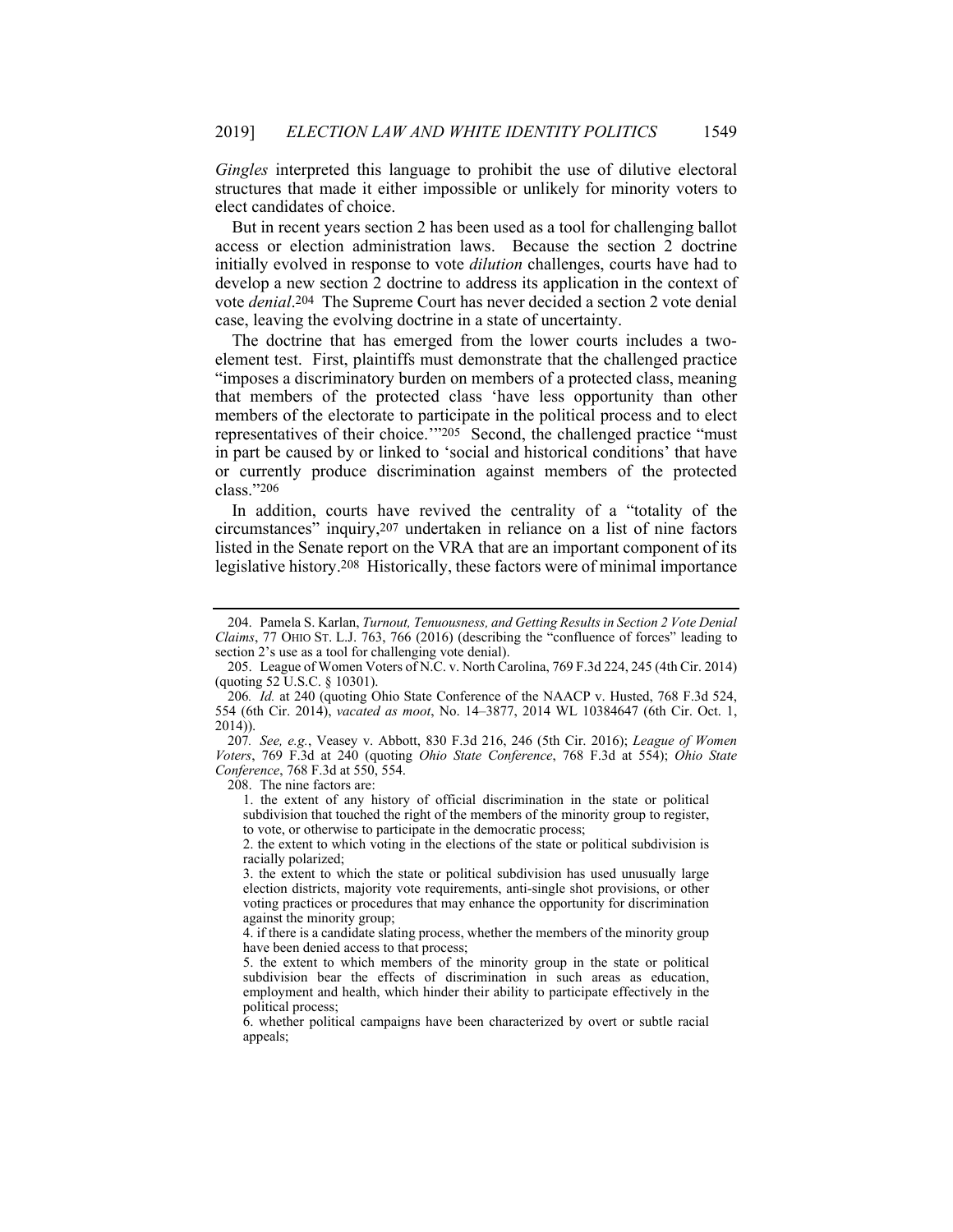given the degree to which the three *Gingles* prerequisites came to define section 2 vote dilution litigation, but were nonetheless intended to guide the inquiry that accompanies satisfaction of the prerequisites. In the context of section 2 vote denial cases, where the *Gingles* prerequisites are inapposite, the totality of the circumstances inquiry is paramount.209

The nascent section 2 vote denial doctrine has been a topic of interest for scholars largely because its relationship to longstanding constitutional and statutory voting rights doctrines is unclear. What constitutes a discriminatory burden under the first element? What qualifies as a meaningful "social or historical condition" under the second element? Is the current test so constitutionally vulnerable that it should be refined?210 A number of insightful suggestions have been offered in response to these questions.

Professor Nicholas Stephanopoulos supports applying existing law governing disparate impact liability in other contexts to vote denial challenges.211 Professor Samuel Issacharoff queries whether vote denial jurisprudence might be guided by a "rule of reason" akin to that which exists in antitrust law.212 Professor Pamela Karlan provides a sophisticated analysis of how courts have incorporated the Senate report factors to date, highlighting in particular the emerging importance of the final factor, which assesses whether the policy underlying a given restriction is "tenuous."213 Karlan contends that an initial showing of partisan motivation should function as a "strong presumption" that a section 2 violation has occurred.214

S. REP. NO. 97-417, at 28–29 (1982) (footnotes omitted).

210*. See, e.g.*, Tokaji, *supra* note 6, at 489 ("[T]he judicial test does not give adequate consideration to state interests, a shortcoming that is likely to raise constitutional concerns with the conservative majority of the Supreme Court.").

 211. Nicholas O. Stephanopoulos, *Disparate Impact, Unified Law*, 128 YALE L.J. (forthcoming 2019) (manuscript at 26–32).

. . .

<sup>7.</sup> the extent to which members of the minority group have been elected to public office in the jurisdiction[;]

<sup>[8.]</sup> whether there is a significant lack of responsiveness on the part of elected

officials to the particularized needs of the members of the minority group[; and] [9.] whether the policy underlying the state or political subdivision's use of such

voting qualification, prerequisite to voting, or standard, practice or procedure is tenuous.

 <sup>209.</sup> Issacharoff, *supra* note 6, at 320 ("As voter access has returned to the forefront, so too have the older roots of voting-rights law. Particularly in cases that invoke the Voting Rights Act, courts have largely spurned the post-*Gingles* analysis on polarized voting and returned voting-rights law to its original emphasis on historical disadvantage."); Karlan, *supra* note 204, at 767 (describing the revitalized totality of the circumstances inquiry as "an important gloss on the emerging framework, which otherwise might render virtually every electoral rule vulnerable in any jurisdiction where registration or turnout rates differ by race and plaintiffs can identify some potential improvement to the system that would reduce that disparity").

 <sup>212.</sup> Issacharoff, *supra* note 6, at 302, 324–25.

 <sup>213.</sup> S. REP. NO. 97-417, at 29; Karlan, *supra* note 204, at 784–85.

 <sup>214.</sup> Karlan, *supra* note 204, at 786; *see id.* at 788 ("Once plaintiffs show that political consequences were a motivation for a voting restriction, the burden should shift to the jurisdiction to show it would have adopted the restriction in the absence of any political consequences. With respect to the recent restrictions on the franchise, that is likely to prove impossible.").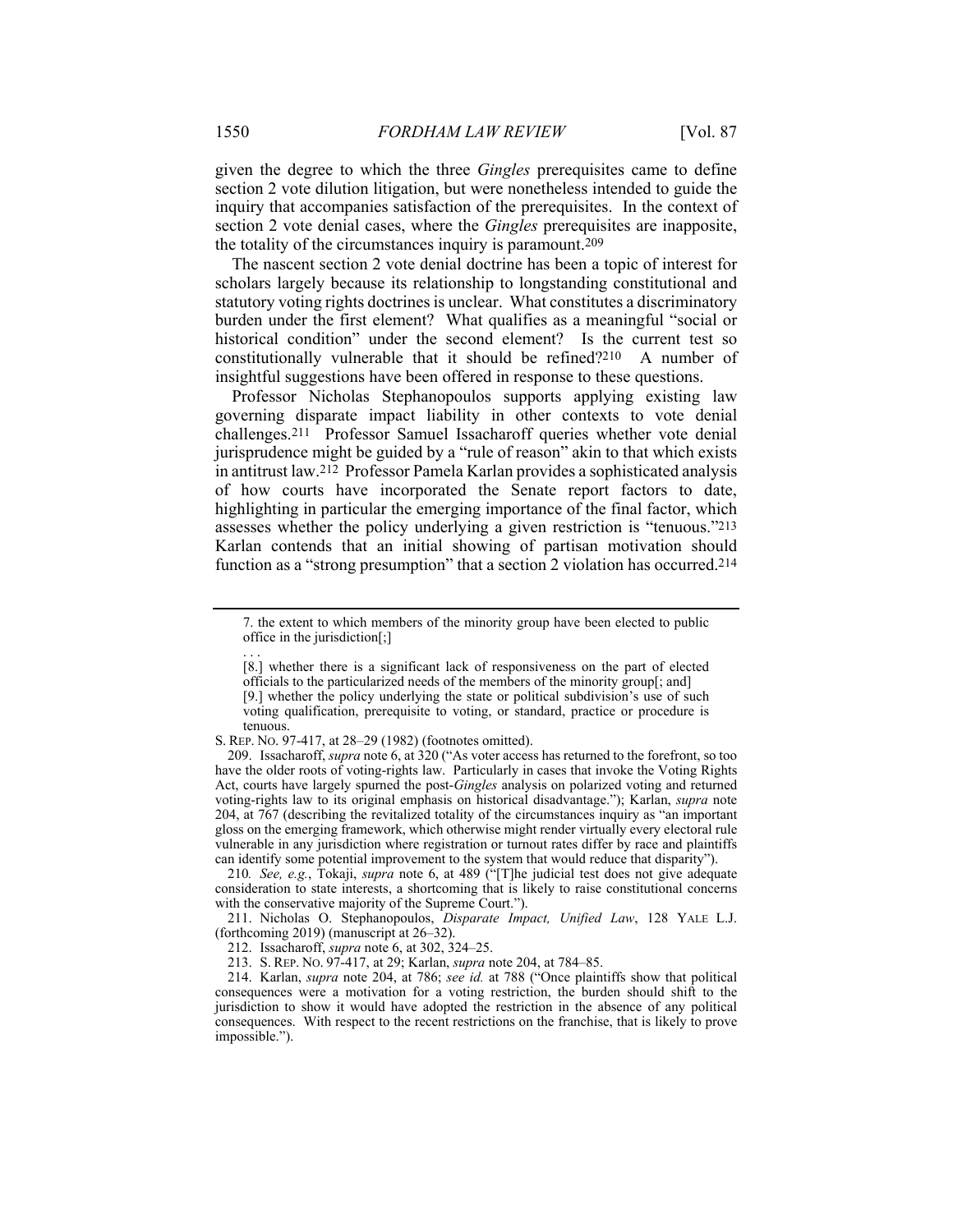Professor Daniel Tokaji, raising a concern that the current test is constitutionally vulnerable, advocates adding a third element to the test, one that permits defendants to justify their laws by clear and convincing evidence.215

To this Article's argument, the nascent section 2 vote denial doctrine holds substantial promise for mitigating white identity politics. Though the doctrine is underdeveloped at this point—hence my categorization of it as myopic—there is a loose correspondence between some of the Senate report factors and the harms inflicted by white identity politics. As further developed in Part IV, the emphasis the current test places on social and historical conditions, coupled with the revitalization of the Senate report factors, offer openings for the realist consideration of politics this Article endorses.

## 4. Campaign Finance Doctrine

For all of its complexity, campaign finance doctrine does not directly attend to race. The questions that have shaped the doctrine—such as which entities may spend money in relation to elections; what constitutes "coordination" between outside groups and political campaigns; should the right to speak through the strength of one's wallet, which is protected by the First Amendment, give way to reform efforts designed to effectuate greater equality in political participation as ensured by the Fourteenth Amendment216—are in essence debates about free expression and political equality, not about racial discrimination. There are no laws, for instance, that permit one racial group to spend more money than another in campaigns or elections. Nor are there laws alleged to have a disparate impact on minority groups. Accordingly, it is unsurprising that campaign finance doctrine is myopic when it comes to race.

Nonetheless, the doctrine is worth a brief mention for two reasons. First, as is now painfully obvious, money plays an immensely important role in American politics and particularly so when it comes to the dissemination of political advertisements.217 The deregulatory turn in the campaign finance doctrine has incentivized the giving of money to so-called "outside" groups, namely, super political action committees (super PACs) and  $501(c)(4)$ organizations.218 These groups, which are unaccountable to the American public, are often able to obscure where their money comes from and often run racially charged advertisements that foment white identity politics. So, while the doctrine itself is agnostic on the issue of race, one consequence of

 <sup>215.</sup> Tokaji, *supra* note 6, at 474.

<sup>216</sup>*. See* Joshua S. Sellers, *Contributions, Bribes, and the Convergence of Political and Criminal Corruption*, 45 FLA. ST. U. L. REV. 657, 691–95 (2018) (examining these debates).

<sup>217</sup>*. See* Danielle Kurtzleben, *2016 Campaigns Will Spend \$4.4 Billion on TV Ads, but Why?*, NPR (Aug. 19, 2015, 9:57 AM), https://www.npr.org/sections/itsallpolitics/ 2015/08/19/432759311/2016-campaign-tv-ad-spending [https://perma.cc/5V8N-3NWE].

 <sup>218.</sup> Sellers, *supra* note 216, at 676–83; *see also* Richard Briffault, *Super PACs*, 96 MINN. L. REV. 1644, 1646–50 (2012) (offering detailed definitions of super PACs and related independent political organizations).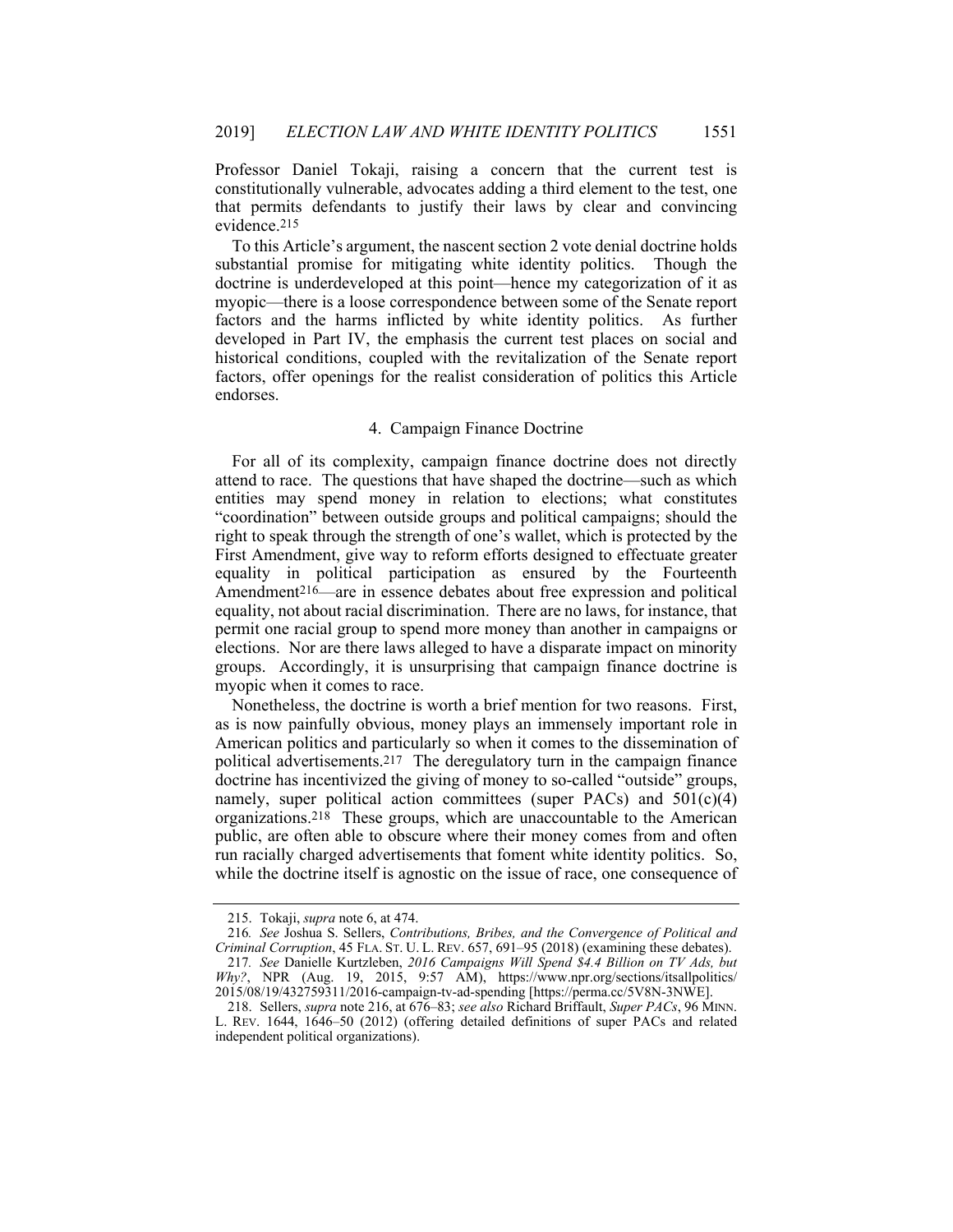the doctrine's recent trajectory is the exacerbation of white identity politics. In Part III.C, I explore this development and the question of whether campaign finance reform may have the supplemental benefit of mitigating white identity politics.

A second reason for discussing campaign finance doctrine and race is that the topic has received influential treatment in the literature. More precisely, scholars have already recognized the doctrine's racial myopia and offered arguments for reform that expressly take race into account. While I am dubious of the remedial aspects of these arguments, they are worth consideration.

The principal advocate for a revised understanding of campaign finance doctrine and race is Professor Spencer Overton. Overton criticizes courts' reliance on the First Amendment to "undermine legislative restrictions on the use of political money."219 This approach, he asserts, disadvantages African Americans insofar as it "enshrine[s] the existing distribution of property as a baseline for political advantage."220 In doing so, he notes, courts ignore the fact that "past discriminatory laws inevitably impair the ability of people of color to exercise rights over economic resources to participate in the political process."221

While Overton is undoubtedly correct that any electoral system that allocates influence based on wealth is disadvantageous to African Americans, it is difficult to conceive of a constitutional interest that, at least under existing doctrine, gives this observation legal significance.222 While racial equality might be invoked, it alone provides no recognizable constitutional basis for remedying wealth disparities between whites and others. Moreover, as Professor Issacharoff has argued, "the infusion of equality concerns drawn from equal protection law is unlikely to push aside the ongoing force of deep-seated First Amendment considerations in campaign finance law."223 As for the VRA, Overton himself concedes its inadequacy as a remedial tool for the problem he examines.224

In short, campaign finance doctrine is doctrinally divorced from traditional equal protection concerns pertaining to racial classifications and from disparate impact analysis under the VRA. In contrast, legislation is evaluated under a First Amendment analysis that assigns great weight to the speech rights of individuals, corporate entities, and unions. While some scholars have argued that race should play a larger role in both judicial analysis and reform efforts, to date, this has not occurred. Yet, while race is not directly implicated in the doctrine, the trajectory of the doctrine has, I argue,

 <sup>219.</sup> Overton, *supra* note 7, at 989.

<sup>220</sup>*. Id.*

 <sup>221.</sup> Spencer Overton, *Racial Disparities and the Political Function of Property*, 49 UCLA L. REV. 1553, 1566 (2002).

 <sup>222.</sup> Sellers, *supra* note 216, at 664 ("Disparities in political influence are derivative of societal disparities in resources, political intensity, and political acumen that are beyond the purview of campaign finance reform efforts.").

 <sup>223.</sup> Issacharoff, *supra* note 7, at 1525.

 <sup>224.</sup> Overton, *supra* note 7, at 1036–39.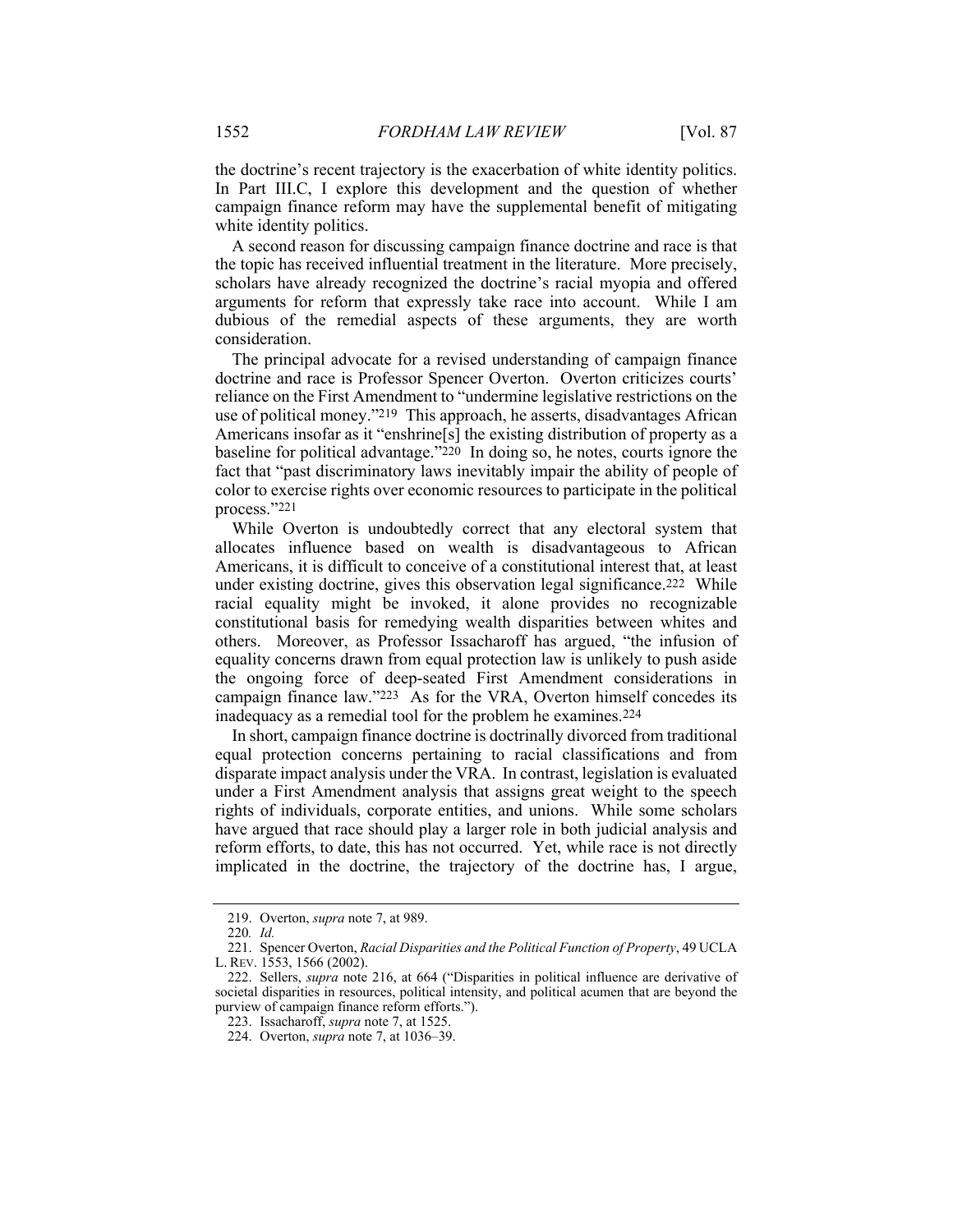exacerbated white identity politics, and existing calls for reform hold the potential to serve a mitigating function.

#### *B. Minimization*

While myopia regarding white identity politics is the norm in election law doctrines, there are examples of doctrines that, at one point, scrupulously engaged the issue. This section describes two doctrines—the constitutional vote dilution doctrine and the political restructuring doctrine—that initially exhibited cognizance of white identity politics, yet, over time, have been minimized to the point of irrelevance. Evaluating these doctrines is helpful in understanding courts' capacity for undertaking probative, contextual inquiries into how race informs political decision-making.

## 1. Constitutional Vote Dilution

In the wake of the 1970 U.S. Census, Texas, like every other state, adopted a new reapportionment plan.225 The plan's design for the Texas House of Representatives contained a mix of both single-member and multimember districts.226 Two of the proposed multimember districts were constructed in Dallas and Bexar Counties, each of which contained sizable minority communities. In constructing multimember districts in those counties, as opposed to the single-member alternative, the state effectively precluded the possibility of minority voters electing their preferred candidates. Because racially polarized voting was so consistent, state officials knew that the white majority within the multimember districts would unfailingly elect only white legislators.

Seeing their voting strength diminished, minority voters in both counties challenged the construction of the multimember districts as a violation of the Equal Protection Clause, alleging invidious discrimination.227 A three-judge district court held in their favor, and the state appealed directly to the Supreme Court.228 Justice Byron White's unanimous opinion in *White v. Regester*,229 affirming the district court's ruling, compiled a host of findings exemplifying the extent to which courts, at one point in time, exhibited cognizance of the pervasiveness of white identity politics.

Turning first to Dallas County, Justice White commented on "the history of official racial discrimination in Texas, which at times touched the right of Negroes to register and vote and to participate in the democratic processes."230 He went on to note that "since Reconstruction days, there have only been two Negroes in the Dallas County delegation to the Texas House of Representatives."231 Moreover, those two individuals were specifically

 <sup>225.</sup> White v. Regester, 412 U.S. 755, 756 (1973).

<sup>226</sup>*. Id.* at 758.

<sup>227</sup>*. Id.* at 756–59.

<sup>228</sup>*. Id.* at 759–60. 229. 412 U.S. 755 (1973).

<sup>230</sup>*. Id.* at 766.

<sup>231</sup>*. Id.*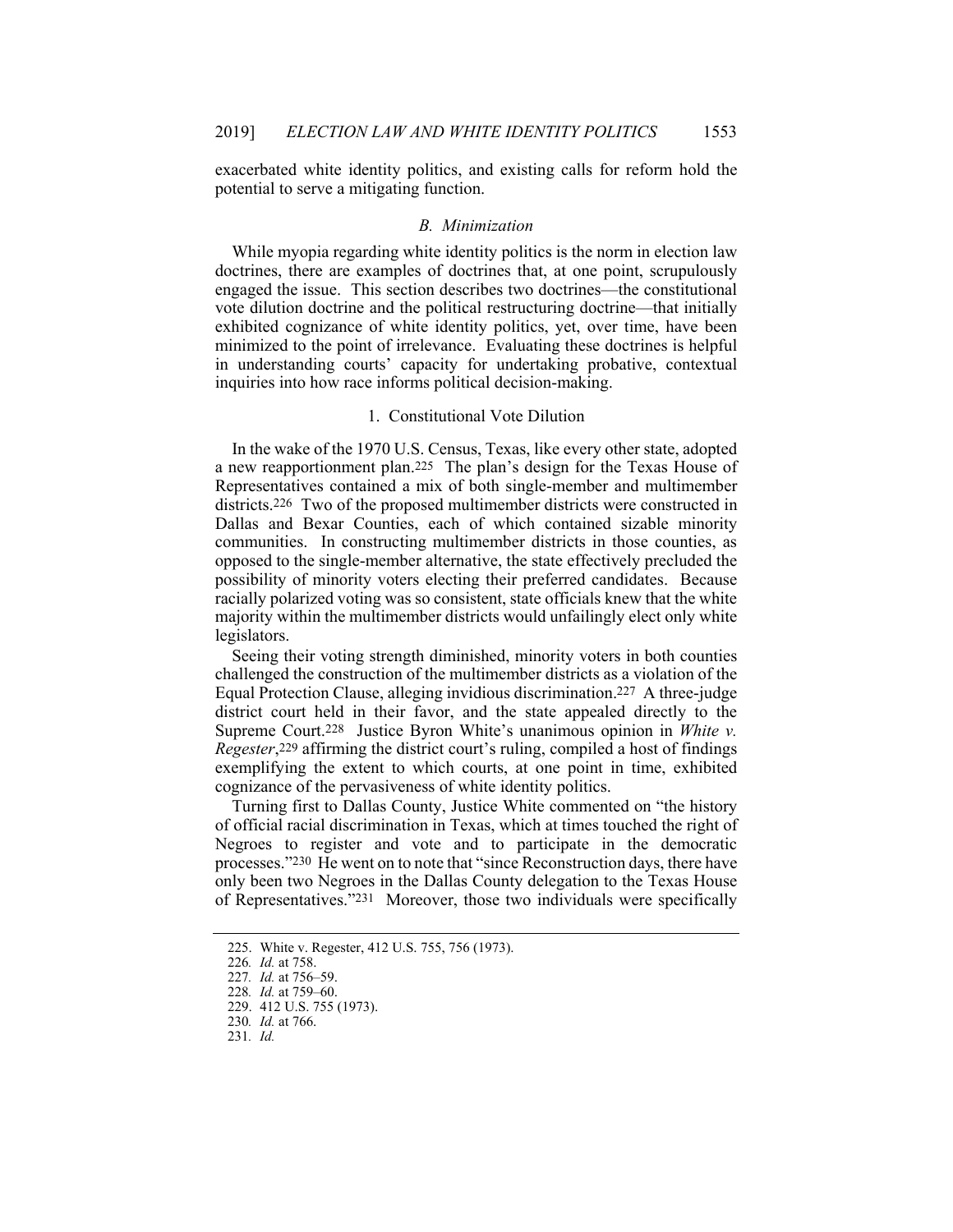chosen by a gatekeeper entity, the Dallas Committee for Responsible Government, an entity that, "as recently as 1970,"232 had "rel[ied] upon 'racial campaign tactics in white precincts to defeat candidates who had the overwhelming support of the black community.'"233

The comparison between Justice White's perspicacious inquiry in *White* and the formulaic approach seen in the section 2 and racial gerrymandering doctrines described above is noteworthy. Rather than narrowly focusing on frustrated electoral success, Justice White's expanded frame more comprehensively considered the political lives of African Americans in Dallas County. He considered white identity politics in the electorate, in government, and in Texas's political parties.234 His inquiry into the Mexican American community in Bexar County was equally probing.

There, Justice White acknowledged that the Mexican American community, not only in Bexar County, but in Texas itself, "had long 'suffered from, and continues to suffer from, the results and effects of invidious discrimination and treatment in the fields of education, employment, economics, health, politics and others.'"235 State legislators were "insufficiently responsive to Mexican-American interests."236 Describing life in "the Barrio,"237 the Court took as significant the "poor housing" and "high rate of unemployment" among the residents.<sup>238</sup> These accumulated disadvantages, the Court found, are compounded by "a cultural and language barrier that makes . . . participation in community processes extremely difficult."239

All of these factors informed the Court's determination that the construction of a dilutive multimember district in Bexar County was discriminatory. Replacing it with a set of single-member districts, the Court reasoned, would help "to bring the community into the full stream of political life of the county and State by encouraging their further registration, voting, and other political activities."240 *White* offers one of the strongest examples of the Court honestly examining the vastness of white identity politics. It was the interaction between past discrimination, the lingering effects of that discrimination, political marginalization, and the multimember electoral structure, that, in combination, justified the holding.241

<sup>232</sup>*. Id.* at 767.

<sup>233</sup>*. Id.* at 767 (quoting Graves v. Barnes, 343 F. Supp. 704, 727 (W.D. Tex. 1972), *aff'd in part, rev'd in part sub nom.* White v. Regester, 412 U.S. 755 (1973)).

<sup>234</sup>*. Id.* at 766–67.

<sup>235</sup>*. Id.* at 768 (quoting *Graves*, 343 F. Supp. at 728).

<sup>236</sup>*. Id.* at 769.

<sup>237</sup>*. Id.* at 768.

<sup>238</sup>*. Id.*

<sup>239</sup>*. Id.* 

<sup>240</sup>*. Id.* at 769.

<sup>241</sup>*. See* Davidson, *supra* note 101, at 37 ("*White*'s 'totality of the circumstances' approach encouraged plaintiffs to hire experts of various kinds to gather mountains of statistical and historical evidence on government unresponsiveness, long-term patterns of race relations within the jurisdiction, the effects of voting laws and practices on minority candidates' chances, voter registration and turnout over the years, and voting patterns within ethnic enclaves and in the community as a whole.").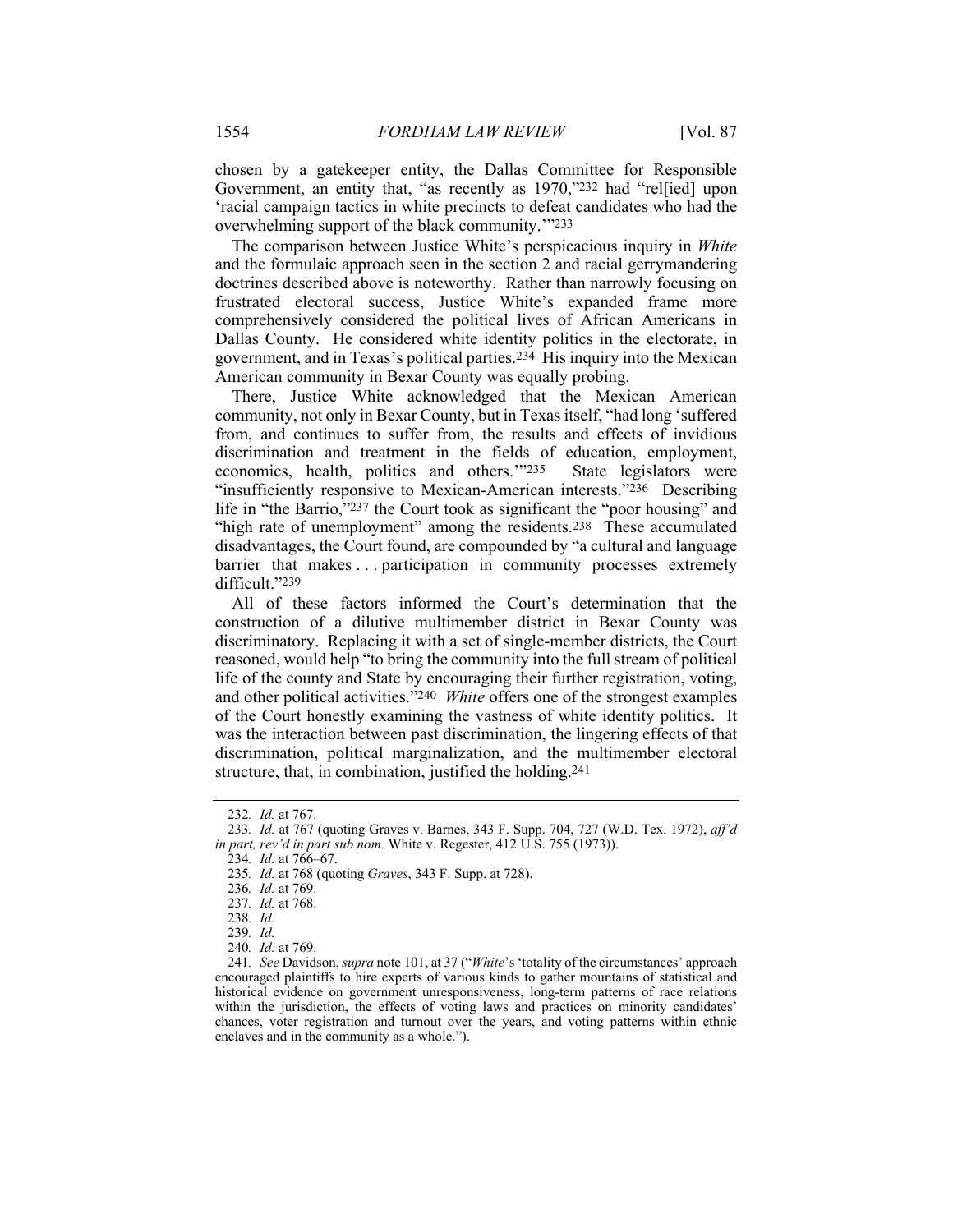To be sure, the imprecision of the standard for establishing constitutional vote dilution gave many pause,242 a shortcoming that was only partially improved upon in subsequent case law.243 But the general approach, nonetheless, proved functional over the course of several years.244 In *Mobile v. Bolden*,245 however, the doctrine's utility was considerably minimized.

In *Bolden*, a plurality of the Court held that a successful constitutional vote dilution claim requires plaintiffs to show proof of discriminatory intent.246 At issue in the case was the constitutionality of an at-large system for electing city commissioners in Mobile, Alabama.247 Justice Potter Stewart's plurality decision held that "only if there is purposeful discrimination can there be a violation of the Equal Protection Clause of the Fourteenth Amendment."248 As noted by one expert, "the Supreme Court's *Bolden* decision changed what had been a formidable burden of proof for plaintiffs to an impossible one in many instances."249

*Bolden*'s replacement of the capacious approach taken in *White* with a narrower, intent-based approach marks an important shift in the doctrine. No longer was the sort of historical, circumstantial evidence relied on in *White* of much legal significance.250 Such evidence, the plurality noted, was "most assuredly insufficient to prove an unconstitutionally discriminatory purpose in the present case."251 *Bolden* inspired a response in the civil and voting rights communities, which successfully lobbied Congress to amend section 2 of the VRA to include a "results" test.252

It was that amendment, as interpreted in *Gingles*, that established section 2 as the principal tool for challenging vote-dilutive structures. That doctrine's focus on minority electoral success, detailed in Part II.A.1, curbed courts' interest in rigorously appraising the many permutations of white identity

248*. Id.* at 66.

251*. Bolden*, 446 U.S. at 73.

 252. Cox & Miles, *supra* note 105, at 1499 n.25 ("Prior to 1982, the provision prohibited states from using any voting practice 'to deny or abridge' minority voting rights. The 1982 Amendment changed § 2's language from active to passive voice, so that it prohibited states from using any voting practice 'in a manner which results in a denial or abridgement of' minority voting rights.").

<sup>242</sup>*. See, e.g.*, James Blacksher & Larry Menefee, *At-Large Elections and One Person, One Vote: The Search for the Meaning of Racial Vote Dilution*, *in* MINORITY VOTE DILUTION, *supra* note 107, at 203, 215–16.

<sup>243</sup>*. See* Zimmer v. McKeithen, 485 F.2d 1297, 1305 (5th Cir. 1973); Davidson, *supra* note 101, at 34.

 <sup>244.</sup> GROFMAN ET AL., *supra* note 5, at 34.

 <sup>245. 446</sup> U.S. 55 (1980).

<sup>246</sup>*. Id.* at 62.

<sup>247</sup>*. Id.* at 58.

 <sup>249.</sup> Davidson, *supra* note 107, at 17.

 <sup>250.</sup> A subsequent case, *Rogers v. Lodge*, 458 U.S. 613 (1982), suggested that such circumstantial evidence still has probative value when alleging constitutional vote dilution, and scholars have debated the precise contours of its intent standard. *Rogers*, though, has not been of any jurisprudential significance. *See* Elmendorf, *supra* note 4, at 402 n.120; Bertrall L. Ross II, *The Representative Equality Principle: Disaggregating the Equal Protection Intent Standard*, 81 FORDHAM L. REV. 175, 191–201 (2012) (describing *Rogers* and its scholarly treatment).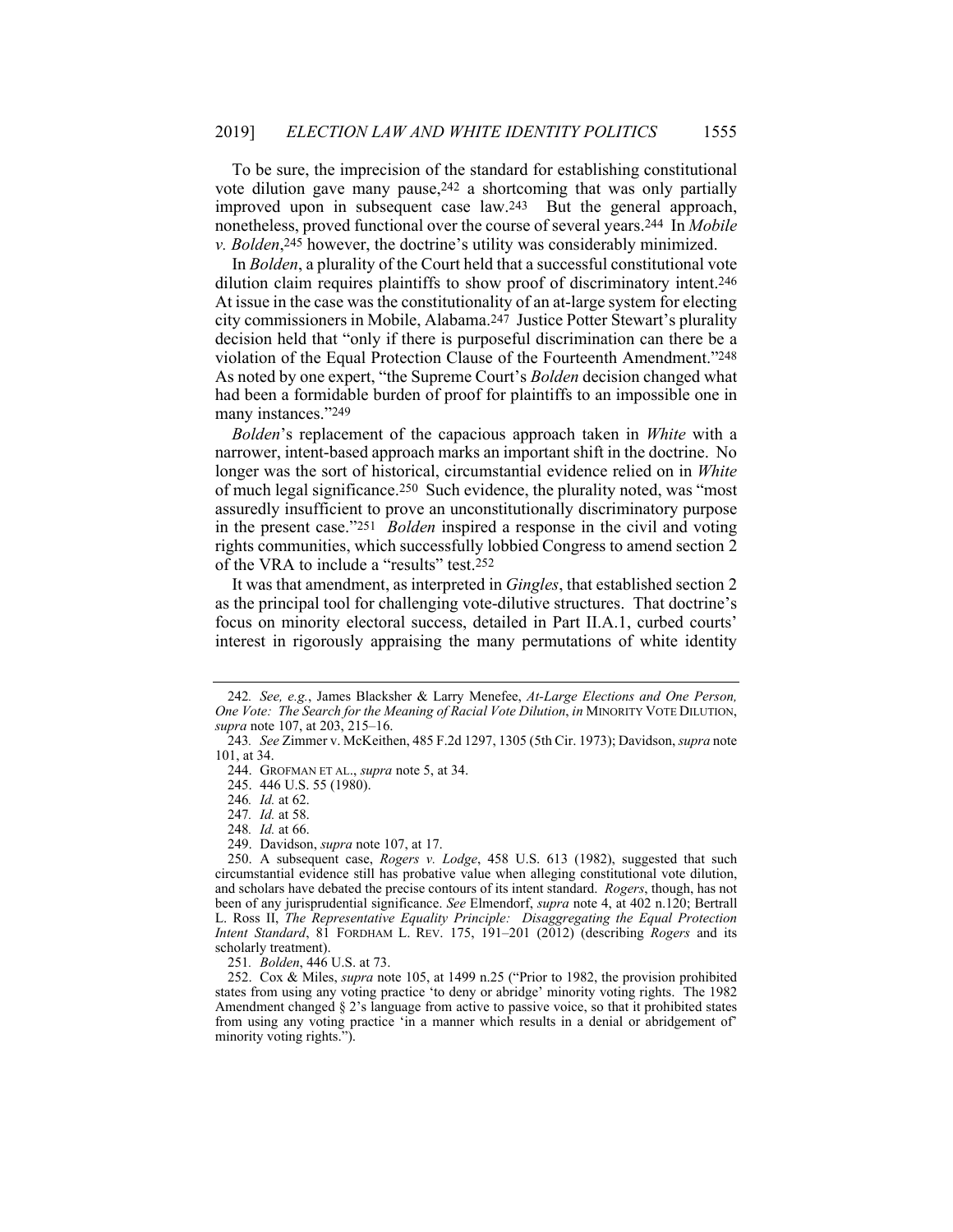politics. In addition, it deflected attention from *Bolden*'s minimization of constitutional vote dilution doctrine—a doctrine that for a brief period justly treated race as a central variable in understanding a range of political choices.

## 2. Political Restructuring Doctrine

A second doctrine, though orthogonal to traditional election law doctrines, provides another example of how the import of white identity politics has been judicially minimized over time. The so-called "political restructuring," or "political process" doctrine, is characterized by close judicial scrutiny of political restructurings that work to the disadvantage of racial minorities.253 Like the constitutional vote dilution doctrine, the political restructuring doctrine initially exhibited cognizance of the nefariousness of white identity politics, yet has been substantially minimized over time.

The political restructuring doctrine, as many have noted, bears an awkward relationship to traditional equal protection doctrine.254 Rather than evaluate the facial impermissibility of a government classification by way of the traditional levels of scrutiny, the doctrine calls for examination of whether a political restructuring—most commonly a voter initiative—places "special burdens on racial minorities within the governmental process."255 In two cases, *Hunter v. Erickson*256 and *Washington v. Seattle School District No. 1*,257 the Supreme Court invalidated facially nondiscriminatory political restructurings that were seen as disadvantageous to minorities.258 More recently, though, in *Schuette v. Coalition to Defend Affirmative Action*,259 the Court minimized the political restructuring doctrine to the point of irrelevance.

*Hunter* involved an amendment to Akron, Ohio's city charter, passed by way of citizen initiative, which repealed an open housing law.260 In addition, the charter amendment "prevent[ed] the city council from implementing any ordinance dealing with racial, religious, or ancestral discrimination in housing without the approval of the majority of the voters in Akron."261 By its terms, then, the charter amendment drew no racial distinctions that, under traditional equal protection doctrine, would subject it to strict scrutiny. The Court nevertheless struck it as racially discriminatory.

<sup>253</sup>*. See generally* Schuette v. Coal. to Defend Affirmative Action, 134 S. Ct. 1623 (2014); Washington v. Seattle Sch. Dist. No. 1, 458 U.S. 457 (1982) (plurality opinion); Hunter v. Erickson, 393 U.S. 385 (1969).

<sup>254</sup>*. See, e.g.*, Cass R. Sunstein, *Public Values, Private Interests, and the Equal Protection Clause*, 1982 SUP. CT. REV. 127, 145; Daniel P. Tokaji, *First Amendment Equal Protection: On Discretion, Inequality, and Participation*, 101 MICH. L. REV. 2409, 2476 (2003).

<sup>255</sup>*. Hunter*, 393 U.S. at 391.

 <sup>256. 393</sup> U.S. 385 (1969).

 <sup>257. 458</sup> U.S. 457 (1982).

<sup>258</sup>*. See Seattle Sch. Dist.*, 458 U.S. at 487; *Hunter*, 393 U.S at 391–93.

 <sup>259. 134</sup> S. Ct. 1623 (2014).

<sup>260</sup>*. Hunter*, 393 U.S. at 386.

<sup>261</sup>*. Id.*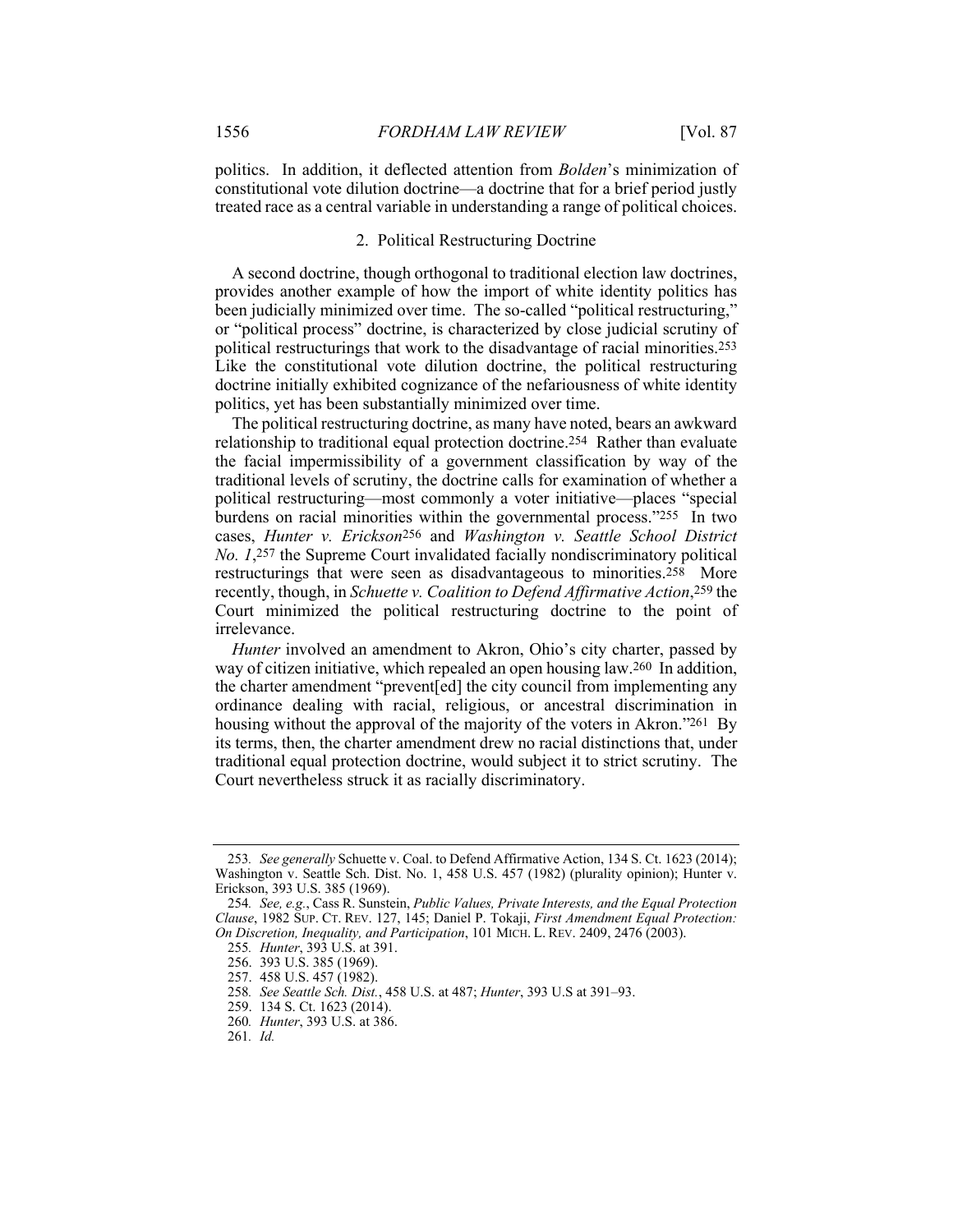The charter amendment's unconstitutionality lay in its creation of "a distinction between those groups who sought the law's protection against racial, religious, or ancestral discriminations in the sale and rental of real estate and those who sought to regulate real property transactions in the pursuit of other ends."262 The "reality," the Court stated, "is that the law's impact falls on the minority."263 As such, "[t]he classification in *Hunter* was not quite a racial classification on its face; but, by its very nature, it gave rise to suspicion that an impermissible motive was at work."264

From where did the Court's suspicions arise? Partially from the inadequacy of the city's justifications.265 But the Court also drew a contextually informed inference about the motives of the charter amendment's endorsers. In a key passage, Justice White looked to the actual living conditions of Akron's minority residents:

The preamble to the open housing ordinance which was suspended by [the charter amendment] recited that the population of Akron consists of "people of different race, color, religion, ancestry or national origin, many of whom live in circumscribed and segregated areas, under sub-standard, unhealthful, unsafe, unsanitary and overcrowded conditions, because of discrimination in the sale, lease, rental and financing of housing." Such was the situation in Akron. It is against this background that the referendum required by [the charter amendment] must be assessed.266

This background informed the Court's conclusion that the charter amendment was impermissibly motivated.267

The Court's skepticism of the city's justifications is notable. The decision contains no express allegations of racism on the part of Akron's white electorate. Yet one can presume invidious intent, the Court suggests, through acknowledgment of the plight endured by Akron's minority communities. Particularly instructive is the Court's invocation of *Anderson v. Martin*,268 a case invalidating a Louisiana law that required political candidates to reveal their race in nominating papers and on ballots.269 In striking the law in *Anderson*, the Court condemned the transparent attempt to "furnish[] a vehicle by which racial prejudice may be so aroused as to operate against one group because of race and for another."270 Reliance on *Anderson* in resolving

<sup>262</sup>*. Id.* at 390.

<sup>263</sup>*. Id.* at 391; *see* Stephen M. Rich, Note, *Ruling by Numbers: Political Restructuring and the Reconsideration of Democratic Commitments After* Romer v. Evans, 109 YALE L.J. 587, 599–600 (1999) ("The *Hunter* doctrine embodies the democratic principle that democratic majorities retain the right to restructure the political process so long as they do so by neutral rather than discriminatory means.").

 <sup>264.</sup> Sunstein, *supra* note 254, at 149.

<sup>265</sup>*. Hunter*, 393 U.S. at 392.

<sup>266</sup>*. Id.* at 391.

 <sup>267.</sup> Sunstein, *supra* note 254, at 150 ("The true lesson of *Hunter* is that there is a category of classifications that qualify neither as facially neutral nor as facially discriminatory and that, while not as suspicious as the latter, ought not to receive the deference due to the former.").

 <sup>268. 375</sup> U.S. 399 (1964).

<sup>269</sup>*. Hunter*, 393 U.S. at 391.

<sup>270</sup>*. Anderson*, 375 U.S. at 402.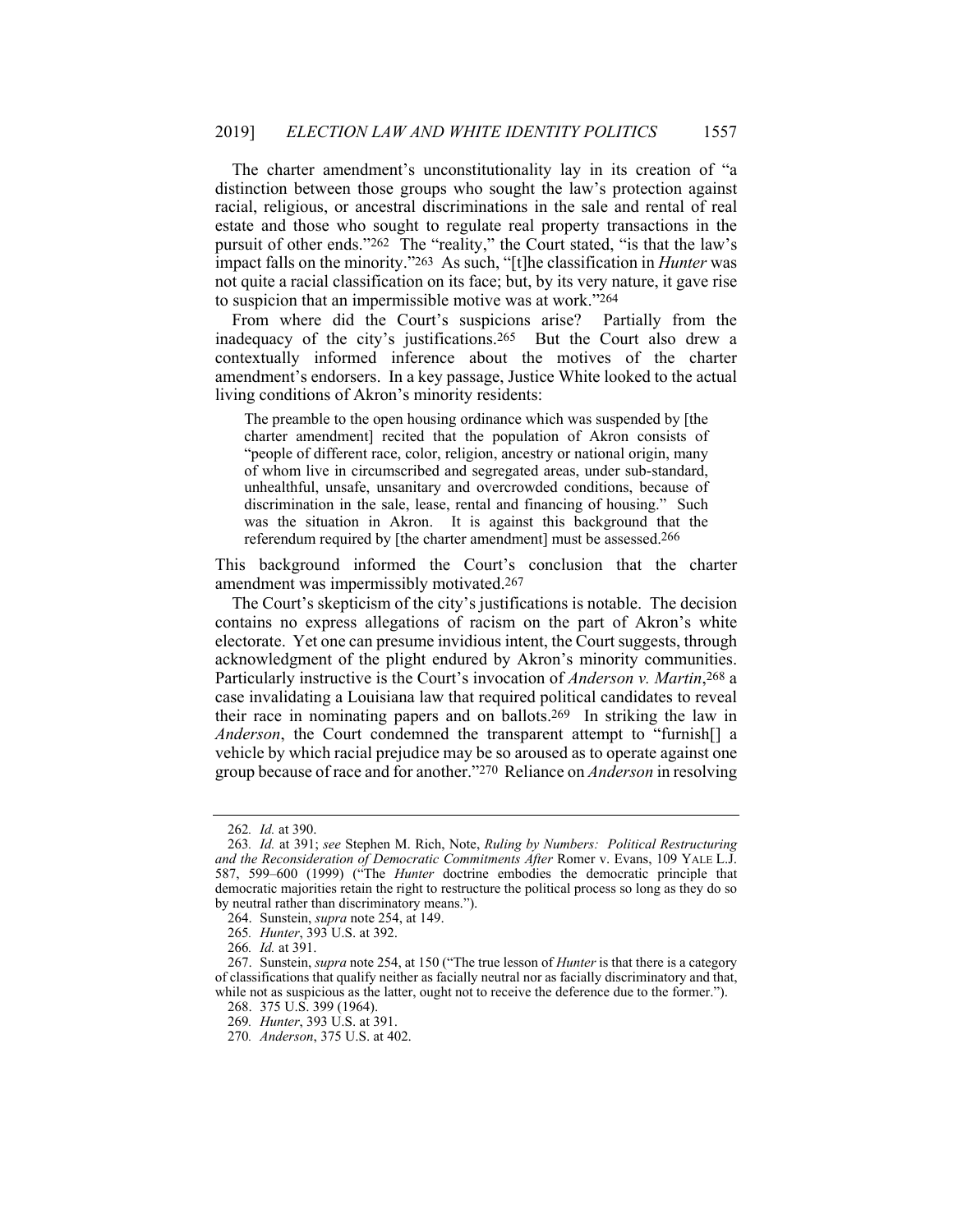*Hunter*, therefore, indicates recognition that white identity politics were at work.271

The import of white identity politics in *Seattle School District* is less apparent, yet the Court was nonetheless willing to draw inferences about its materiality. The case involved a citizen initiative in Washington State, which prohibited local school boards from implementing a desegregation plan, a component of which mandated the busing of students to alleviate racial imbalances.272 The initiative—supported by 66 percent of the voters273 was invalidated by the district court, which likened it to the charter amendment struck down in *Hunter*.274 As in *Hunter*, the political process was restructured such that it was made more difficult for racial minorities to obtain government action thought to advance their interests. The contextual evidence of racism, however, was by comparison less discernible.

Justice Harry Blackmun's 5-4 opinion asserted that "there is little doubt that the initiative was effectively drawn for racial purposes."275 In support of that statement he noted that "the text of the initiative was carefully tailored to interfere only with desegregative busing."276 It was evident that "desegregation of the public schools, like the Akron open housing ordinance, at bottom inures primarily to the benefit of the minority, and is designed for that purpose."277 Moreover, "busing for integration . . . now engenders considerably more controversy than does the sort of fair housing ordinance debated in *Hunter*."278 These observations alone were sufficient for the Court to infer that the initiative was impermissibly motivated.

In *Seattle School District*, as in *Hunter*, the Court demonstrated a willingness to censure efforts to activate white identity politics. Steve Sanders captures the point in his examination of the opinion's language: "Verbs like 'drawn,' 'tailored,' and 'singled out' indicate that the Court thought the voters of Washington had made a conscious choice to adopt a busing policy because of, not in spite of, its anticipated effect of frustrating racial desegregation."279 *Hunter* and *Seattle School District* demonstrate that the judicial oversight of white identity politics has precedent. Where the political restructuring doctrine stands at present, however, is another matter entirely.

 <sup>271.</sup> Steve Sanders, *Race, Restructurings, and Equal Protection Doctrine Through the*  Lens of Schuette v. BAMN, 81 BROOK. L. REV. 1393, 1414 (2016) ("To be sure, the Justices did not say that the supporters of the Akron charter amendment had employed messages of white supremacy or other forms of overtly racist appeal. But by invoking *Anderson*—and thus in effect analogizing the events in Akron to the machinations of white supremacists in the Deep South—as well as other cases that involved infamous examples of naked racial discrimination, the *Hunter* Court took a substantial step in that direction.").

 <sup>272.</sup> Washington v. Seattle Sch. Dist. No. 1, 458 U.S. 457, 460–61 (1982).

<sup>273</sup>*. Id.* at 463.

<sup>274</sup>*. Id.* at 465.

<sup>275</sup>*. Id.* at 471.

<sup>276</sup>*. Id.*

<sup>277</sup>*. Id.* at 472.

<sup>278</sup>*. Id.* at 473.

 <sup>279.</sup> Sanders, *supra* note 271, at 1418.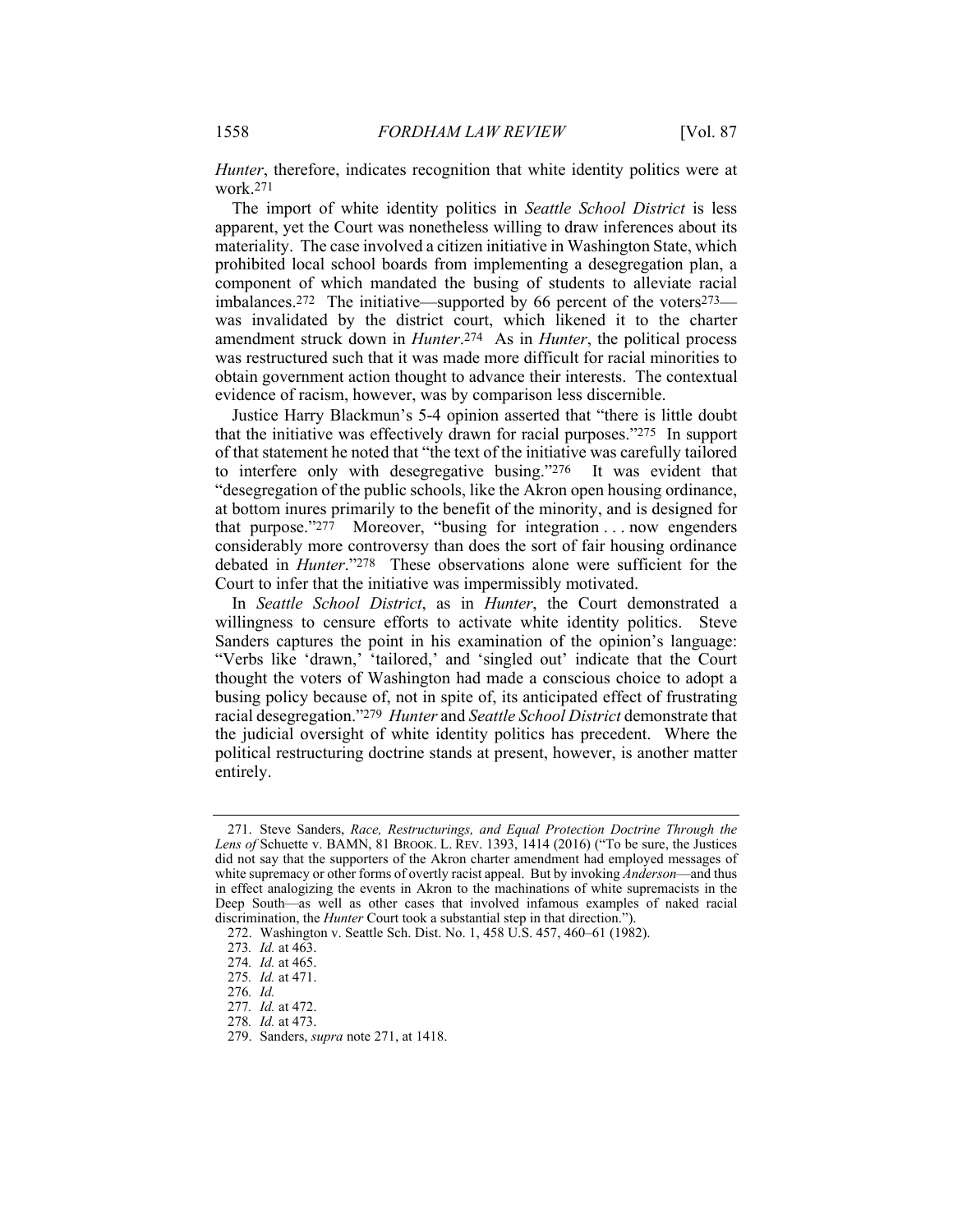The Court's most recent application of the political restructuring doctrine seemingly marks its demise. At issue in *Schuette v. Coalition to Defend Affirmative Action* was the constitutionality of an initiative that, through amendment to the state of Michigan's constitution, banned the use of racial preferences by the state in "public employment, public education, or public contracting."280 The challenge that reached the Court was to the initiative's operation with regard to state universities, which, under the authority granted to independent boards of trustees, took race into account in admissions. The Sixth Circuit, in both panel281 and en banc282 decisions, found the initiative invalid under the political restructuring doctrine. The en banc decision was then reversed by the Court.

Justice Anthony Kennedy, writing only for himself, Chief Justice Roberts, and Justice Alito, distinguished both *Hunter* and *Seattle School District*.283 *Hunter*, Justice Kennedy noted, involved "a demonstrated injury on the basis of race that, by reasons of state encouragement or participation, became more aggravated."284 *Seattle School District* involved a ban on busing which "had the serious risk, if not purpose, of causing specific injuries on account of race."285 Because, Justice Kennedy reasoned, Seattle had a history of enforced school segregation,286 the Court was justified in invalidating an attempt to restructure the political process so as to disadvantage those African Americans who supported mandatory busing.287

In contrast, a ban on the use of racial preferences in university admissions does not involve "infliction of a specific injury of the kind at issue in . . . *Hunter* and in the history of the Seattle schools."<sup>288</sup> In drawing this conclusion, Justice Kennedy circumscribed the breadth of the political restructuring doctrine, limiting its relevance to instances in which intentional discrimination is rather pronounced. With regard to the initiative itself, he presented an analytically disputable string of arguments that ignored the

 282. Coal. to Defend Affirmative Action v. Regents of Univ. of Mich., 701 F.3d 466, 470 (6th Cir. 2012) (en banc), *rev'd*, 134 S. Ct. 1623 (2014).

284*. Id.* at 1632 (plurality opinion).

285*. Id.* at 1633.

288*. Id.* at 1636.

 <sup>280.</sup> Schuette v. Coal. to Defend Affirmative Action, 134 S. Ct. 1623, 1629 (2014) (plurality opinion).

 <sup>281.</sup> Coal. to Defend Affirmative Action v. Regents of Univ. of Mich., 652 F.3d 607, 610 (6th Cir. 2011), *aff'd*, 701 F.3d 466 (6th Cir. 2012) (en banc), *rev'd*, 134 S. Ct. 1623 (2014).

 <sup>283.</sup> Justices Antonin Scalia and Thomas concurred in the decision, arguing for the complete elimination of the political restructuring doctrine. *Schuette*, 134 S. Ct. at 1643 (Scalia, J., concurring) ("Patently atextual, unadministrable, and contrary to our traditional equal-protection jurisprudence, *Hunter* and *Seattle* should be overruled.").

<sup>286</sup>*. Id.* ("[I]t appears as though school segregation in the district in the 1940's and 1950's may have been the partial result of school board policies that 'permitted white students to transfer out of black schools while restricting the transfer of black students into white schools.'" (quoting Parents Involved in Cmty. Schs. v. Seattle Sch. Dist. No. 1, 551 U.S. 701, 807–08 (2007) (Breyer, J., dissenting))).

<sup>287</sup>*. Id.* ("The *Seattle* Court, accepting the validity of the school board's busing remedy as a predicate to its analysis of the constitutional question, found that the State's disapproval of the school board's busing remedy was an aggravation of the very racial injury in which the State itself was complicit.").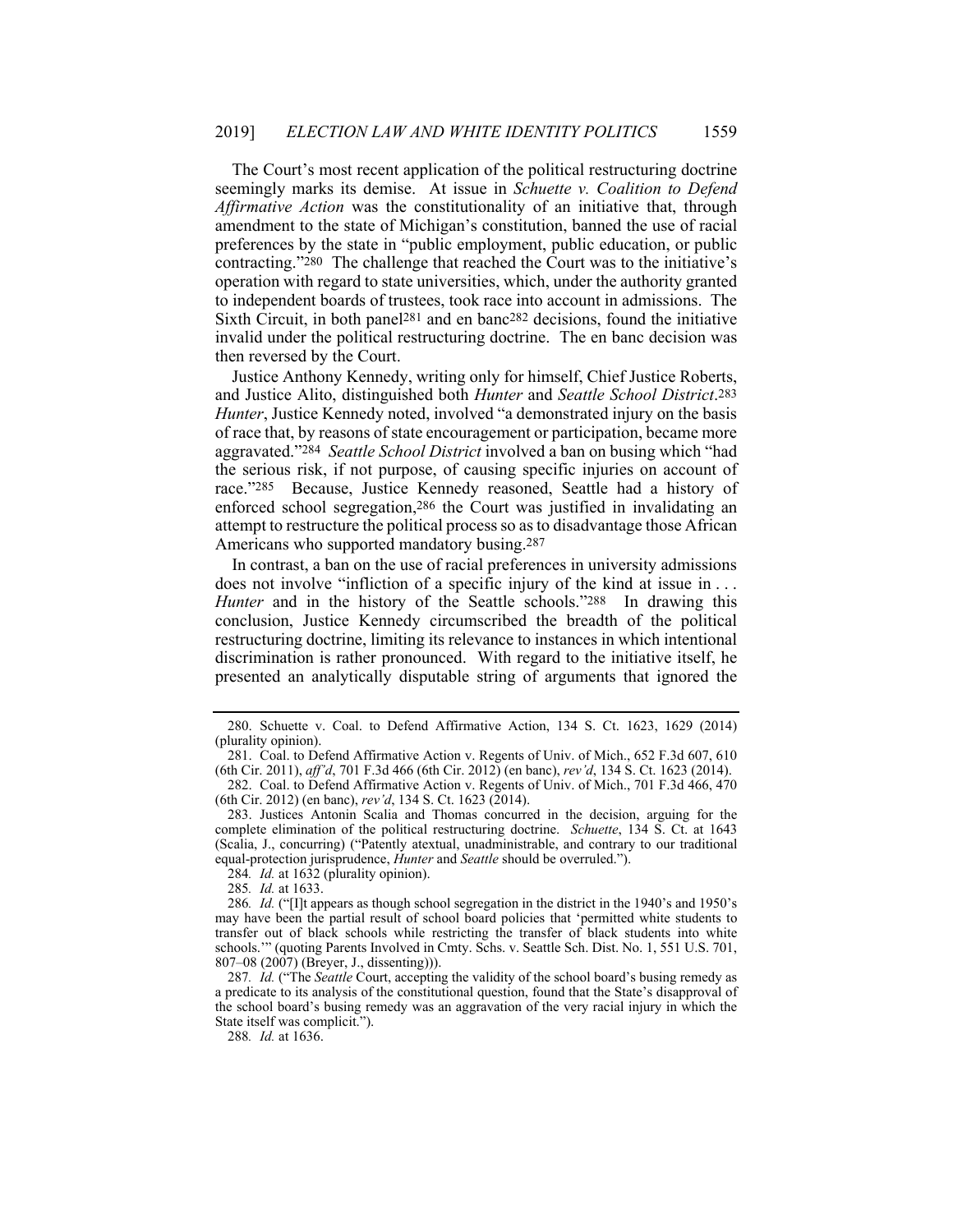racial overtones of the affirmative action debate altogether. Rather than honestly appraise the debate as one in which white identity politics are routinely exploited289 and acknowledge that access to higher education remains out of reach for many black and brown youths, Justice Kennedy portrayed the initiative process as the manifestation of a healthy democracy.290 After *Schuette*, the political restructuring doctrine is obsolete.291

In both the constitutional vote dilution and political restructuring doctrines, the Supreme Court, at one time, demonstrated an interest in scrutinizing the particular ways in which white identity politics undermines political equality. Whether considering the lingering effects of past discrimination, the political marginalization of minorities through structural means, or the tendency of particular public issues to activate race-based decision-making, the Court exhibited an awareness of the actual role of race in public life. That cognizance is now absent from both doctrines, both of which have been minimized to the point where they are functionally indistinguishable from traditional equal protection doctrine. And the prospect of reclaiming what has been lost is dim.

## III. WHITE IDENTITY POLITICS, DOCTRINAL DISREGARD, AND THE THREAT OF INTENSIFICATION

An optimism pervades election law jurisprudence. The Supreme Court pays lip service to the nation's history of discrimination while administering formalist doctrines that are unjustifiably sanguine about the state of American politics. As explained above, white identity politics is a pervasive political feature, one that is habitually exploited by the Republican Party. This assessment runs contrary to that to which the Court aspires and is generally not relevant under traditional doctrines, hence the existence of what I have labeled racial blind spots.

This Part explicates those blind spots, showing how the doctrines I have categorized as myopic adopt defective theories of politics, obscure more than they clarify, and, in some instances, threaten to intensify white identity politics. In making this argument, the following enumeration may be helpful. Of initial concern is the doctrines' treatment of the Republican Party as a race-neutral political actor. A quick point of clarification: in referring to the

<sup>289</sup>*. See generally* Samuel Weiss & Donald Kinder, Schuette *and Antibalkanization*, 26 WM. & MARY BILL RTS.J. 693 (2018). Weiss and Kinder provide empirical evidence that the initiative served to "undermine social cohesion and stoke racial antagonism." *Id.* at 734.

<sup>290</sup>*. Schuette*, 134 S. Ct. at 1637 (plurality opinion) ("It is demeaning to the democratic process to presume that the voters are not capable of deciding an issue of this sensitivity on decent and rational grounds.").

<sup>291</sup>*. See* ERWIN CHEMERINSKY, CONSTITUTIONAL LAW: PRINCIPLES AND POLICIES 731 (5th ed. 2015) ("As for *Hunter* and *Washington*, they have not been overruled, but they have been limited and it is uncertain what remains of the so-called political restructuring doctrine that they created."); Weiss & Kinder, *supra* note 289, at 731 (suggesting that the doctrines may be "resting in the graveyard alongside other doctrines created to advance civil rights objectives while avoiding addressing racism directly"); *The Supreme Court, 2013 Term—Leading Cases*, 128 HARV. L. REV. 281, 281 (2014); *cf.* Sanders, *supra* note 271, at 1450–56.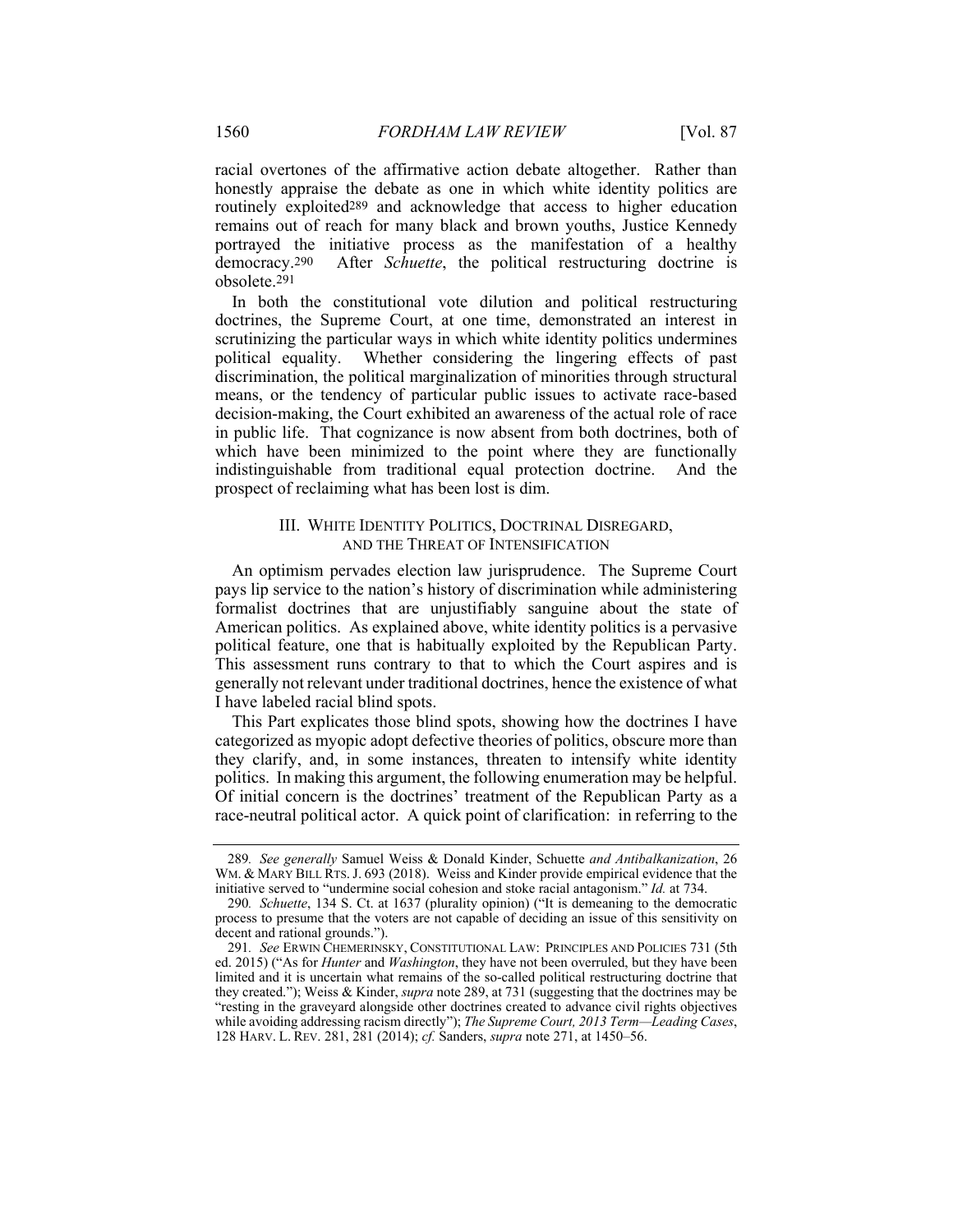Republican Party here, I mean party members holding public office, for instance, those in state legislatures. Public officials, of course, do not comprise the entirety of a political party.292 A second concern is the doctrines' treatment of the electorate as race neutral. And the final concern is the doctrines' treatment of those whom we might conceive of as "external" political actors as race neutral. I consider each aspect of the doctrines in turn.

## *A. The Republican Party as Race Neutral*

One of the more striking political developments of the past century is the near extinction of white Democratic elected officials in the South.293 This phenomenon, a consequence of party realignment and persistent racially polarized voting, forms the backdrop for much of the region's racial politics. Republican-controlled redistricting bodies operate with the knowledge that race and partisanship are exceedingly correlated and, accordingly, create majority-white districts that guarantee electoral success.

This tactic is lost on no one. It is openly acknowledged by both courts and scholars.<sup>294</sup> Yet, in multiple doctrines, race and party are treated as distinguishable.295 Adherence to that fiction frustrates the development of a realist jurisprudence. The point to be emphasized is that in many

294*. See, e.g.*, Abbott v. Perez, 138 S. Ct. 2305, 2314 (2018) ("For one thing, because a voter's race sometimes correlates closely with political party preference . . . it may be very difficult for a court to determine whether a districting decision was based on race or party preference."); N.C. State Conference of the NAACP v. McCrory, 831 F.3d 204, 222 (4th Cir. 2016) ("Using race as a proxy for party may be an effective way to win an election. But intentionally targeting a particular race's access to the franchise because its members vote for a particular party, in a predictable manner, constitutes discriminatory purpose."); Patino v. City of Pasadena, 230 F. Supp. 3d 667, 727–28 (S.D. Tex. 2017) ("Pasadena officials supporting Proposition 1, and doing so on behalf of Mayor Isbell and at the direction of his appointed officials, understood race and party as interchangeable proxies. By clearly and explicitly intending to diminish Latinos' voting power for partisan ends, Pasadena officials intentionally discriminated on the basis of race."); Richard L. Hasen, *Race or Party, Race as*  Party, or Party All the Time: Three Uneasy Approaches to Conjoined Polarization in *Redistricting and Voting Cases*, 59 WM. & MARY L. REV. 1837, 1839 (2018) ("The idea that in southern states . . . it is possible to separate considerations of race from those of party is ludicrous."); Karlan & Levinson, *supra* note 150, at 1209 ("This distinction is both incoherent in theory and unadministrable in practice.").

 295. This is broadly true, though, as Professor Hasen has noted, one can read certain cases as treating "race as party." The distinction between constitutional and statutory claims is important in considering this issue. *Compare* Hasen, *supra* note 294, at 1864–75, *with* Christopher S. Elmendorf & Douglas M. Spencer, *Administering Section 2 of the Voting Rights Act After* Shelby County, 115 COLUM. L. REV. 2143, 2174 (2015) ("[T]he Supreme Court has been wary about applying the anti-stereotyping logic of equal protection doctrine in cases about political discrimination.").

<sup>292</sup>*. See* Daniel Hays Lowenstein, *Associational Rights of Major Political Parties: A Skeptical Inquiry*, 71 TEX. L. REV. 1741, 1759–60 (1993) (describing different dimensions of political parties).

 <sup>293.</sup> Harry Enten, *It's Much Harder to Protect Southern Black Voters' Influence Than It Was 10 Years Ago*, FIVETHIRTYEIGHT (Dec. 5, 2016), https://fivethirtyeight.com/features/itsmuch-harder-to-protect-southern-black-voters-influence-than-it-was-10-years-ago/

<sup>[</sup>https://perma.cc/7FFY-GKTY]; Deirdre Walsh, *Last White Democrat from Deep South Loses Congressional Seat*, CNN (Nov. 5, 2014), https://www.cnn.com/2014/11/05/politics/lastsouthern-white-democrat-in-congress/index.html [https://perma.cc/2C8C-XUNM].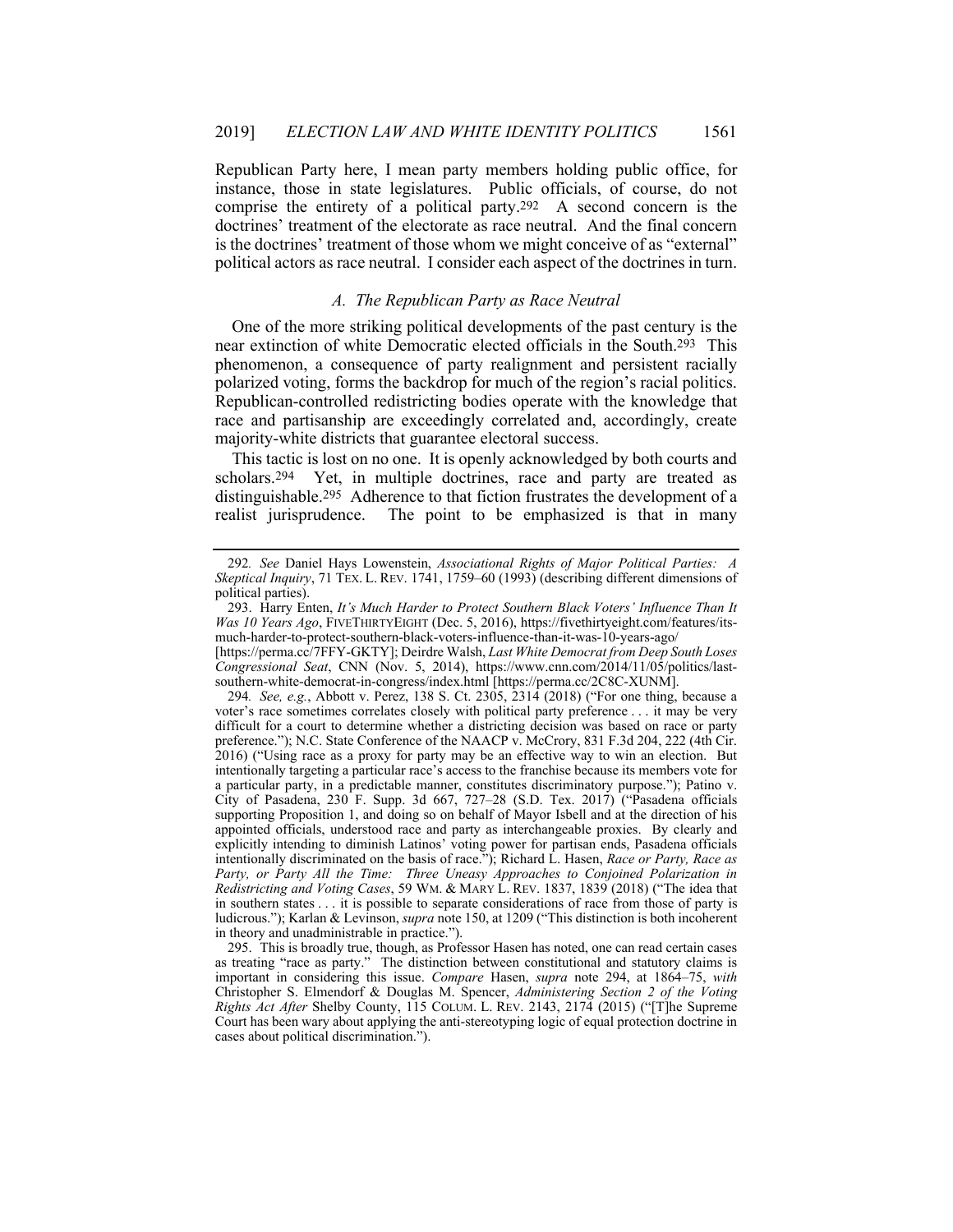jurisdictions, the Republican Party's redistricting decisions are themselves manifestations of white identity politics.

White identity politics, as defined above, involves the creation of beliefs and alliances intended to advance the collective political interests of white voters. The creation of majority-white districts intended to immunize white voters from electoral competition satisfies this definition. Moreover, the officials elected from these predominantly white districts have a diminished incentive to serve the small percentage of minority constituents they represent, an outcome that also accrues to the benefit of white communities.296 To the point, across the South at present, Republican politicians, backed by strong support from white voters, oppose social policies they perceive as benefitting minorities.297 Yet the VRA vote dilution and racial gerrymandering doctrines rarely treat partisan behavior as corroborative of racial intent.

This approach, at a minimum, severely complicates the doctrines' utility. The point is perhaps best illustrated by examining how courts evaluate legislative purpose. Take the recent voting rights litigation arising from Texas. Historically, Texas has spawned a sizable share of the voting rights doctrine cases that pertain to race.<sup>298</sup> Shifting demographics have, as of late, threatened Republican Party control,299 a development that has generated voter suppresion efforts300 and resulted in further litigation.

In resolving the latest dispute—involving racial gerrymandering and racial vote dilution that a district court deemed impermissible—Justice Samuel Alito's 5-4 decision in *Abbott v. Perez*301 adverted to "the presumption of legislative good faith."302 In denying deference to the district court's determination that the redistricting plans at issue, though since amended,

 <sup>296.</sup> Ironically, avoiding the racialization of representation was one of Justice O'Connor's rationales for striking the majority African American district in *Shaw*. Shaw v. Reno, 509 U.S. 630, 648 (1993) ("When a district obviously is created solely to effectuate the perceived common interests of one racial group, elected officials are more likely to believe that their primary obligation is to represent only the members of that group, rather than their constituency as a whole.").

 <sup>297.</sup> Thomas B. Edsall, *Why Don't We Always Vote in Our Own Self-Interest?*, N.Y. TIMES (July 19, 2018), https://www.nytimes.com/2018/07/19/opinion/voting-welfare-racismrepublicans.html [https://perma.cc/9TFT-8J53].

 <sup>298.</sup> Perhaps most infamously are the "White Primary" cases. *See, e.g.*, Terry v. Adams, 345 U.S. 461 (1953); Smith v. Allwright, 321 U.S. 649 (1944); Nixon v. Condon, 286 U.S. 73 (1932); Nixon v. Herndon, 273 U.S. 536 (1927).

<sup>299</sup>*. See* Susan Milligan, *Could Changing Demographics Turn Texas Politically Purple?*, U.S. NEWS (Oct. 11, 2018, 1:48 PM), https://www.usnews.com/news/best-states/articles/ 2018-10-11/in-texas-changing-demographics-could-have-political-implications [https://perma.cc/3H9J-PPQV].

<sup>300</sup>*. See* Michael Barajas, *In the Midterms, Texans Face a 'Panoply of Voter Suppression*,*'* TEX. OBSERVER (Nov. 5, 2018, 3:54 PM), https://www.texasobserver.org/in-the-midtermstexans-face-a-panoply-of-voter-suppression/ [https://perma.cc/DB85-H7TF]; Danny Hakim & Michael Wines, *'They Don't Really Want Us to Vote': How Republicans Made It Harder*, N.Y. TIMES (Nov. 3, 2018), https://www.nytimes.com/2018/11/03/us/politics/votingsuppression-elections.html [https://perma.cc/8QX7-B3YM].

<sup>301</sup>*.* 138 S. Ct. 2305 (2018).

<sup>302</sup>*. Id.* at 2324.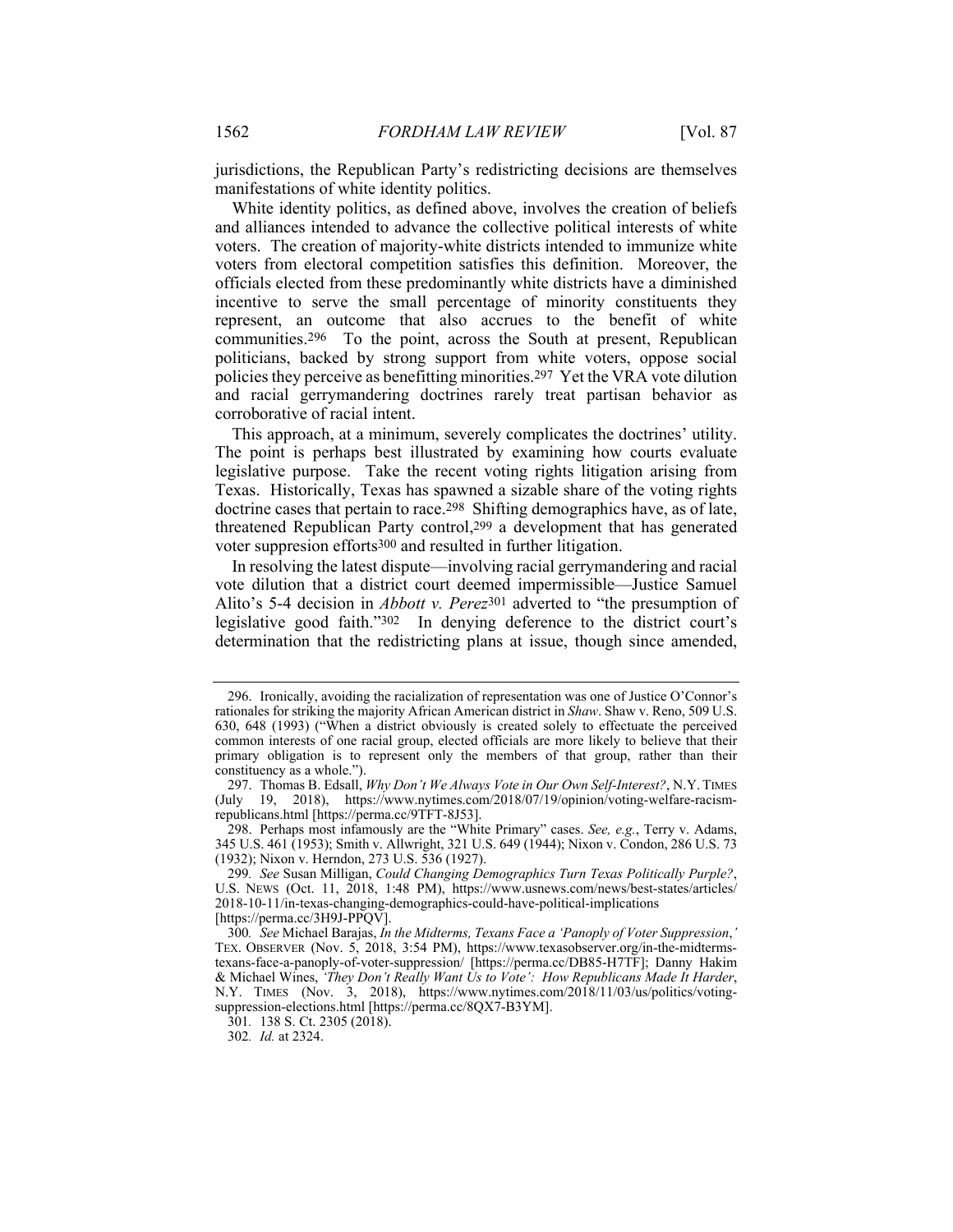were marred by their discriminatory origin, the Court struck a markedly credulous tone. The state's explanations, to Justice Alito's eye, were "entirely reasonable and certainly legitimate."303 That was not the view of the district court, which found that Republican officials had strategically reassigned Hispanic voters in Travis County for partisan gain.304 To the extent that the VRA and racial gerrymandering doctrines even indirectly assign legal significance to such evidence absent supplemental evidence of intentional discrimination, that allowance stands in doubt following *Abbott*. Justice Alito's opinion assigns no apparent weight to the conventionality of white identity politics in either the districts at issue or Texas more generally.305

Virginia provides another illustrative case study. The state's 2011 redistricting process produced a spate of litigation, with challenges brought against the design of both a dozen state legislative districts and the Third Congressional District.306 Of particular note is that the state legislature, in designing the districts—all of which were predominantly African American—chose to assign them no less than a 55 percent BVAP.307 This was despite the fact that some of the districts had previously contained lower BVAPs.

In accordance with racial gerrymandering doctrine, the reviewing courts were first tasked with assessing whether race was the predominant motive in the state's choices.308 In both cases, that was found to be true.309 Yet the state legislature justified its use of the racial threshold by appealing to section 5 of the VRA (still operative in Virginia at the time). The VRA, the state argued, prohibited the state from designing districts that would have a

<sup>303</sup>*. Id.* at 2327.

<sup>304</sup>*. Id.* at 2354–55 (Sotomayor, J., dissenting) ("The District Court found that Texas had moved Travis County Hispanics from their pre-2011 district, CD25, to the newly constituted CD35, not to comply with § 2, but 'to use race as a tool for partisan goals . . . to intentionally destroy an existing district with significant minority population (both African American and Hispanic) that consistently elected a Democrat (CD25)."" (alteration in original) (quoting Perez v. Abbott, 274 F. Supp. 3d 624, 683 (W.D. Tex. 2017), *rev'd*, 138 S. Ct. 2305 (2018))).

 <sup>305.</sup> Justice Alito expressly discredited the district court's reliance on statewide evidence of discrimination. *Id.* at 2333 (majority opinion). For a discussion of white identity politics and relevant patterns of discrimination in Texas, see Ari Berman, *Texas's Voter-Registration Laws Are Straight Out of the Jim Crow Playbook*, NATION (Oct. 6, 2016), https://www.thenation.com/article/texass-voter-registration-laws-are-straight-out-of-the-jimcrow-playbook/ [https://perma.cc/JQ24-W3CW]; Lawrence Wright, *America's Future Is Texas*, NEW YORKER (July 10 & 17, 2017), https://www.newyorker.com/magazine/ 2017/07/10/americas-future-is-texas [https://perma.cc/5A6S-QNWD].

 <sup>306.</sup> Bethune-Hill v. Va. State Bd. of Elections, 326 F. Supp. 3d 128, 136–37 (E.D. Va. 2018); Page v. Va. State Bd. of Elections, No. 3:13cv678, 2015 WL 3604029, at \*1 (E.D. Va. June 5, 2015).

<sup>307</sup>*. Bethune-Hill*, 326 F. Supp. 3d at 137; *Page*, 2015 WL 3604029, at \*28.

 <sup>308.</sup> Miller v. Johnson, 515 U.S. 900, 916 (1995).

<sup>309</sup>*. Bethune-Hill*, 326 F. Supp. 3d at 173 ("In summary, after 'exercis[ing] [the] extraordinary caution' required of our predominance inquiry, we find as a matter of fact that the legislature subordinated traditional districting criteria to racial considerations." (quoting Bethune-Hill v. Va. State Bd. of Elections, 137 S. Ct. 788, 797 (2017) (alterations in original))); *Page*, 2015 WL 3604029, at \*8 ("[R]ace was the legislature's paramount concern.").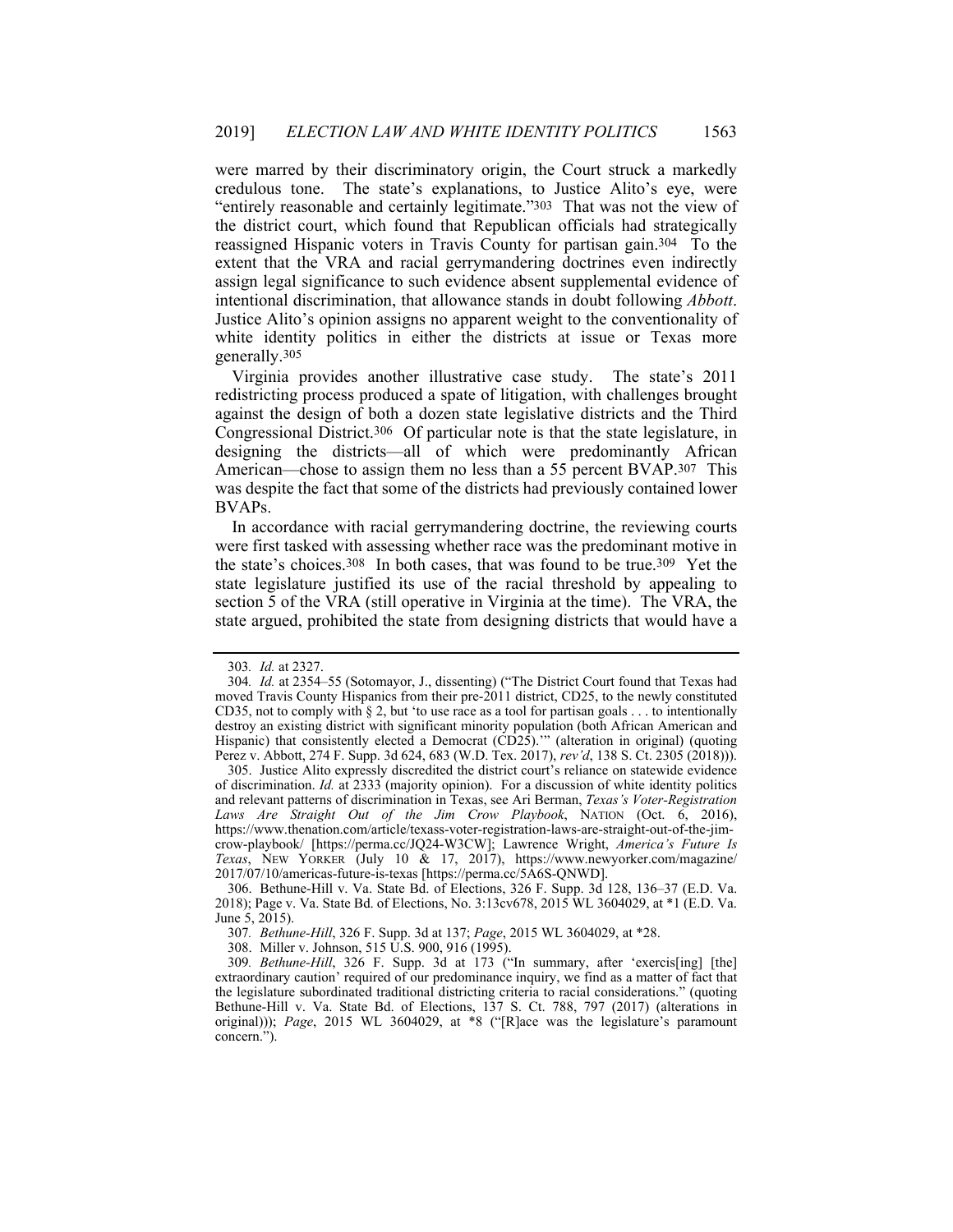retrogressive effect on minority voters, and the use of the racial threshold confirmed that there would be no such effect. The courts found this defense baseless and determined that section 5 compliance did not require use of a racial threshold.310

At first glance, the courts' holdings appear astute. The Republicancontrolled state legislature's optimal course of action would have been to pack as many African American voters as possible into as few majorityminority districts as were required to be constructed in order to avoid VRA liability. The arbitrary use of the racial threshold betrayed, at a minimum, the lack of an evidentiary basis for the districts and, at worst, white identity politics in action. The courts, then, appropriately prevented this impropriety.

But a closer look at the decisions leaves cause for concern.311 In the challenge to the state legislative districts, the court made adverse credibility findings with regard to two of the experts defending the plan.312 And the use of the racial threshold was not in dispute. Moreover, in its assessment of whether race or partisanship best explained the plan, the court noted that a third expert, also defending the plan, "explicitly endorsed [the] use of race, due to the correlation between race and political preference, as the foundation for 'partisan' line-drawing decisions.<sup>3</sup><sup>313</sup> In short, the record evidence strongly supported a finding that race was not only predominant, but crudely relied upon as a proxy for partisanship.

The same can be said in the challenge to the Third Congressional District. The plan's chief sponsor was outspoken in his view that race was the predominant motive in the district's design,314 a finding, again, bolstered by the use of the racial threshold. And the state's political justifications were "post-hoc"315 and in conflict with the rest of the record evidence. In sum, the evidence in both cases was heavily favorable to the plaintiffs.

I offer this case analysis in support of my larger claim. The doctrines, as currently applied, are not attuned to white identity politics. So, whether one agrees with the particular case outcomes in *Abbott* or in the Virginia cases is inapposite. In all of the cases, one can see the limits of the current approach. What if Virginia had not used a precise numerical threshold? What if the

<sup>310</sup>*. Bethune-Hill*, 326 F. Supp. 3d at 180 ("Here, however, the legislature did not undertake *any* individualized functional analysis in *any* of the 11 remaining challenged districts to provide 'good reasons to believe' that the 55% threshold was appropriate." (quoting Ala. Legislative Black Caucus v. Alabama, 135 S. Ct. 1257, 1274 (2015))); *Page*, 2015 WL 3604029, at \*17 ("Defendants show no basis for concluding that an augmentation of the Third Congressional District's BVAP to 56.3% was narrowly tailored when the district had been a safe majority-minority district for two decades.").

<sup>311</sup>*. See* Hasen, *supra* note 294, at 1863 (cautioning that the doctrine "obscures concerns about the political power effects of gerrymandering efforts through a quixotic quest for legislative motive").

<sup>312</sup>*. Bethune-Hill*, 326 F. Supp. 3d at 173–74 ("Critical to our analysis is our decision not to credit Jones' testimony, and our determination that Morgan's testimony was wholly lacking in credibility.")

<sup>313</sup>*. Id.* at 175.

<sup>314</sup>*. Page*, 2015 WL 3604029, at \*9 (noting that the legislation's author "considered race the single 'nonnegotiable' redistricting criterion").

<sup>315</sup>*. Id.* at \*14.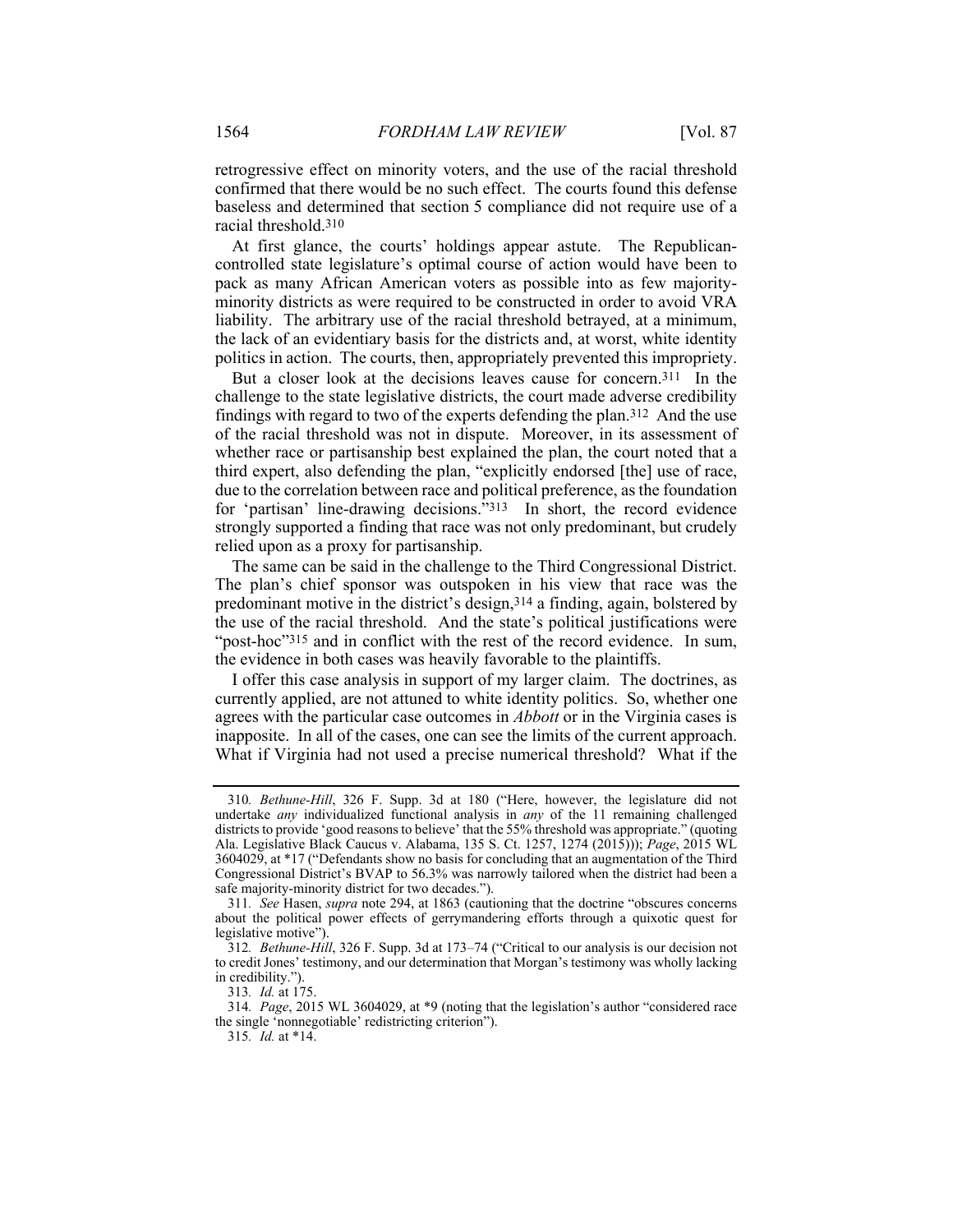legislative sponsors of the plans had been less forthcoming about their use of race in meeting the demands of the VRA? What if the state advanced more compelling political justifications? The fact that a given redistricting plan's constitutionality turns on such doctrinal imprecision is discomfiting.

Finally, it should be noted that the Republican Party is treated as race neutral in areas other than redistricting, as in cases involving election administration issues. This is so despite the fact that, as Professor Issacharoff has written, "the single predictor necessary to determine whether a state will impose voter-access restrictions is whether Republicans control the ballotaccess process."316 Voter-access and related restrictions predominantly burden African American and Latino voters.317 Yet their partisan origin does not centrally factor into challenges brought against them.318 As discussed earlier, the fact that Indiana's voter identification law was unanimously supported by Republicans and unaminously opposed by Democrats did not meaningfully influence the Court's decision to uphold the law.319 Overall, therefore, the relationship between white identity politics and the Republican Party's systematic imposition of voter-access restrictions receives no serious doctrinal acknowledgement.

#### *B. The Electorate as Race Neutral*

A number of complexities accompany consideration of election law doctrines' treatment of the electorate as race neutral. For one, as has been established throughout, race intersects with partisanship to such an extent that it is hard to draw conclusions about when race independently motivates political behavior. Courts are not ideally suited to perform the requisite analysis. Second, the characterization is plainly untrue in certain areas, as in the doctrines governing racial redistricting, where the inquiry into racially polarized voting is paramount.320 Third, voters are, of course, not state actors, and their political activity is protected under the First Amendment. Accordingly, no matter how pronounced the political divide between whites and minorities, courts have no basis for adjudicating claims involving white

 <sup>316.</sup> Samuel Issacharoff, *Ballot Bedlam*, 64 DUKE L.J. 1363, 1370 (2015).

 <sup>317.</sup> Daniel P. Tokaji, *The New Vote Denial: Where Election Reform Meets the Voting Rights Act*, 57 S.C. L. REV. 689, 701 (2006).

 <sup>318.</sup> Edward B. Foley, *The Separation of Electoral Powers*, 74 MONT. L. REV. 139, 142– 43 (2013) ("Nor has the Court exhibited an eagerness to invalidate other forms of election laws, like voter ID requirements, that have a veneer of a policy justification—even when the evidence overwhelmingly indicates that the desire to secure a partisan advantage actually motivated the enactment of these laws."); Issacharoff, *supra* note 6, at 321 ("For voting-rights law, however, assessing improper partisan motivation has proved the third rail of electoral challenges."); *see also* Feldman v. Ariz. Sec'y of State's Office, 208 F. Supp. 3d 1074, 1094 (D. Ariz. 2016) (commenting on "the dearth of authority for treating party affiliation as a suspect class"). *But see* Michael S. Kang, *Gerrymandering and the Constitutional Norm Against Government Partisanship*, 116 MICH. L. REV. 351, 401 (2017).

 <sup>319.</sup> Crawford v. Marion Cty. Election Bd., 553 U.S. 181, 204 (2008).

 <sup>320.</sup> League of United Latin Am. Citizens v. Perry, 548 U.S. 399, 427 (2006); Elmendorf et al., *supra* note 5, at 589; Greiner, *supra* note 5, at 448–49.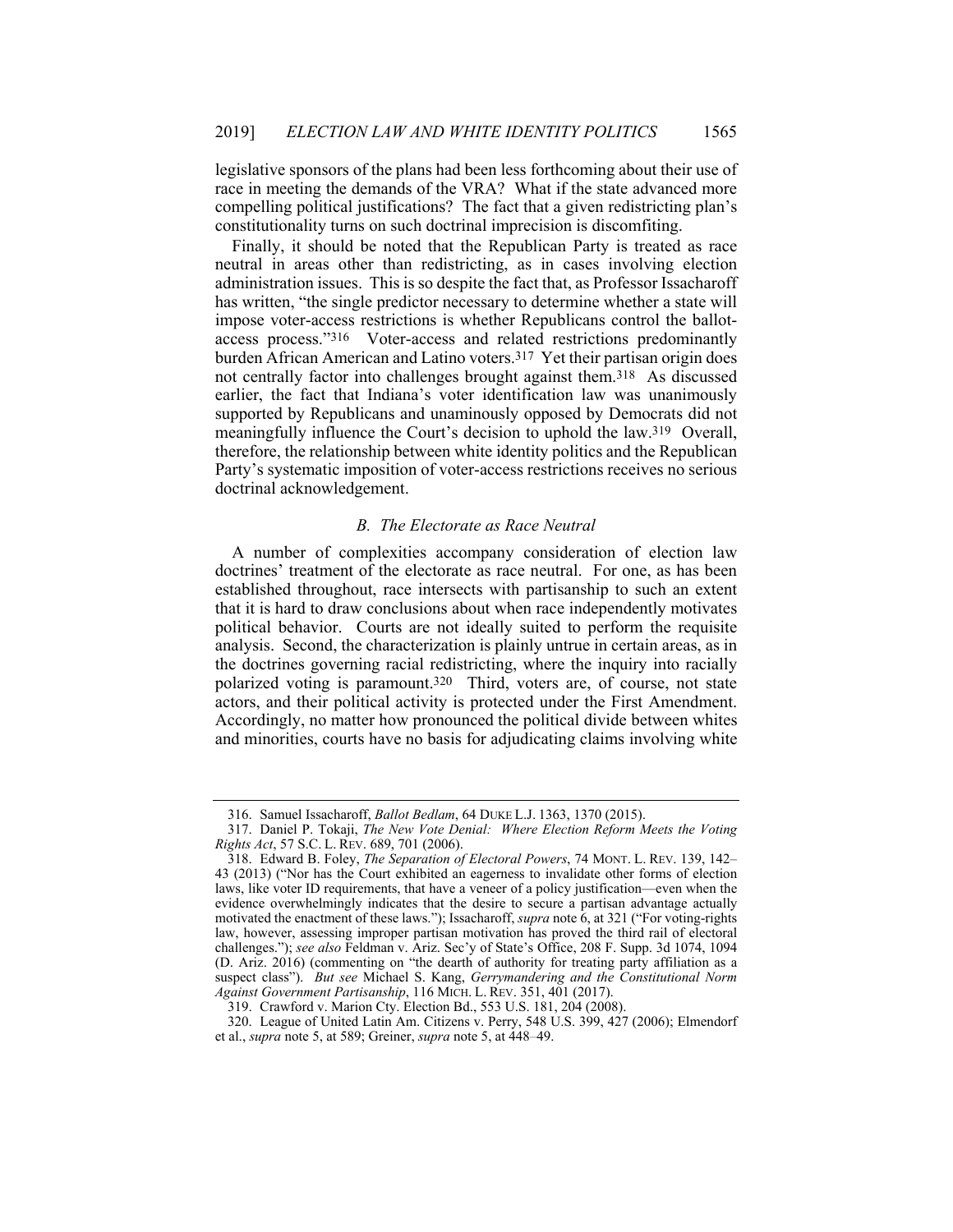identity politics in the electorate. The observation nevertheless remains important.

To understand why, it is necessary to revisit the way in which courts scrutinize states' election administration laws, first outlined in Part II.A.3. Recall the approach: If a state enacts a severe restriction on the right to vote—that is, a restriction that is wholly unrelated to voter qualifications that restriction will be subject to strict scrutiny.321 If, however, the state's restriction is "evenhanded" and "protect[s] the integrity and reliability of the electoral process itself,"322 courts weigh the injury to the voter against the "precise interests put forward by the State as justifications for the burden imposed by its rule."323 Recall as well that this is the approach used to evaluate, inter alia, voter identification laws.

Professor Joshua Douglas has highlighted how extraordinarily deferential the Supreme Court has been to states' noninvidious restrictions and how it has given enormous credence to their stated interest in protecting "election integrity."324 Election integrity, in turn, often rests on what the Court has labeled "voter confidence."<sup>325</sup> Others have rightly questioned the dubious nature of the Court's solicitude about voter confidence,326 but a related concern arising from the existence of white identity politics in the electorate has gone unaddressed.

Consider the following: In a leading study on public perceptions of voter identification laws, researchers found a sizable partisan split: "In 2012, Democratic support for photo ID laws had fallen to 54.4%; by 2014 it had fallen even further, to 51.8%. Republican support measured 88.4% in 2012 and 91.2% in 2014."327 Because voter identification laws are a low-salience issue within the electorate, the researchers additionally measured the opinions of "high-information partisans."328 Between 2008 and 2012, support for voter identification laws among high-information Democrats

 326. Stephen Ansolabehere & Nathaniel Persily, *Vote Fraud in the Eye of the Beholder: The Role of Public Opinion in the Challenge to Voter Identification Requirements*, 121 HARV. L. REV. 1737, 1760 (2008); Christopher S. Elmendorf, *Empirical Legitimacy and Election Law*, *in* RACE, REFORM, AND REGULATION OF THE ELECTORAL PROCESS: RECURRING PUZZLES IN AMERICAN DEMOCRACY 117, 128 (Guy-Uriel E. Charles et al. eds., 2011) ("[T]he Supreme Court's confidence-oriented interventions in the electoral process have been based entirely on conjecture about the functional relationships of interest.").

<sup>321</sup>*. Crawford*, 553 U.S. at 189–90.

<sup>322</sup>*. Id.* (quoting Anderson v. Celebrezze, 460 U.S. 780, 788 n.9 (1983)).

<sup>323</sup>*. Id.* at 190 (quoting *Celebrezze*, 460 U.S. at 789).

 <sup>324.</sup> Douglas, *supra* note 201, at 561.

<sup>325</sup>*. Crawford*, 553 U.S. at 191; Common Cause/Ga. v. Billups, 554 F.3d 1340, 1353 (11th Cir. 2009); Greater Birmingham Ministries v. Merrill, 284 F. Supp. 3d 1253, 1277–78 (N.D. Ala. 2018) ("Thus, Secretary Merrill is not required to prove that voter fraud exists (although he has done so), that the Photo ID Law helps deter voter fraud, or that the law increases confidence in elections. Supreme Court precedent mandates that Alabama's justifications for the law are valid."), *appeal docketed*, No. 18-10151 (11th Cir. Jan. 12, 2018).

 <sup>327.</sup> Charles Stewart III et al., *Revisiting Public Opinion on Voter Identification and Voter Fraud in an Era of Increasing Partisan Polarization*, 68 STAN. L. REV. 1455, 1463 (2016). 328*. Id.* at 1465.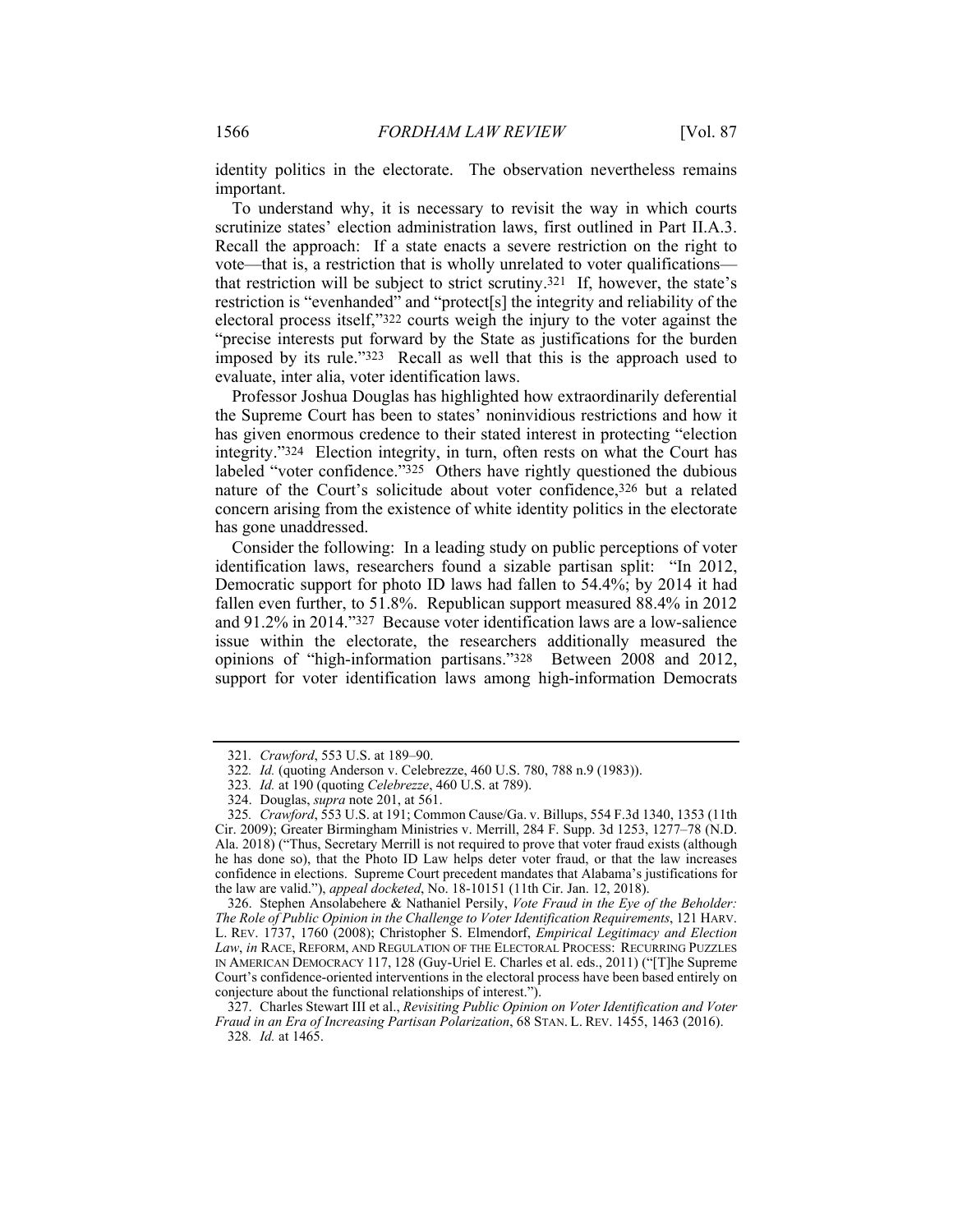dropped to 37 percent, whereas support among high-information Republicans remained above 90 percent.329

Consider as well the research of the social scientists Keith Bentele and Erin O'Brien, who found "a very substantial and significant association between the racial composition of a state's residents or active electorate and both the proposal and passage of voter restriction legislation."330 Such legislation, they argue, was part of "an elite countermovement"331 staged in response to "the broader demographic changes widely viewed as troublesome for Republicans and strong minority turnout and support for the first non-white major party presidential nominee."332

A third study, conducted by the political scientists David Wilson and Paul Brewer, found that "[s]upport for voter ID laws is strongest among Republicans, conservatives, and those with higher levels of racial resentment, as well as with regular Fox News viewers and those who perceive voting fraud as common."333 The debate over voter identification laws and voter fraud, therefore, appears to be imbued with racial concerns.334 More recently, of course, President Trump has himself racialized the debate, arguing that millions of undocumented immigrations cast illegal ballots that cost him the popular vote.335

In light of these studies, the fundamental concern is that "light-touch judicial review"336 that upholds voter identification laws based on states' invocation of voter confidence substantiates racial hostility. In other words, judicial deference based on states' stated desire to preserve voter confidence—by passing a voter identification law—ignores the animus animating public opinion on this topic. Because the interplay between race, partisanship, and voter confidence in this context is so fraught, courts should not grant deference based on voter confidence.

<sup>329</sup>*. Id.* at 1464–65.

 <sup>330.</sup> Keith G. Bentele & Erin E. O'Brien, *Jim Crow 2.0? Why States Consider and Adopt Restrictive Voter Access Policies*, 11 PERSP. ON POL. 1088, 1103 (2013).

<sup>331</sup>*. Id.* at 1105.

<sup>332</sup>*. Id.*

 <sup>333.</sup> David C. Wilson & Paul R. Brewer, *The Foundations of Public Opinion on Voter ID Laws: Political Predispositions, Racial Resentment, and Information Effects*, 77 PUB. OPINION Q. 962, 980 (2013); *see also* Antoine J. Banks & Heather M. Hicks, *Fear and Implicit Racism: Whites' Support for Voter ID Laws*, 37 POL. PSYCHOL. 641, 653 (2016) ("Consistent with Wilson and Brewer's results (2013), we also find that explicit racism is a strong predictor of Whites' opinions toward voter ID laws.").

<sup>334</sup>*. See* Bagenstos, *supra* note 8, at 2874–75 (suggesting that the voter identification debate is racially coded).

 <sup>335.</sup> Michael D. Shear & Peter Baker, *After His Claim of Voter Fraud, Trump Vows 'Major Investigation*,*'* N.Y. TIMES (Jan. 25, 2017), https://www.nytimes.com/2017/01/25/us/politics/ trump-voting-fraud-false-claim-investigation.html [https://perma.cc/CCA9-3WVR]; Michael Wines & Maggie Haberman, *Trump Closes Voter Fraud Panel That Bickered More Than It Revealed*, N.Y. TIMES (Jan. 4, 2018), https://www.nytimes.com/2018/01/04/us/voting-fraudcommission.html [https://perma.cc/432S-NW6E].

 <sup>336.</sup> Douglas, *supra* note 201, at 553.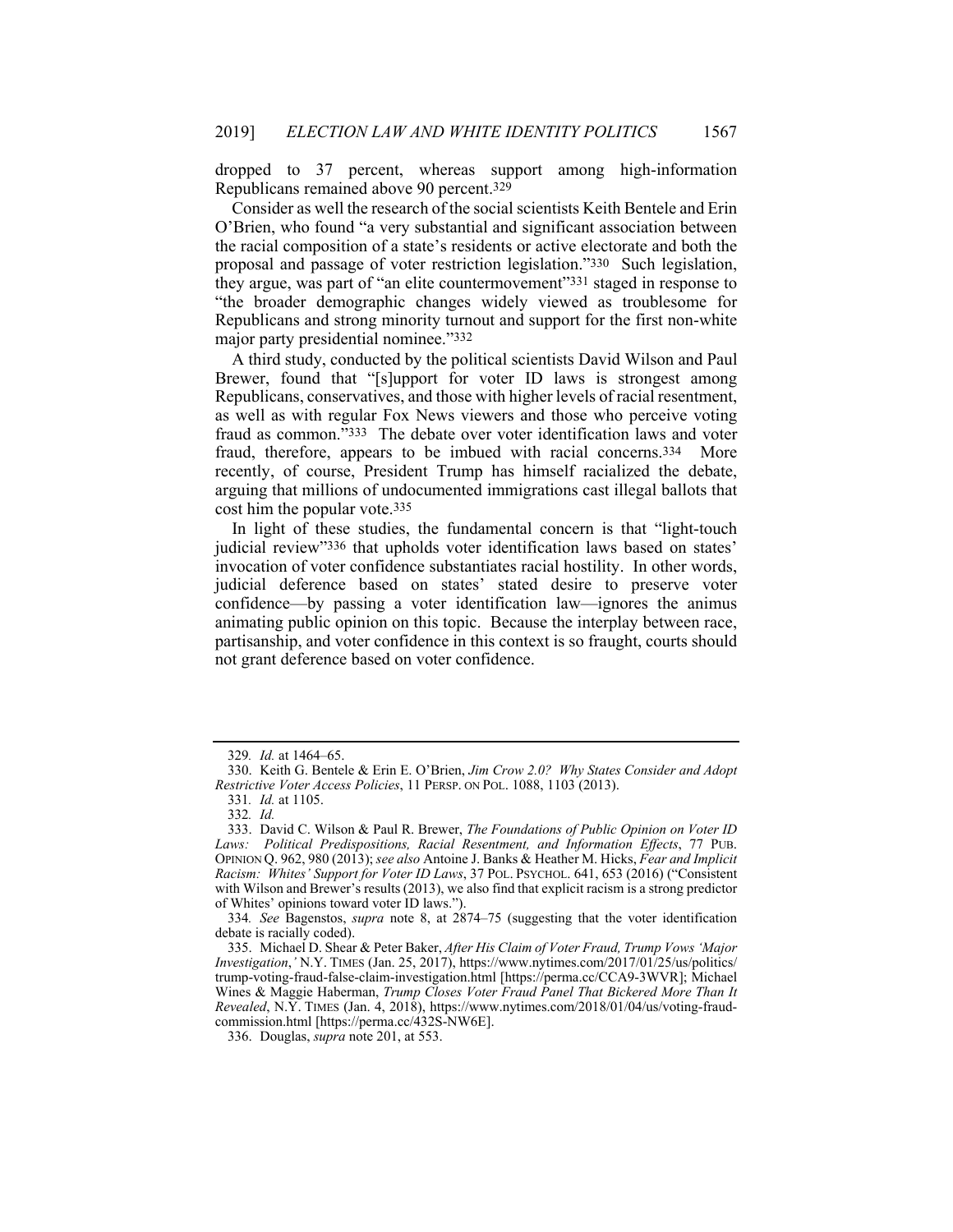Were courts to follow this advice there would be little remaining justification for voter identification laws.<sup>337</sup> The same logic should apply in other election administration contexts. Troublingly, at present, courts are granting deference without requiring states to introduce any evidence in support of their claim that a given law will improve electoral integrity or improve voter confidence. This, disturbingly, threatens to intensify white identity politics. It is disconcerting to think that state legislatures and party officials might engage in race-baiting as a means of building support for a given measure, then present that public support as a valid state interest when in litigation. At any rate, the first step, as Douglas notes, is simply to require states to make an evidentiary showing.338 My argument here advises courts, once that requirement is imposed, to ignore voter confidence data when it can fairly be traced to racial animus. Despite the fact that private animus is not legally actionable, courts should avoid substantiating the artifacts of white identity politics.

#### *C. External Political Actors as Race Neutral*

Election law doctrines devote scant attention to those we might think of as "external" political actors: lobbyists, CEOs, partisan media figures, and principals in super PACs. The same is true for election law scholars.339 Some of this is explained by the fact that they, like the electorate, are not state actors. But these figures are of immense importance to the election law environment. To the extent that they are referenced in the doctrines at all, their race is irrelevant.

In Part II.A.4, this Article started to outline a connection between the deregulatory turn in campaign finance doctrine and white identity politics. There, I acknowledged that campaign finance doctrine understandably does not attend to race, yet suggested that there is nonetheless a relationship between the doctrine and white identity politics that is worth at least brief consideration. I return to that topic here.

 <sup>337.</sup> In *Crawford*, the majority rested its holding on three state interests. Crawford v. Marion Cty. Election Bd., 553 U.S. 181, 191 (2008). First, "the interest in deterring and detecting voter fraud." *Id.* at 191. That justification has been thoroughly discredited. Second, the "interest in orderly administration and accurate recordkeeping." *Id.* at 196. This interest is caused in part by the states' own inefficiencies. And third, the "interest in protecting public confidence" in the integrity of the process. *Id.* at 197. As this Article has argued, this inchoate interest is premised on a problematic foundation. *See supra* notes 324–26 and accompanying text.

 <sup>338.</sup> Douglas, *supra* note 201, at 601 ("Often a state will have a valid regulatory or economic need for an election law that ties directly to its ability to administer an election fairly and efficiently. But a court should require a state to articulate that need with specificity, instead of resting on generalized and amorphous notions of 'election integrity' without any evidence of the harm the state is actually trying to combat.").

 <sup>339.</sup> For exceptions, see generally Richard Briffault, *Lobbying and Campaign Finance: Separate and Together*, 19 STAN. L. & POL'Y REV. 105 (2008); Robert Yablon, *Campaigns, Inc.*, 103 MINN. L. REV. 151 (2018).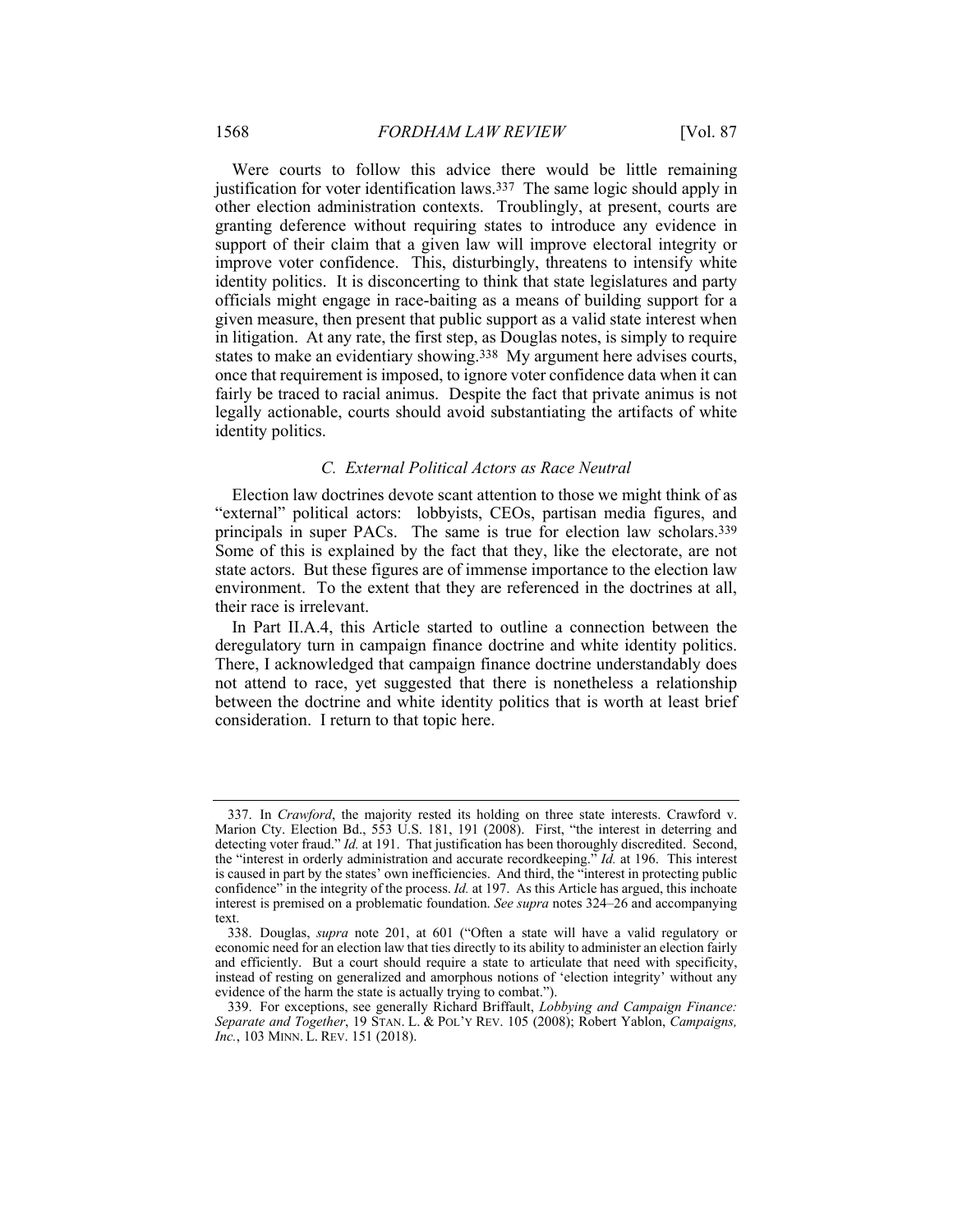Campaign finance doctrine draws a dividing line between contributions and expenditures.340 The former may be regulated based on the government interest in preventing corruption; the latter, which in the eyes of the Court does not pose a threat of corruption, may not.341 It was this divide that informed the Court's decision in *Citizens United v. FEC*,342 which struck down limits on corporate-financed independent expenditures.343 A subsequent D.C. Circuit case, *SpeechNow.org v. FEC*,344 further established that super PACs—organizations that make only independent expenditures may receive unlimited contributions.345 In short, campaign finance doctrine has evolved in a way that has greatly strengthened these "outside" organizations.346

Candidates for both federal and state offices heavily rely on outside organizations, which are unaccountable to the public. One of the more memorable instances of an outside organization playing a role in an election was when the Swift Boat Veterans for Truth—a 527 organization—ran an advertisement questioning the military service of then–Democratic presidential nominee John Kerry.347 The ad severely weakened Kerry's image and cost his campaign substantial time and money to refute.

A robust body of academic work has examined the hazards presented by an electoral system that relies so heavily on democratically unaccountable outside groups for candidate selection and that has such an impact on governance. An associated problem is the incitement of white identity politics by organizations that can operate with impunity. Disclosure laws, while in place, are easy to circumvent, resulting in the airing of racially inflammatory, though anonymous, advertisements. Even when funders are known, they can disclaim association with a candidate or elected official, as was the case with William Johnson, a Los Angeles attorney who ran pro-Trump advertisements designed to "resonate with white nationalists and similar groups."348

 <sup>340.</sup> Buckley v. Valeo, 424 U.S. 1, 19–26 (1976).

 <sup>341.</sup> Sellers, *supra* note 15, at 372.

 <sup>342. 558</sup> U.S. 310 (2010).

 <sup>343.</sup> *Id.* at 365.

 <sup>344. 599</sup> F.3d 686 (D.C. Cir. 2010).

<sup>345</sup>*. Id.* at 694 ("[I]ndependent expenditures do not corrupt or create the appearance of *quid pro quo* corruption, [so] contributions to groups that make only independent expenditures also cannot corrupt or create the appearance of corruption.").

 <sup>346.</sup> Scholars even refer to these organizations as "shadow parties." *See, e.g.*, Joseph Fishkin & Heather K. Gerken, *The Party's Over:* McCutcheon*, Shadow Parties, and the Future of the Party System*, 2014 SUP. CT. REV. 175, 177.

<sup>347</sup>*. See* Kate Zernike, *Kerry Pressing Swift Boat Case Long After Loss*, N.Y. TIMES (May 28, 2006), https://www.nytimes.com/2006/05/28/washington/28kerry.html [https://perma.cc/ K9MF-JPC3].

 <sup>348.</sup> Lisa Mascaro, *White Nationalist Super PAC Funds New Radio Ads Urging Votes for Donald Trump*, L.A. TIMES (Oct. 6, 2016, 5:54 PM), http://www.latimes.com/nation/politics/ trailguide/la-na-live-updates-trailguide-1475796706-htmlstory.html [https://perma.cc/UKS2- EF55]; *see also* Jane Mayer, *Attack Dog*, NEW YORKER (Feb. 13 & 20, 2012), http://www.newyorker.com/magazine/2012/02/13/attack-dog [http://perma.cc/A6C5-XJNY] (describing an Islamophobic advertisement).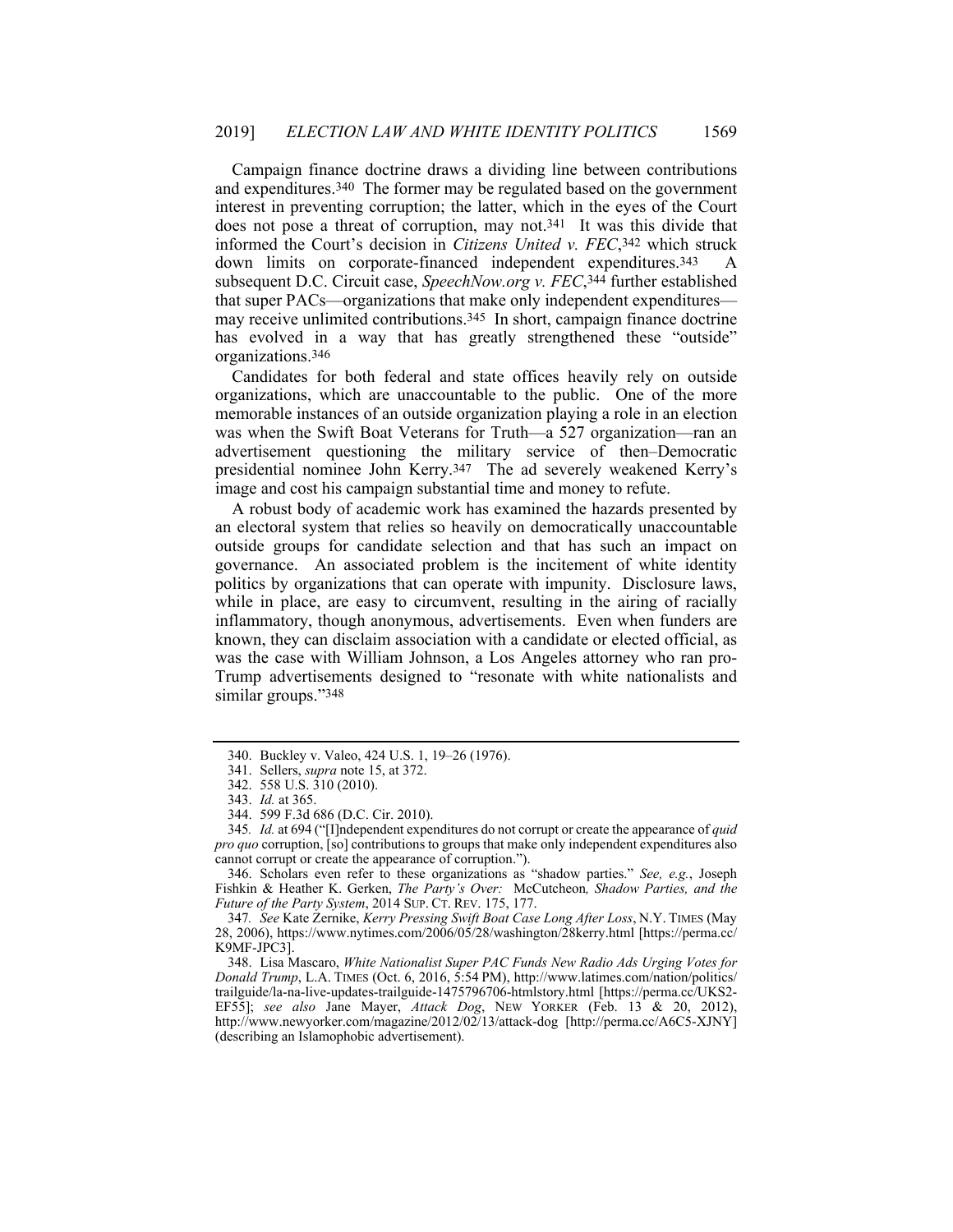In thinking through this issue, one might conclude that a more robust regulatory apparatus, backed by campaign finance doctrines that were less libertarian in orientation, might serve to mitigate white identity politics in this sphere. Such a view would nicely dovetail with the scholarly arguments in favor of reconstituting political parties as potentially unifying entities.349 There are, however, two serious rebuttals to this line of thought.

First, as recited in Part I, the Republican Party is increasingly brazen in its employment of white identity politics, suggesting that it is no less inclined to run racially charged advertisements under its own banner. The party's most recent nominee for governor of Virginia essentially admitted to doing so in his failed effort to win.<sup>350</sup> And such advertisements were ubiquitous in the lead-up to the 2018 midterms.351

Second, a seemingly much larger threat exists in internet media, a landscape that is currently largely unregulated. Therefore, any doctrinal shift that might indirectly weaken outside political groups, and thereby, as the argument goes, additionally mitigate white identity politics, must contend with the fact that online advertisements swamp the figurative marketplace. Many online advertisements are intended to foment white identity politics. A study of the 3517 Facebook advertisements bought by the Russia-based Internet Research Agency found that over half made express references to race.352 It is likely the case, then, that while important to acknowledge, the indirect relationship this Article has sketched between campaign finance doctrine and white identity politics is of little practical significance.353

#### IV. DAMPENING WHITE IDENTITY POLITICS

With regard to what has been described, what options exist for mitigating white identity politics? In this final Part, this Article suggests some interventions. Some are significantly more plausible than others, and the inquiry is not meant to be exhaustive. But we should think broadly as we contend with the racialization of our politics.

 <sup>349.</sup> Pildes, *supra* note 38, at 828 ("Of the various organizational entities that exist or that I can envision, the political parties, driven by the need to appeal to the widest electorate, remain the broadest aggregators of diverse interests.").

 <sup>350.</sup> Ed Kilgore, *Ed Gillespie Is Sad He Was Forced to Run Racist Ads in Virginia's Governor's Race*, N.Y. MAG. (Dec. 12, 2017), http://nymag.com/daily/intelligencer/ 2017/12/ed-gillespie-is-sad-he-was-forced-to-run-racist-ads.html [https://perma.cc/RY8W-M7J3].

<sup>351</sup>*. See* Sheryl Gay Stolberg, *Two Years and Hundreds of Inflammatory Ads Later, the G.O.P. Is the Party of Trump*, N.Y. TIMES (Nov. 6, 2018), https://www.nytimes.com/ 2018/11/06/us/politics/republicans-midterms-trump-racial-division.html [https://perma.cc/ 4BB3-69KM].

 <sup>352.</sup> Nick Penzenstadler, Brad Heath & Jessica Guynn, *We Read Every One of the 3,517 Facebook Ads Bought by Russians. Here's What We Found*, USA TODAY (May 13, 2018, 5:58 PM), https://www.usatoday.com/story/news/2018/05/11/what-we-found-facebook-adsrussians-accused-election-meddling/602319002/ [https://perma.cc/3W3M-LS2D].

 <sup>353.</sup> Erwin Chemerinsky, *False Speech and the First Amendment*, 71 OKLA. L. REV. 1, 14 (2018) ("I also worry at how the internet and the ease with which it allows speech may be increasing the polarization within the United States. I believe that such polarization is the greatest threat to American democracy.").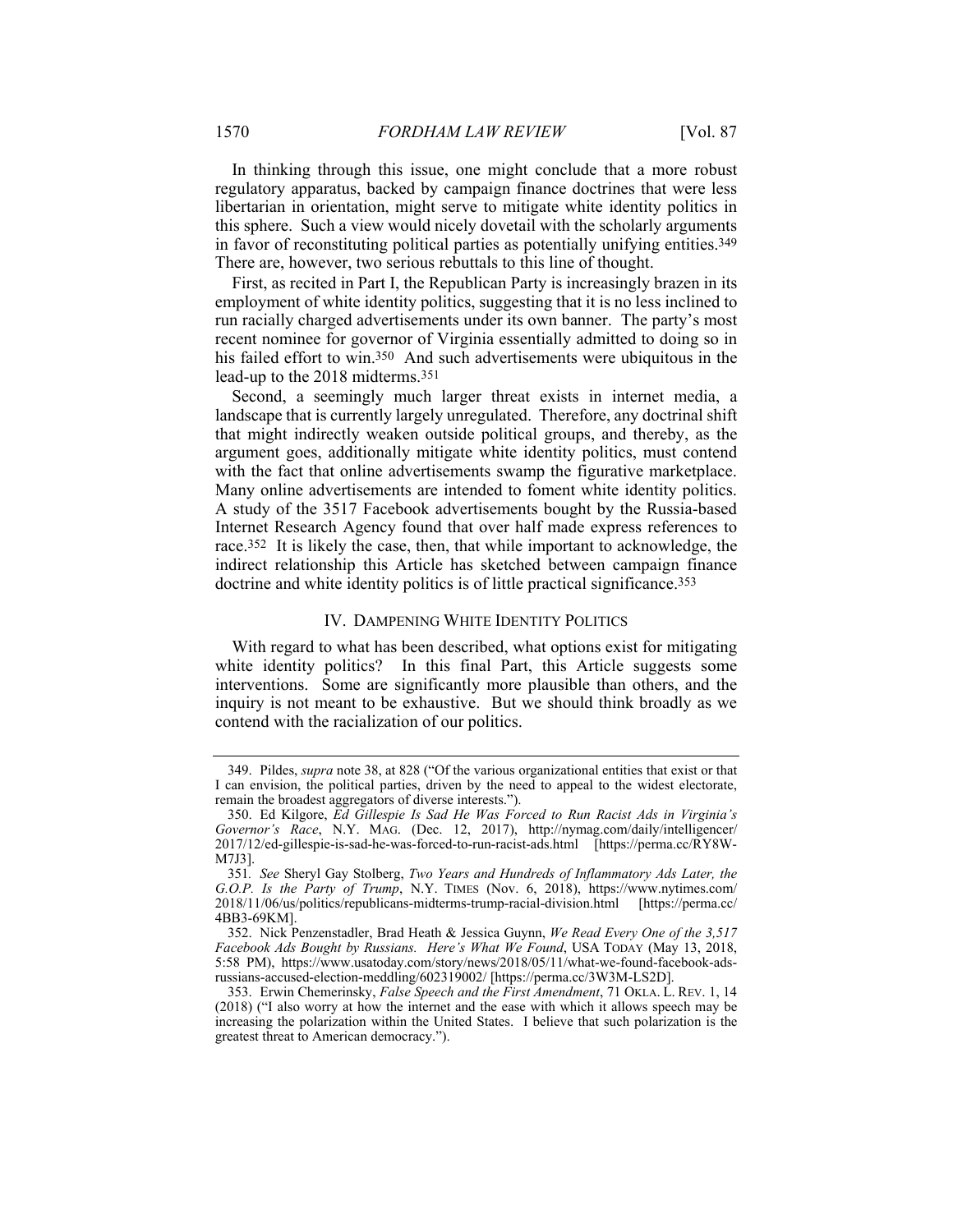### *A. Modifying the Constitutional Standard*

Current equal protection doctrine requires plaintiffs alleging intentional discrimination based on race to support those allegations with proof of a discriminatory purpose.354 In determining whether "a discriminatory purpose has been a motivating factor in [the government's] decision," courts consider a range of "circumstantial and direct evidence."355 Traditionally, the most probative evidence has been the discriminatory "impact of the official action," the "historical background," the "specific sequence of events leading up to the challenged decision," deviations from "the normal procedural sequence," and the relevant "legislative or administrative history."356

Might the deleterious effects of white identity politics justify a modification of this constitutional standard in certain contexts? For instance, could the mere fact that a voting regulation or redistricting plan will have a disparate impact on minorities and received predominant support from Republican legislators prove sufficient to presume its unconstitutionality?

Judge Nelva Gonzales Ramos embraced a standard of this sort in her decision striking down Texas's voter identification law as intentionally discriminatory. Despite the absence of any "smoking gun" evidence, she found the legislative session in which the law was enacted to be a "racially charged environment."357

In an insightful article in the *Columbia Law Review*, Professors Christopher Elmendorf and Douglas Spencer offer a similar suggestion. Though their suggestion is tethered to section 2 of the VRA rather than the Constitution itself, they understand section 2 to require plaintiffs to establish a connection between disparate impact and "the present-day risk of unconstitutional race discrimination in the electoral process."358

Specifically, they advocate for an inquiry focused on both disparate impact and political incentives:

Th[e] political incentive to discriminate most clearly arises when there is a strong correlation between voters' race and their reliability as partisan voters (or as consistent voters for any other established political faction). Blacks, for example, are reliable Democratic voters. So when Republicans hold the reins of power, they have political incentives to diminish black turnout. In recognition of this incentive, courts might deem the [plaintiffs' burden] presumptively satisfied in cases brought by black voters against Republican-enacted voting requirements or redistricting plans so long as the plaintiffs show disparate impact and establish that the political incentive

 <sup>354.</sup> Washington v. Davis, 426 U.S. 229, 239 (1976).

 <sup>355.</sup> Village of Arlington Heights v. Metro. Hous. Dev. Corp., 429 U.S. 252, 265–66 (1977).

<sup>356</sup>*. Id.* at 266–68.

 <sup>357.</sup> Veasey v. Perry, 71 F. Supp. 3d 627, 702 (S.D. Tex. 2014), *aff'd in part, vacated in part, rev'd in part sub nom.* Veasey v. Abbott, 830 F.3d 216 (5th Cir. 2016).

 <sup>358.</sup> Elmendorf & Spencer, *supra* note 295, at 2148.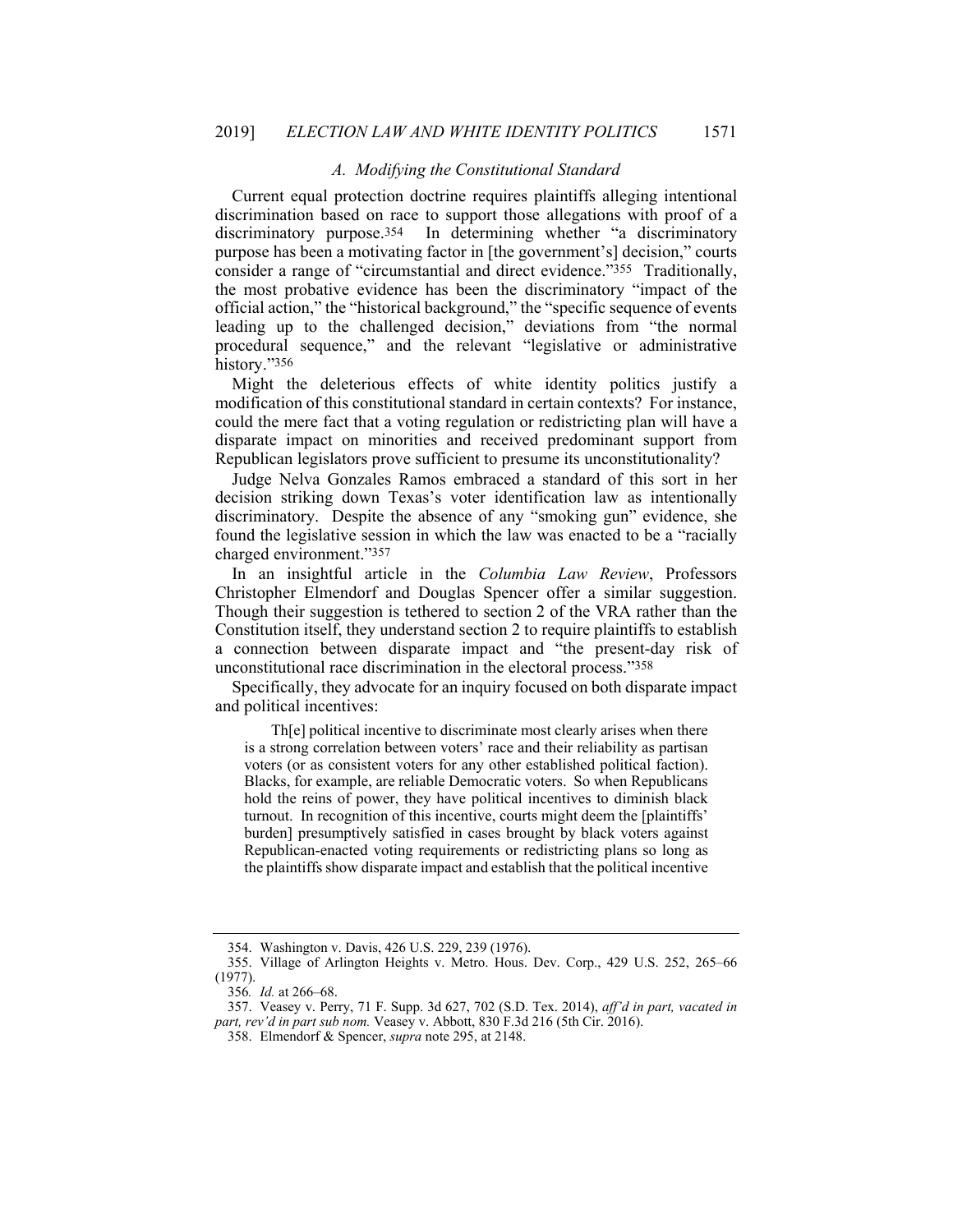to discriminate holds in the defendant jurisdiction, not just in the nation generally.359

This approach would require courts to dispense with the presumption of legislative good faith.360 And it would resuscitate the debate over how to best understand the Court's decision in *Rogers v. Lodge*.361 But it would be one means of responding to the salience of white identity politics.

#### *B. Permitting Minority Aggregation Claims*

Courts are divided on the question of whether two or more minority groups may collectively bring claims under section 2 of the VRA. Recall that *Gingles* introduced three prerequisites that continue to structure VRA vote dilution doctrine. The first of those prerequisites requires plaintiffs to establish that they are sizable enough to constitute a majority in a singlemember district.<sup>362</sup> The second requires a showing of political cohesion.<sup>363</sup> The Supreme Court has never provided a definitive answer to the question of whether two or more minority groups may aggregate their numbers in satisfaction of the first prerequisite, 364 and, with regard to the second, courts have struggled to evaluate political cohesiveness between minority groups.365

A judicial commitment to mitigating white identity politics would permit minority aggregation claims. It would reflect the fact that measuring intraracial political cohesion is less significant than section 2's commitment to combatting race-based political inequality.366 Thus, *Gingles*'s politicalcohesion prong should be thoroughly relaxed when two or more minority groups align, with courts considering simply whether both groups are vulnerable to the effects of white identity politics.

362. Bartlett v. Strickland, 556 U.S. 1, 11 (2009) (plurality opinion).

363*. Id.*

<sup>359</sup>*. Id.* at 2172.

<sup>360</sup>*. See* Abbott v. Perez, 138 S. Ct. 2305, 2324 (2018).

 <sup>361. 458</sup> U.S. 613 (1982); *supra* note 250 and accompanying text. *See generally* Luke P. McLoughlin, *Section 2 of the Voting Rights Act and* City of Boerne*: The Continuity, Proximity, and Trajectory of Vote-Dilution Standards*, 31 VT. L. REV. 39 (2006); Michael J. Pitts, *Congressional Enforcement of Affirmative Democracy Through Section 2 of the Voting Rights Act*, 25 N. ILL. L. REV. 185 (2005).

 <sup>364.</sup> Growe v. Emison, 507 U.S. 25, 41 (1993) (assuming the satisfaction of the first prerequisite without deciding the issue).

<sup>365</sup>*. Compare, e.g.*, Campos v. City of Baytown, 840 F.2d 1240, 1244 (5th Cir. 1988) (allowing minority aggregation), *with* Nixon v. Kent County, 76 F.3d 1381, 1393 (6th Cir. 1996) (en banc) (disallowing minority aggregation).

<sup>366</sup>*. See Nixon*, 76 F.3d at 1399 (Keith, J., dissenting) ("The majority opinion mistakenly focuses upon the *origins* of discrimination plaguing African-Americans and Hispanic-Americans, rather than the *results* of such discrimination."); League of United Latin Am. Citizens v. Midland Indep. Sch. Dist., 812 F.2d 1494, 1500 (5th Cir. 1987) ("The records in too many cases show that Anglos do discriminate against both Blacks and Mexican-Americans for anyone to deny that these two groups may ever be aggregated in a voting dilution case.").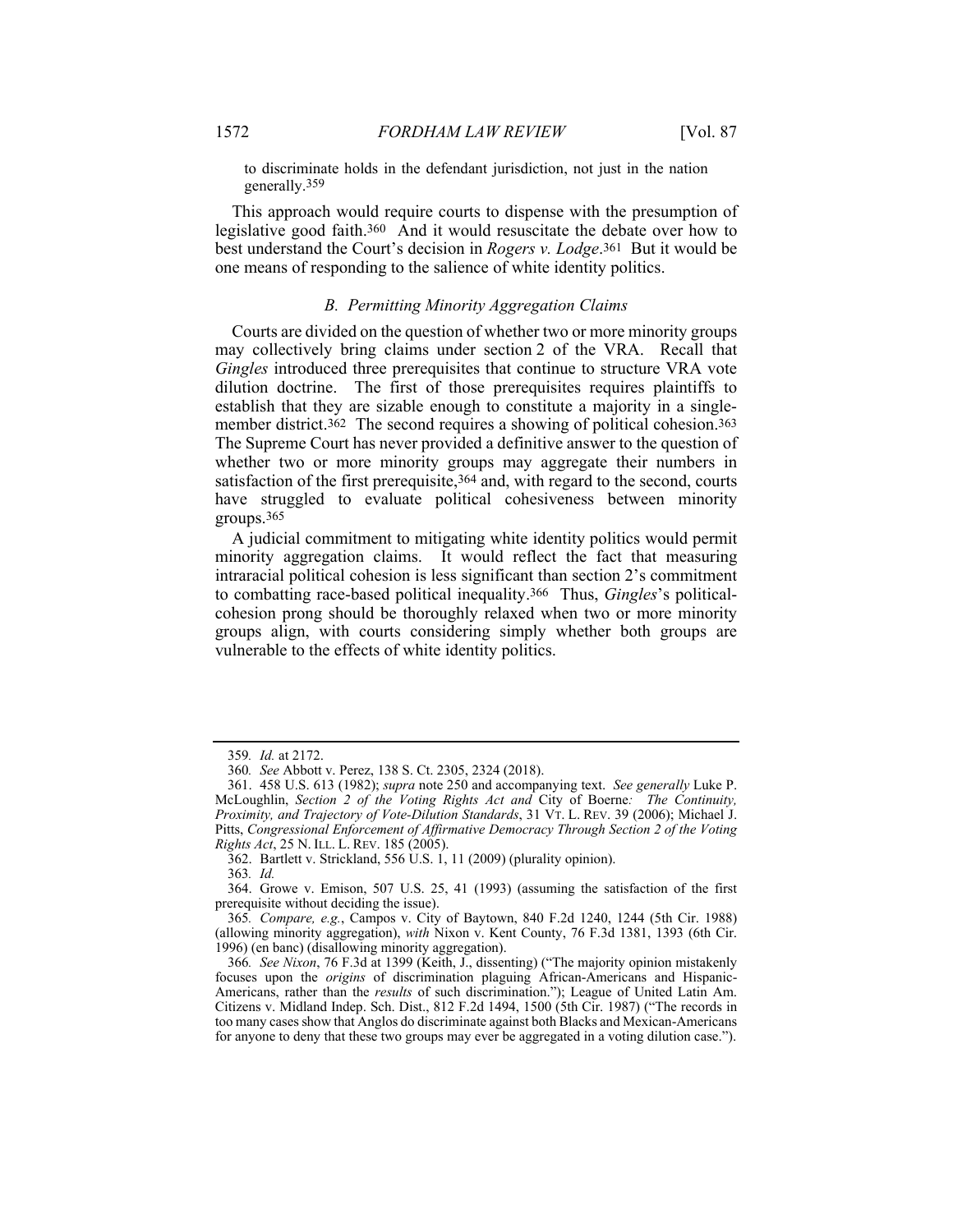## *C. Encouraging the Construction of Crossover Districts*

A "crossover district" is a district in which "the minority population, at least potentially, is large enough to elect the candidate of its choice with help from voters who are members of the majority and who cross over to support the minority's preferred candidate."367 Under existing law, redistricting bodies are not required to create crossover districts in order to avoid section 2 VRA litigation.368 In other words, minority voters may not use the VRA to create districts in which they have substantial, though not dispositive, influence. Nor may states replace effective crossover districts—that is, districts that have in the past elected minority-preferred candidates—with majority-minority districts.369 If a crossover district is performing, there is no reason to further pack it with minority voters. Yet redistricting bodies retain legal permission to create such districts.

The puzzles presented by crossover districts are nothing new.370 In theory, such districts hold several benefits. White voters will, ideally, develop trust in minority legislators and perceive them as effective representatives. In time, racially polarized voting will diminish. Either counts as a means of mitigating white identity politics. None other than Representative John Lewis, the famed African American civil rights hero from Georgia, supported the construction of crossover districts in his home state in lieu of "safe" districts that included unnecessarily high numbers of African Americans.371

While not judicially mandated, crossover districts should be promoted by voting and civil rights organizations and, perhaps most importantly, Democrats with input into redistricting decisions. There is precedent for this.372 Crossover districts might have a stronger chance of being constructed were redistricting to be turned over to independent redistricting commissions. While the complexities of this issue warrant contextual analysis from jurisdiction to jurisdiction, on balance, crossover districts should be supported.

### *D. Continuing the Development of the VRA Vote Denial Doctrine*

As described in Part II.A.3, section 2 of the VRA—traditionally used as a means of challenging vote dilution—has of late been used to challenge practices that actually deny individuals the right to vote, either entirely, in the case of voter identification, or temporarily, as in the case of states'

<sup>367</sup>*. Bartlett*, 556 U.S. at 13.

<sup>368</sup>*. Id.* at 14.

 <sup>369.</sup> Cooper v. Harris, 137 S. Ct. 1455, 1472 (2017) ("North Carolina's belief that it was compelled to redraw District 1 (a successful crossover district) as a majority-minority district rested not on a 'strong basis in evidence,' but instead on a pure error of law." (quoting Ala. Legislative Black Caucus v. Alabama, 135 S. Ct. 1257, 1274 (2015))).

 <sup>370.</sup> *See generally* Georgia v. Ashcroft, 539 U.S. 461 (2003); Richard H. Pildes, *Is Voting-Rights Law Now at War with Itself? Social Science and Voting Rights in the 2000s*, 80 N.C. L. REV. 1517, 1551 (2002) ("The legal role of reasonably compact [crossover] districts under the VRA will arise in a dizzying array of forms.").

<sup>371</sup>*. See* Pildes, *supra* note 370, at 1538.

<sup>372</sup>*. Id.* at 1569 n.143.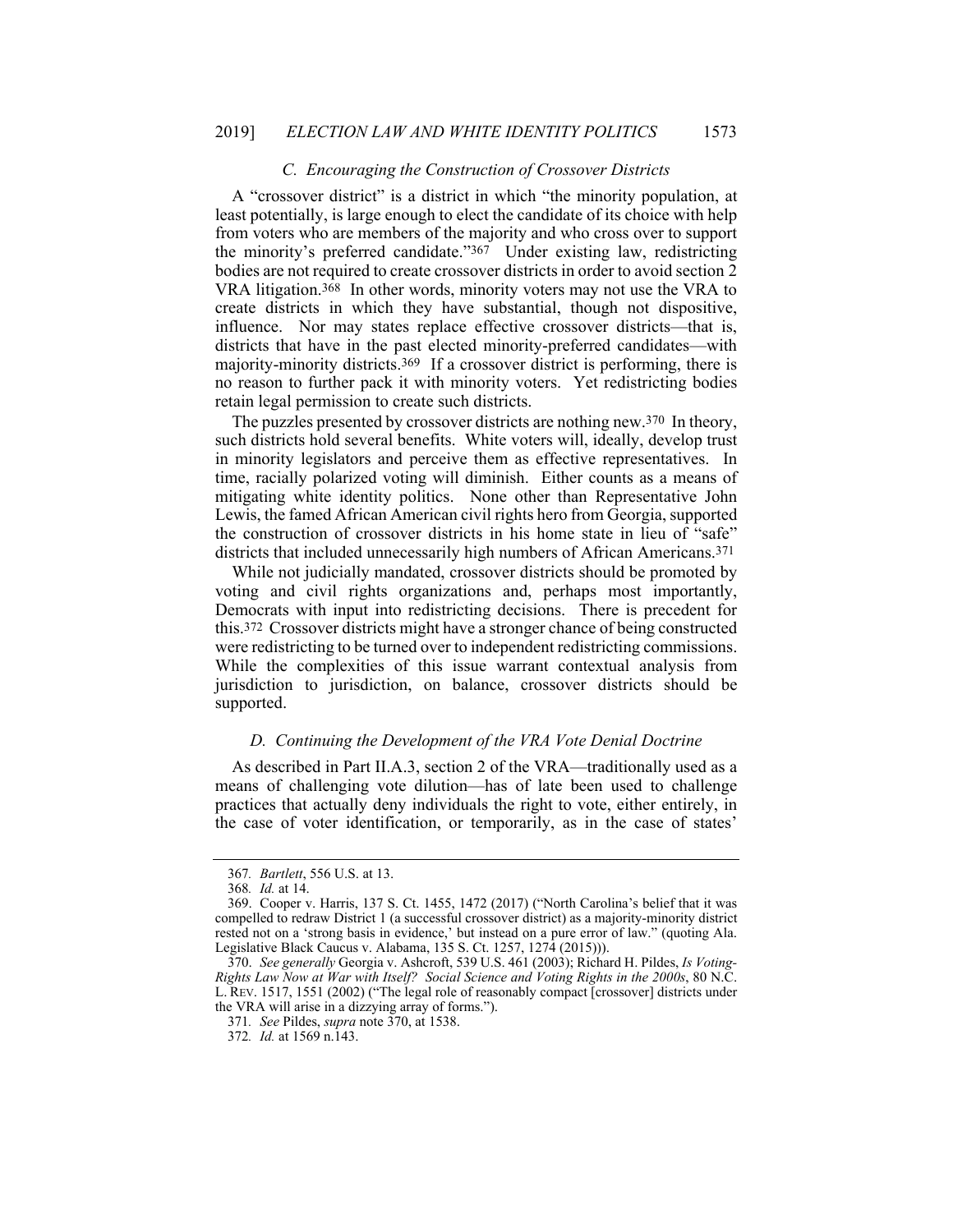elimination of early voting days.373 Recall that courts have started to develop a two-element test to adjudicate these matters. First, plaintiffs must demonstrate that the challenged practice "impose[s] a discriminatory burden on members of a protected class, meaning that members of the protected class 'have less opportunity than other members of the electorate to participate in the political process and to elect representatives of their choice.'"374 Second, the challenged practice "must in part be caused by or linked to 'social and historical conditions' that have or currently produce discrimination against members of the protected class."375

In applying the second element, courts have turned to the Senate report that accompanied the 1982 amendments to section 2 for guidance.376 In particular, they have relied on the final Senate factor—"[w]hether the policy underlying the state or political subdivision's use of such voting qualification, prerequisite to voting, or standard, practice or procedure is *tenuous*."377

The emergence of "tenuousness" as a factor of note in vote denial cases holds promise as a means of mitigating white identity politics. It not only shifts the burden to the state to justify a given practice,  $378$  it crucially provides an avenue for examining the nexus between race and politics. The synonymy between white and Republican voters in most jurisdictions substantiates Professor Karlan's argument that "[a] policy of pursuing partisan advantage through restricting the right to vote should be held tenuous as a matter of law and should create a strong presumption that a plaintiff who has satisfied the two elements of the emerging framework has established a violation of section 2 "379

I would further highlight two additional Senate factors—"whether political campaigns have been characterized by overt or subtle racial appeals"380 and "whether there is a significant lack of responsiveness on the part of elected officials to the particularized needs of the members of the minority group"381—as factors that could be refined so as to respond to white identity politics.

 <sup>373.</sup> Derek T. Muller, *The Democracy Ratchet*, 94 IND. L.J. (forthcoming 2019) (manuscript at 3–4); *see supra* Part II.A.3.

<sup>374</sup>*. See, e.g.*, League of Women Voters of N.C. v. North Carolina, 769 F.3d 224, 240 (4th Cir. 2014) (quoting Ohio State Conference of the NAACP v. Husted, 768 F.3d 524, 553 (6th Cir. 2014)).

<sup>375</sup>*. Id.* (quoting *Husted*, 768 F.3d at 553).

 <sup>376.</sup> Issacharoff, *supra* note 6, at 316 ("As it happens, there is a largely disregarded section of the VRA Senate report factors that lists a series of additional considerations that would not typically be included in a Section 2 case.").

 <sup>377.</sup> S. REP. NO. 97-417, at 29 (1982) (emphasis added).

 <sup>378.</sup> Issacharoff, *supra* note 6, at 316 ("But in the emerging voting-rights cases, tenuousness becomes the statutory hook for shifting the inquiry onto the state's justification for the proposed reform of electoral practices.").

 <sup>379.</sup> Karlan, *supra* note 204, at 786.

 <sup>380.</sup> S. REP. NO. 97-417, at 29.

<sup>381</sup>*. Id.*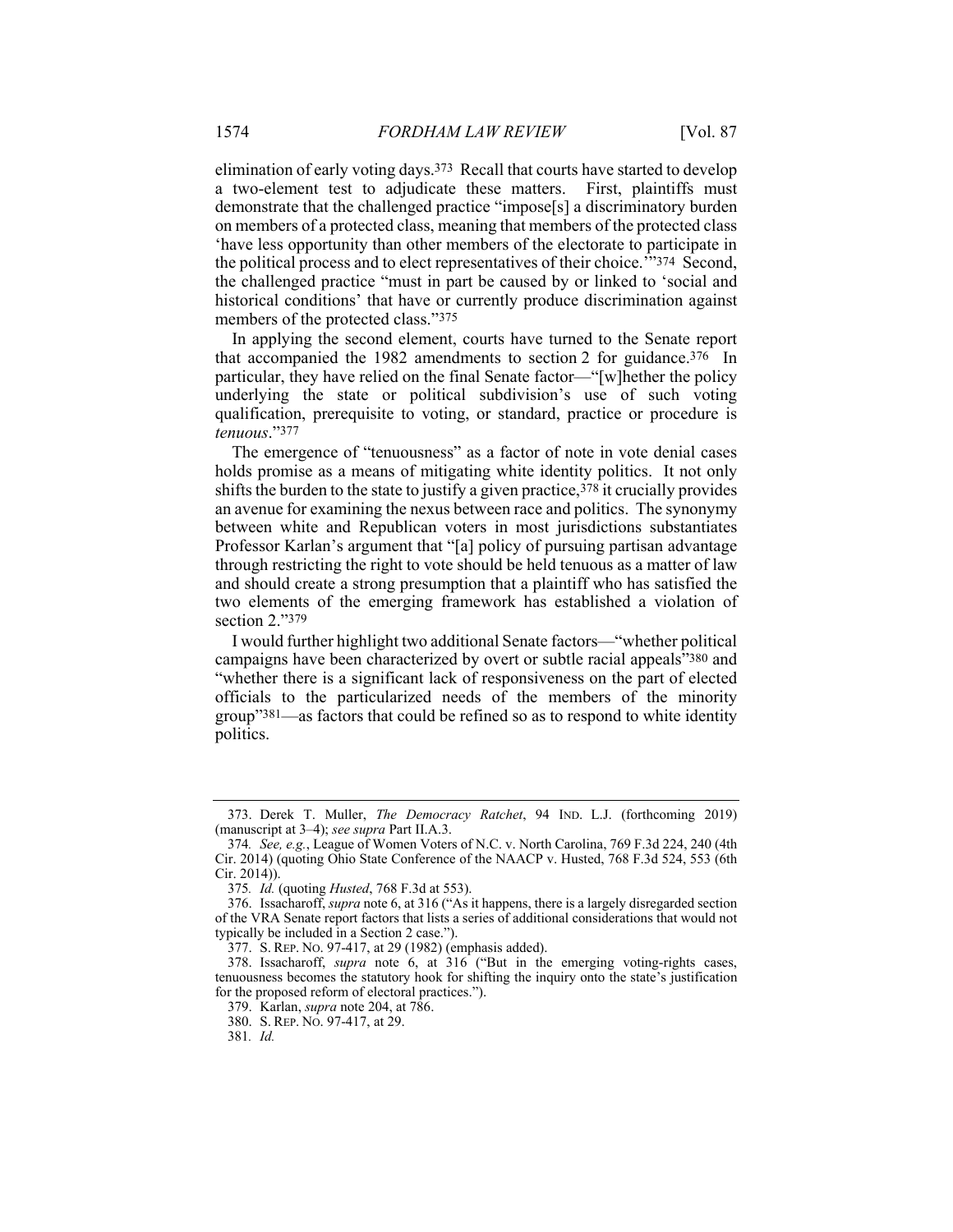## *E. Encouraging Open Primaries*

Those who strongly identify with the Republican Party are most likely to be participants in white identity politics. And the same individuals are also most likely to participate in primary elections, which, as has been documented by both scholars and journalists, tend to attract more staunchly ideological voters.382 As a result, closed primary elections—that is, primaries in which only registered partisans may participate—have been found to produce more extreme candidates. In contrast, the use of semiclosed (where registered partisans and independents may participate) or open primaries (where all registered voters may participate) increase the chances of the opposite occurring.383 And if effective in this regard, they would have the ancillary benefit of reducing white identity politics.

## *F. Broadening the Electorate*

Though ultimately an empirical question, many political observers believe that an expansion of the electorate would result in decreased polarization and political contention. The argument, as put by Thomas Mann and Norm Ornstein, is that "[h]igher turnout would pull more citizens with less-fixed partisan and ideological commitments into the electorate."384 If true, there would be less incentive for the Republican Party to inflame white identity politics. Indeed, this was a pillar of the party's plan to absorb the rapidly increasing Hispanic share of the electorate. Only time will tell if this opportunity has been lost.385

In general, though, efforts at both the federal and state levels to expand the electorate should be encouraged. These include enforcement of existing voter registration laws,386 experimentation with methods of making voting easier, whether by mail or online, and the fostering of a culture in which voting is valued.

 <sup>382.</sup> MANN & ORNSTEIN, *supra* note 20, at 148 ("Not surprisingly, closed primaries tend to produce lower turnout, attract more ideologically extreme voters, and select fewer moderate candidates.").

<sup>383</sup>*. See* Stephen J. Dubner, *Ten Ideas to Make Politics Less Rotten*, FREAKONOMICS (July 27, 2016, 11:00 PM), http://freakonomics.com/podcast/idea-must-die-election-edition/ [https://perma.cc/RME7-LH4Z] ("So far, political scientists are split on whether open primaries really help. Some research shows that moderate candidates don't do any better in an open primary; others argue the change in California has already led to more competitive elections and a more functional state legislature.").

 <sup>384.</sup> MANN & ORNSTEIN, *supra* note 20, at 132; Morris P. Fiorina, *Parties, Participation, and Representation in America: Old Theories Face New Realities*, *in* POLITICAL SCIENCE: STATE OF THE DISCIPLINE 511, 537 (Ira Katznelson & Helen V. Milner eds., 2002) ("One of the features of the turnout decline that has not been adequately recognized is that it largely reflects the nonparticipation of moderates.").

<sup>385</sup>*. See* Alec MacGillis, *How Republicans Lost Their Best Shot at the Hispanic Vote*, N.Y. TIMES MAG. (Sept. 15, 2016), https://www.nytimes.com/2016/09/18/magazine/howrepublicans-lost-their-best-shot-at-the-hispanic-vote.html [https://perma.cc/4FZR-3TNC].

 <sup>386.</sup> Justin Weinstein-Tull, *Election Law Federalism*, 114 MICH. L. REV. 747, 755–56 (2016) (describing the National Voter Registration Act).